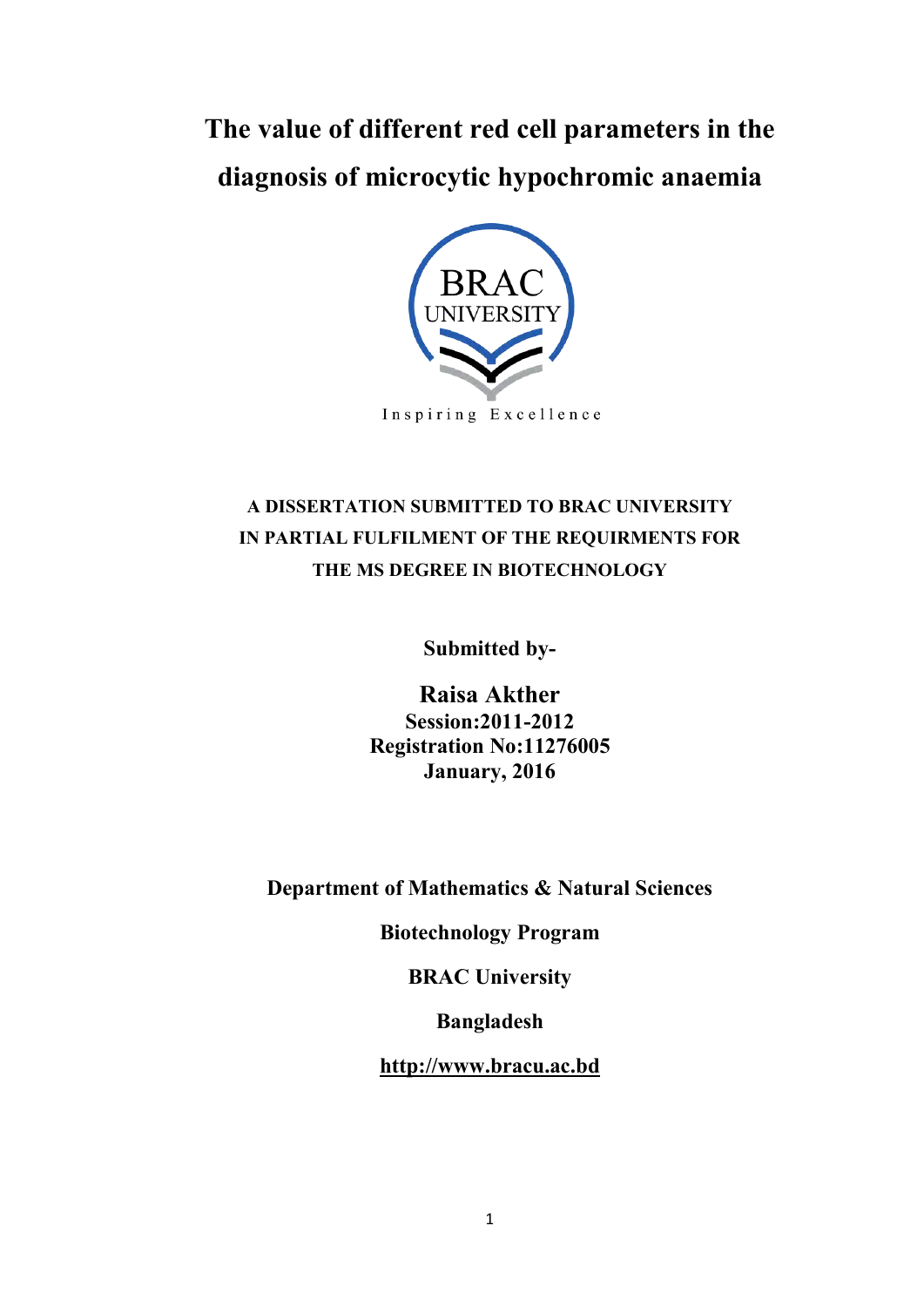## **DECLARATION**

This to declare that the research work embodying the results reported in this thesis entitled **"The value of different red cell parameters in the diagnosis of microcytic hypochromic anaemia"**has been carried out by the under signed under joint supervision Professor Dr. Naiyyum Choudhury, Co-ordinator, Biotechnology and Microbiology program,Department of Mathematics and Natural Sciences,BRAC University and Dr. Hafizur Rahman, Senior scientific officer, Clinical Hematology Department , at the International Centre for Diarrhoeal Disease Research, Bangladesh (icddr,b). It is further declared that the research work presented here is original and submitted in the partial fulfillment for the degree of Master of Science in Biotechnology, BRAC University, Dhaka and has not been submitted anywhere else for a degree or diploma.

#### **Raisa Akther**

Certified

| Dr. Hafizur Rahman             | <b>Professor Dr. Naiyyum Choudhury</b> |
|--------------------------------|----------------------------------------|
| Supervisor                     | Supervisor                             |
| Senior Scientific Officer,     | Biotechnology Program                  |
| Clinical Hematology Department | Department of MNS                      |
| icddr, b.                      | <b>BRAC</b> University.                |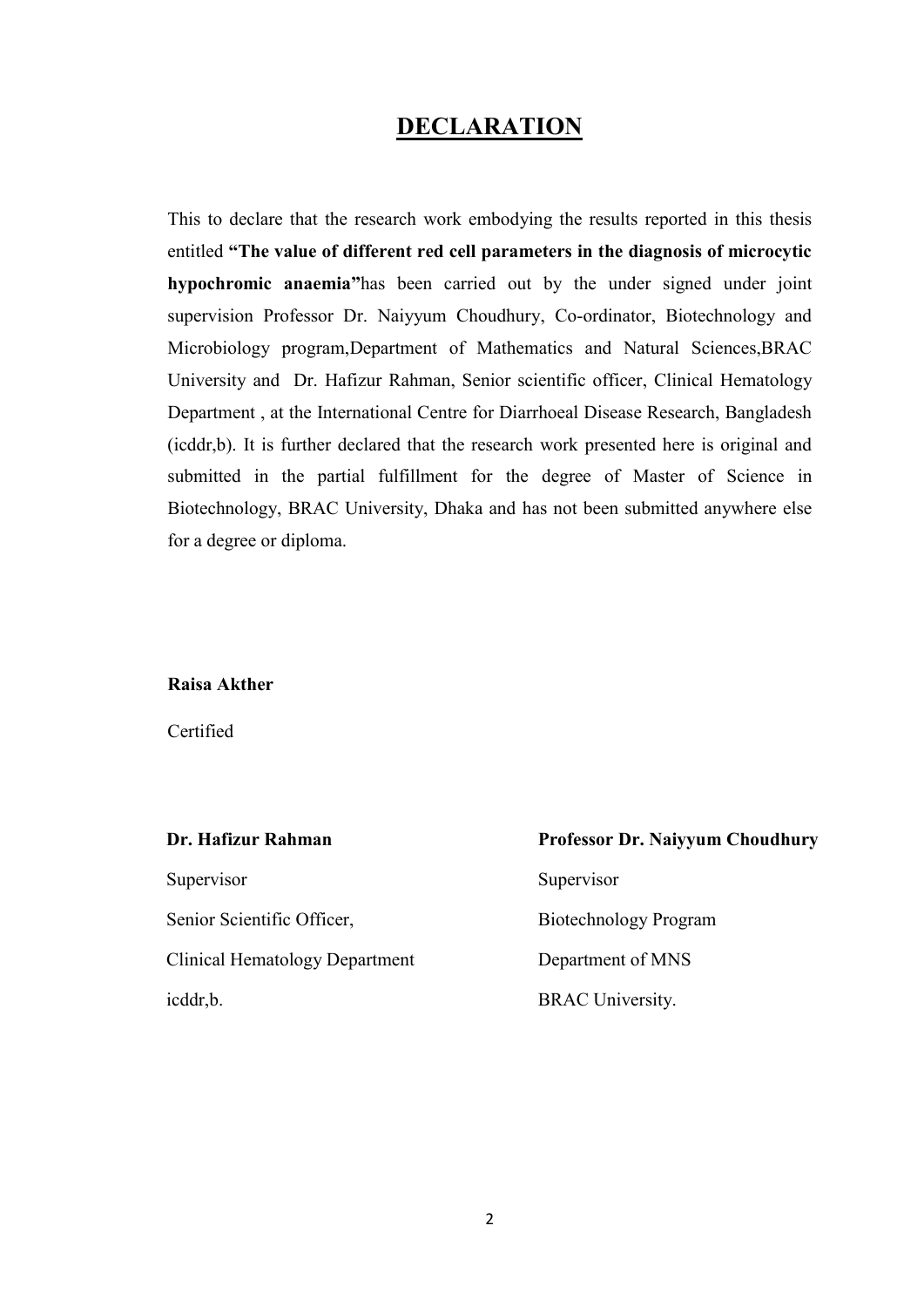## COMMENTS OF THE GUIDE

Raisa Akther has worked on the subject "**The value of different red cell parameters in the diagnosis of microcytic hypochromic anaemia** " under my direct supervision. I have gone through the dissertation. It is up to my full satisfaction.

**DR. HAFIZUR RAHMAN**  SENIOR SCIENTIFIC OFFICER DEPARTMENT OF CLINICAL HEMATOLOGY ICDDRB,DHAKA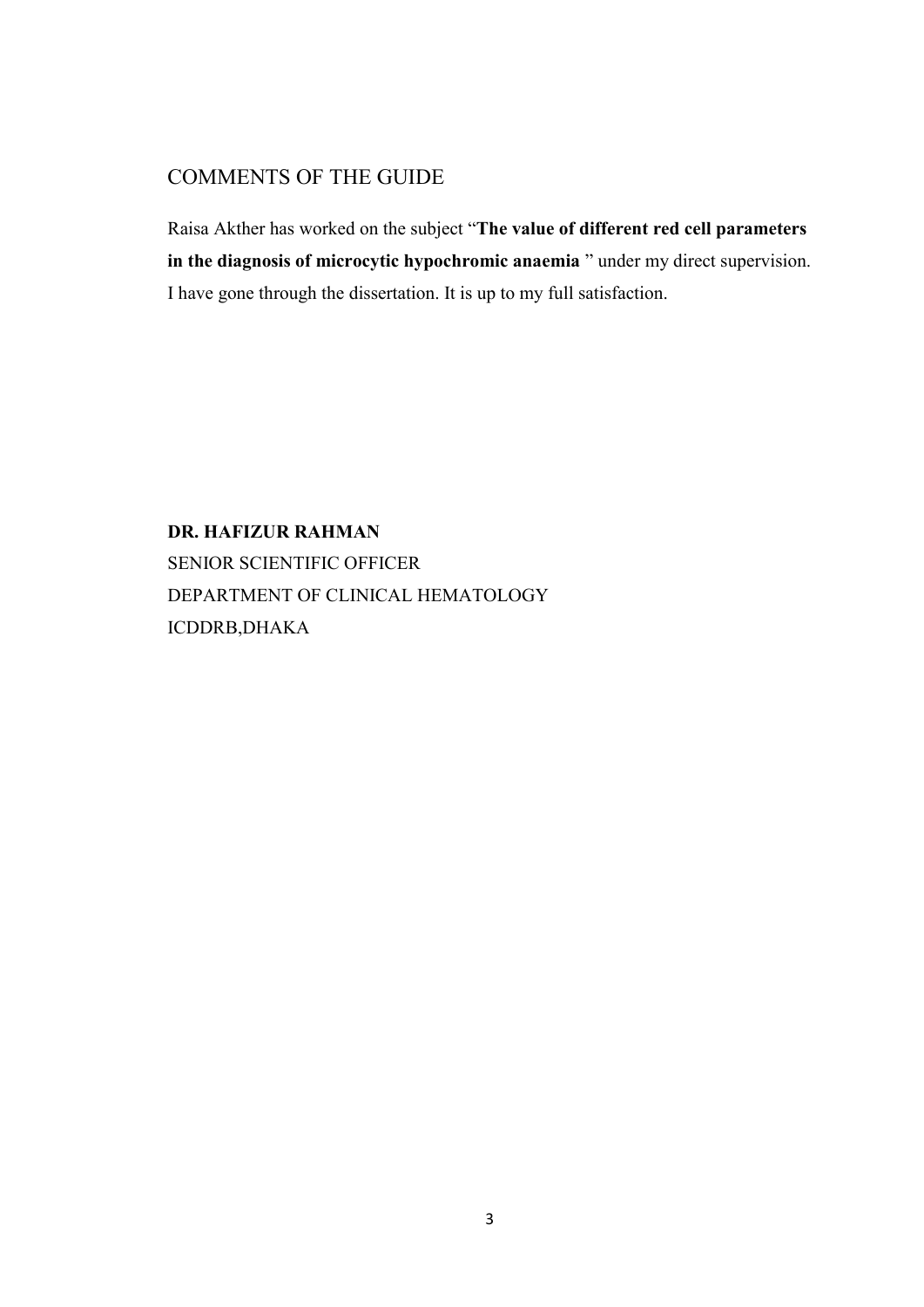## **Acknowledgement**

First and foremost, I express my deepest gratitude to the Almighty Allah for endowing me with health, patience, benediction, protection and mental power in all aspect of my life. During this year I have worked with many people for whom I have great regard, and I wish to extend my warmest thanks to all those who have helped me to complete the thesis.

I am overwhelmed to express my respect, sincere gratitude and heartfelt thanks to Dr. Hafizur Rahman, Senior Scientific officer, Clinical Hematology Department, icddr,b , Dhaka for his inspiration, constructive criticism, endearing company and specially for his scholastic guidance and his impeccable support to me in writing my thesis paper.

I would like to convey my indebtedness to Professor Dr. Naiyyum Chowdhury, Coordinator, Biotechnology and Microbiology, Department of Mathematics and Natural Sciences, BRAC University, for his inspiration, prudent advice, and affectionate guidance and for giving me the opportunity to work at icddrb under his supervision particularly.

I am grateful to Professor AA Ziauddin Ahmad, Chairperson, MNS department for allowing me to pursue my post graduate studies in the department of MNS and for his constant guidance and help throughout my entire period of study in the department.

I express my gratitude to Dr.Sharmin Zaman Urmee, Medical officer, icddr,b, Dhaka, for her valuable instruction, continuous encouragement and valuable suggestion pertaining to my work.

I am extremely grateful to my colleague Mr. Bikash Chandra Chanda, Senior Research officer, icddr,b, Dhaka who have contributed in various ways during this work. I am extremely grateful to my husband Sabbir Hasan, my friends Zubaida Marufee Islam and Anamika Vowmik for their active cooperation and enormous inspiration throughout my research work.

Finally, I like to express my outmost gratitude to my parents for their endless moral support and kind prayers during my thesis work.

Raisa Akther Department of Mathematics and Natural Sciences BRAC University, January,2016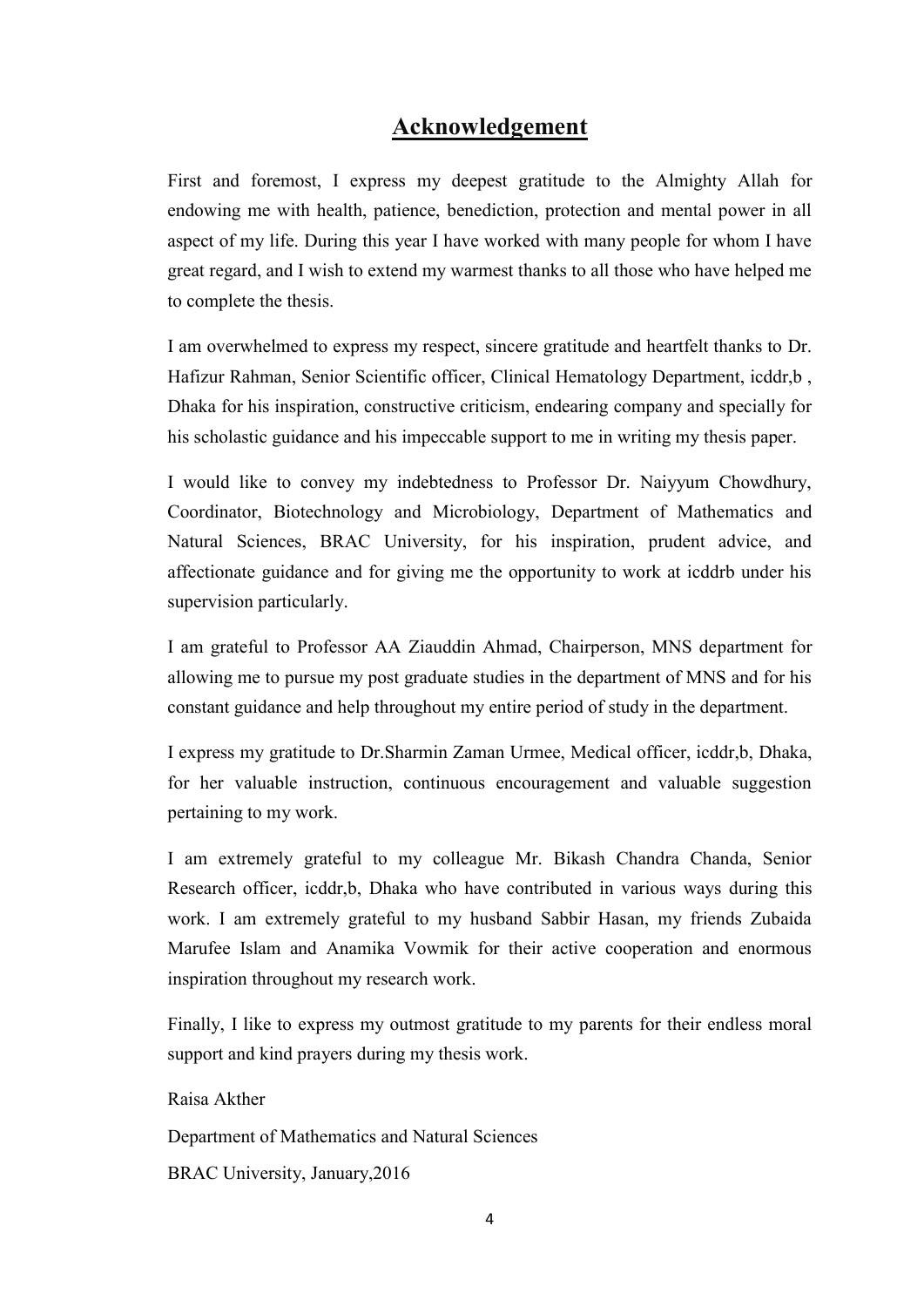## **Abstract**

The most common causes of microcytosis are iron deficiency anemia (IDA) and Beta thalassemia trait (BTT). BTT is an important differential diagnosis of IDA in Southeast Asian countries including Bangladesh. A definitive diagnosis of BTT and IDA is based on the result of capillary electrophoresis and serum iron profiles. BTT often shows microcytosis, a normal or an increased red blood cell (RBC) count, and an elevated level of HbA2, which provide the basis for laboratory screening and diagnosis of IDA was made on the basis of decreased ferritin values.

The purpose of this study was to explore the use of different red cell parameters with  $(RET - He)$  in diagnosis of BTT & IDA.

A total of 210 samples were obtained from specimen reception unit of Icddr,b irrespective of sex. Complete blood count was performed to all individuals. Hemoglobin electrophoresis and serum ferritin was performed to samples with MCV less than 80 fl.

Prevalence of BTT in this study was 16%, whereas IDA represented 16.6% of total 210 samples investigated. The lowest MCV values were seen in BTT compared with the IDA group. Red blood cell distribution width (RDW-CV) was the highest in IDA group followed by BTT group and then control group. Elevated RBCs count were seen in BTT than in IDA and normal group. A reduction in reticulocyte hemoglobin has been observed in other conditions besides iron deficiency, such as in thalassemia.

Microcytosis accompanied by a high RBC count, normal RDW and an elevated level of HbA2 is suggestive of BTT. Microcytosis accompanied by a low ferritin value suggests iron deficiency. Besides measurement of the reticulocyte hemoglobin (RET-He) content is helpful in detecting early stages of iron deficiency prior to the development of anemia.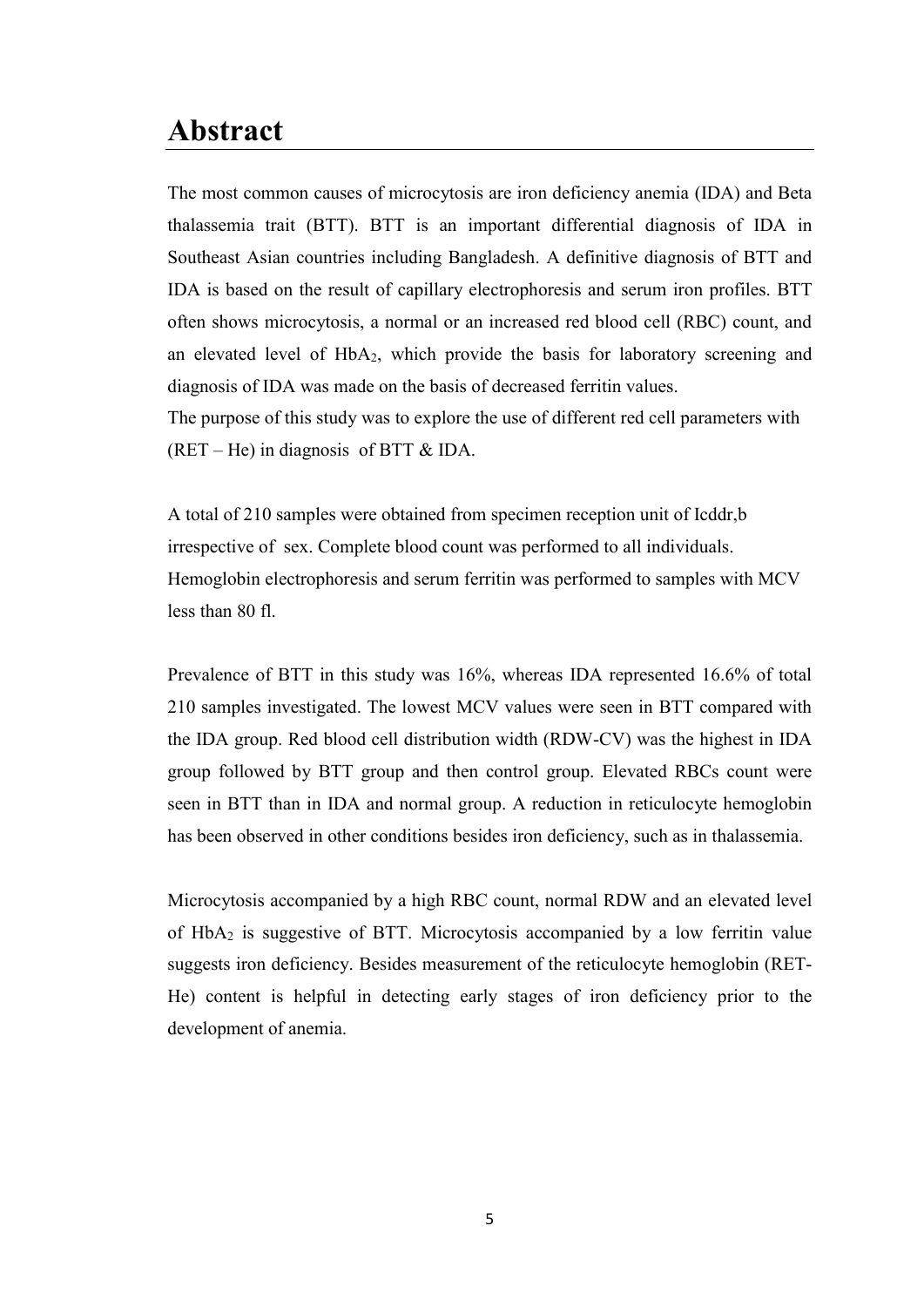# . **List of Abbreviations**

| MCH Mean corpuscular hemoglobin |                                                                |
|---------------------------------|----------------------------------------------------------------|
|                                 |                                                                |
|                                 | RDW – SDRed cell distribution width standard deviation         |
|                                 | RDW – CVRed cell distribution width co efficient of varriation |
|                                 |                                                                |
|                                 |                                                                |
|                                 |                                                                |
|                                 |                                                                |
|                                 |                                                                |
|                                 |                                                                |
|                                 |                                                                |
|                                 |                                                                |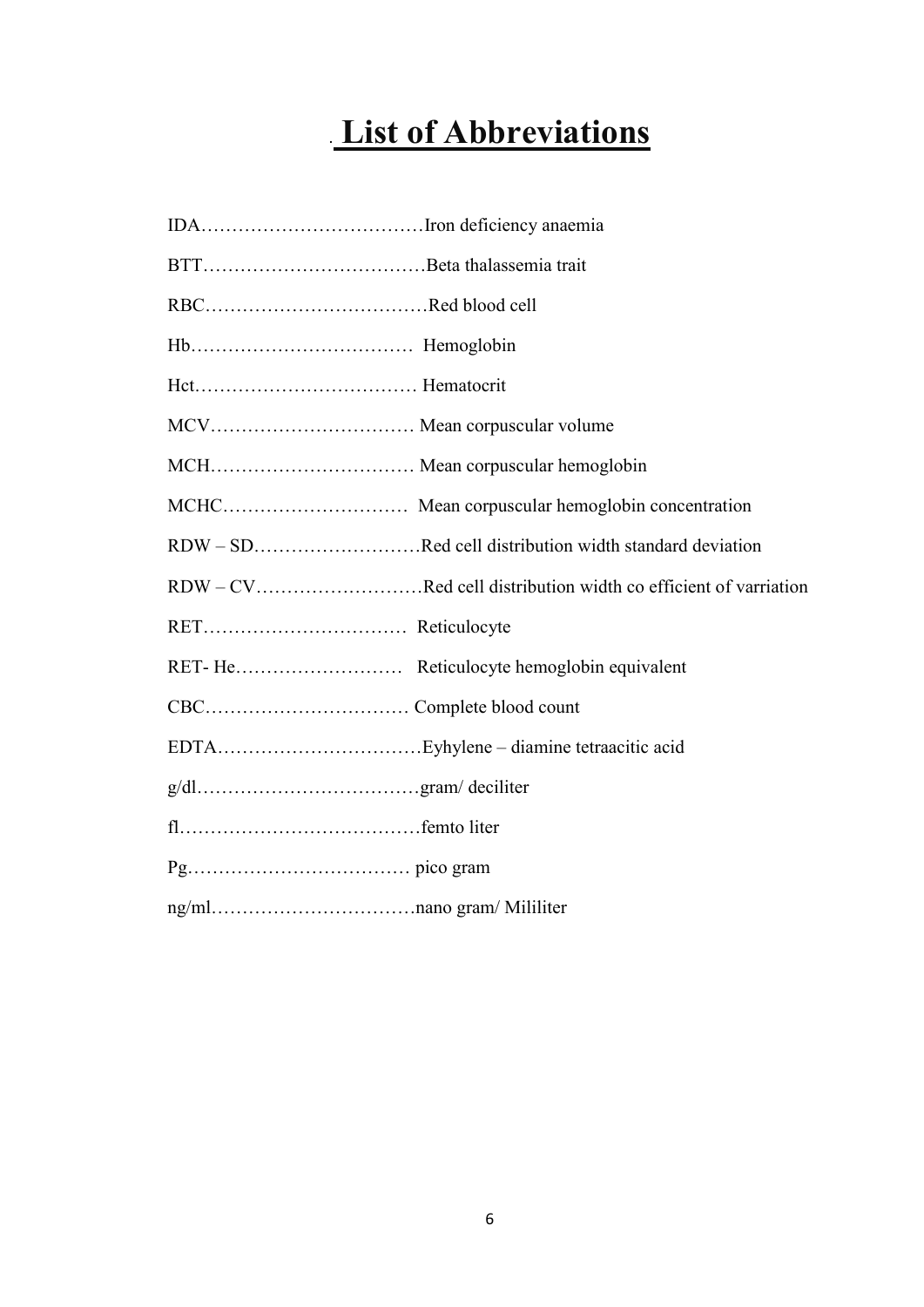# **List of Tables**

| Table no.         | <b>Table Name</b>                                                                      | Page<br>no.    |
|-------------------|----------------------------------------------------------------------------------------|----------------|
| Table 1.1         | Differential Diagnosis of Microcytosis                                                 | $\overline{4}$ |
| Table 1.2         | Laboratory Tests in the Differential Diagnosis of<br>Microcytosis                      | 21             |
| Table 3.1         | Comparison between groups I, IIA, and IIB regarding age                                | 29             |
| Table 3.2         | Comparison between groups I, IIA, and IIB regarding sex                                | 29             |
| Table 3.3         | Comparison between groups I, IIA, and IIB regarding RBC<br>concentration               | 29             |
| Table 3.4         | Comparison between groups I, IIA, and IIB regarding Hb<br>concentration                | 30             |
| Table 3.5         | Comparison between groups I, IIA, and IIB regarding HCT<br>value                       | 30             |
| Table 3.6         | Comparison between groups I, IIA, and IIB regarding RDW                                | 30             |
| Table 3.7         | Comparison between groups IIA and IIB regarding MCV                                    | 31             |
| Table 3.8         | Comparison between groups I, IIA, and IIB regarding MCH                                | 31             |
| Table 3.9         | Comparison between groups I, IIA, and IIB regarding RET<br>- He                        | 31             |
| <b>Table 3.10</b> | Comparison between groups I, IIA, and IIB regarding Hb<br>A <sub>2</sub> concentration | 32             |
| <b>Table 3.11</b> | Biochemical data of group IIA regarding Ferritin level                                 | 34             |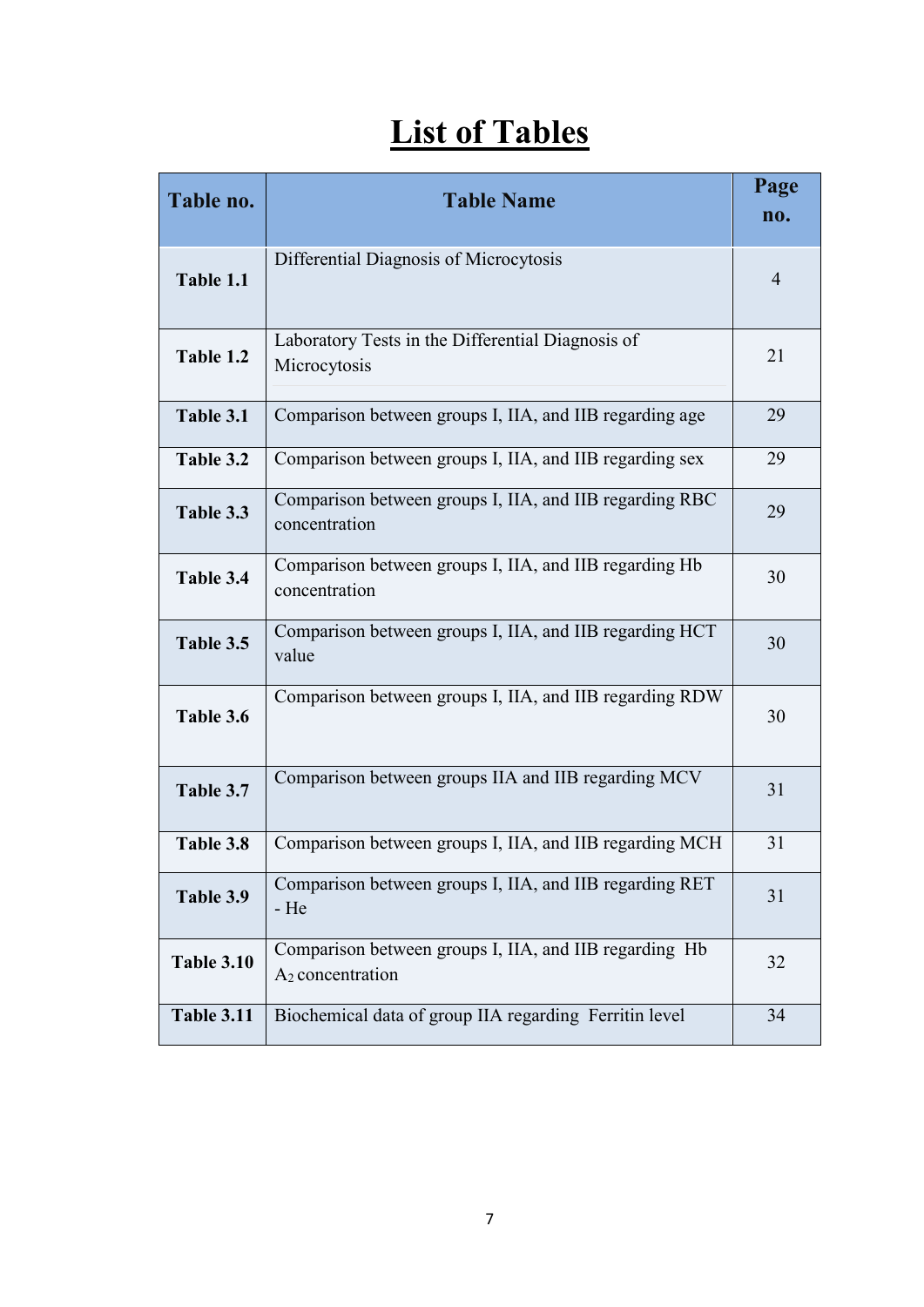# **List of Figures**

| <b>Figure</b><br>no. | <b>Figure Name</b>                                                         | Page<br>no.    |
|----------------------|----------------------------------------------------------------------------|----------------|
| Figure 1.1           | Microcytic hypochromic anaemia in contrast to normal<br>blood smear        | $\overline{3}$ |
| Figure 1.2           | Thalassemia has an autosomal recessive pattern of<br>inheritance           | 7              |
| Figure 1.3           | suggested algorithm for diagnosing the cause of<br>microcytosis in adults. | 15             |
| Figure 1.4           | Red Blood Cells                                                            | 17             |
| Figure 1.5           | Collection of blood in K2EDTA vial                                         | 18             |
| Figure 1.6           | Electrogram of Group I(Normal study)                                       | 32             |
| Figure 1.7           | Electrogram of Group $IIA(Low HbA2 level)$                                 | 33             |
| Figure 1.8           | Electrogram of Group IIB(Beta-thalassemia trait or carrier)                | 34             |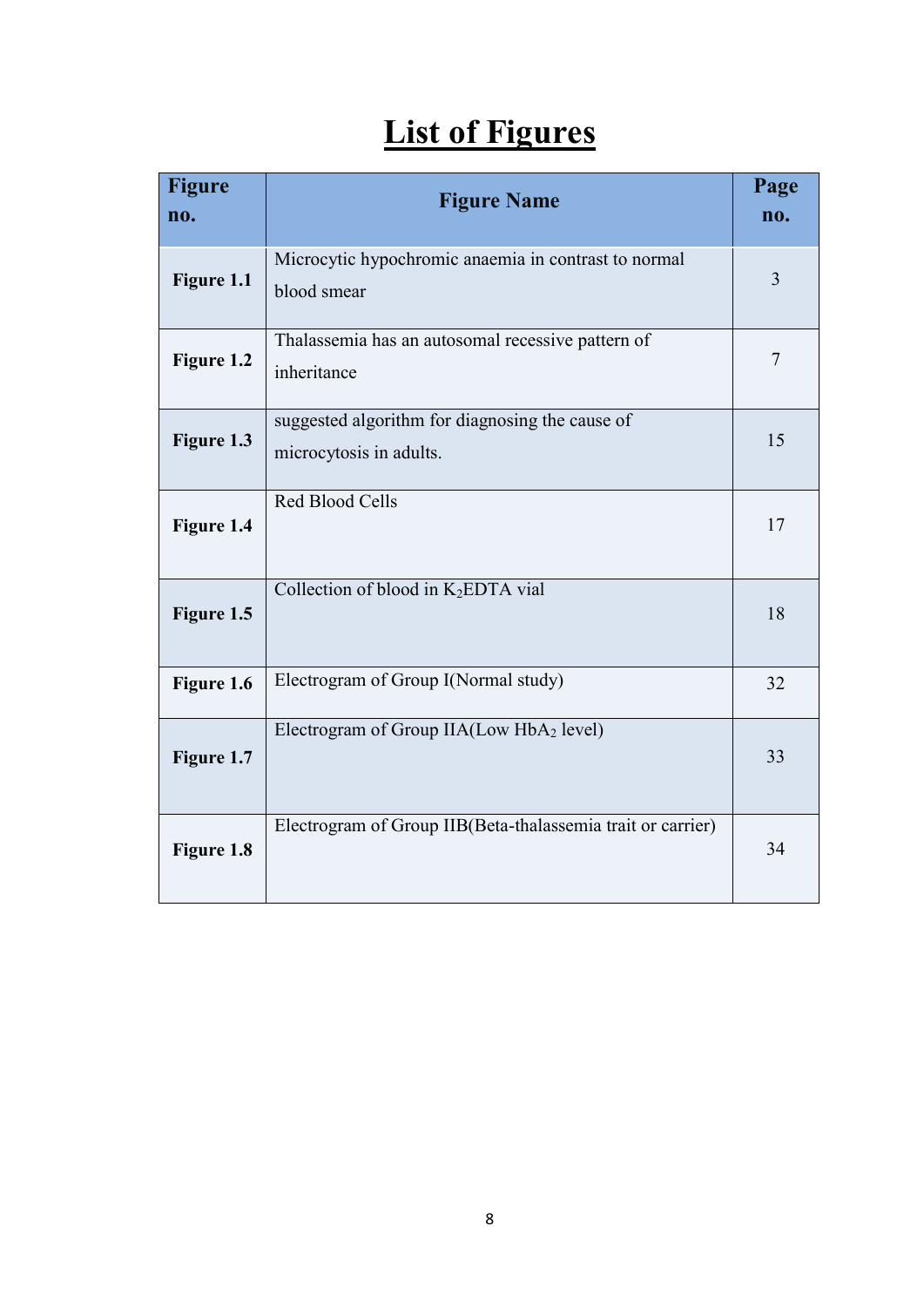# **Contents**

| <b>Chapter One: Introduction</b>              | Page No (01-23) |
|-----------------------------------------------|-----------------|
| 1.1 Introduction                              | 01              |
| 1.2 Microcytic hypochromic anaemia            | 03              |
| 1.2.1 Microcytosis                            | 03              |
| 1.2.2 Specific causes of microcytosis         | 04              |
| 1.2.2.1 Iron deficiency anemia                | 04              |
| Causes of iron deficiency anemia<br>$\bullet$ |                 |
| Risk group for iron deficiency anemia         |                 |
| Complications                                 |                 |
| Treatment of IDA                              |                 |
| 1.2.2.2 Thalassemia                           | 07              |
| Pathophysiology<br>$\bullet$                  |                 |
| Epidemiology                                  |                 |
| Classification of thalassemia<br>$\bullet$    |                 |
| Alpha Thalassemia                             |                 |
| Beta-thalassemia                              |                 |
| Sign & Symptom                                |                 |
| Management                                    |                 |
| Medication<br>$\bullet$                       |                 |
| Carrier detection                             |                 |
| Bone marrow transplant                        |                 |
| 1.2.2.3 Anaemia of chronic diseases           | 14              |
| Diagnostic Strategy<br>1.2.3                  | 14              |
| Laboratory Evaluation<br>1.2.4                | 16              |
| <b>CBC</b>                                    |                 |
| Ferritin                                      |                 |
| Hemoglobin Electrophoresis                    |                 |
| Aim and Objectives<br>1.3                     | 23              |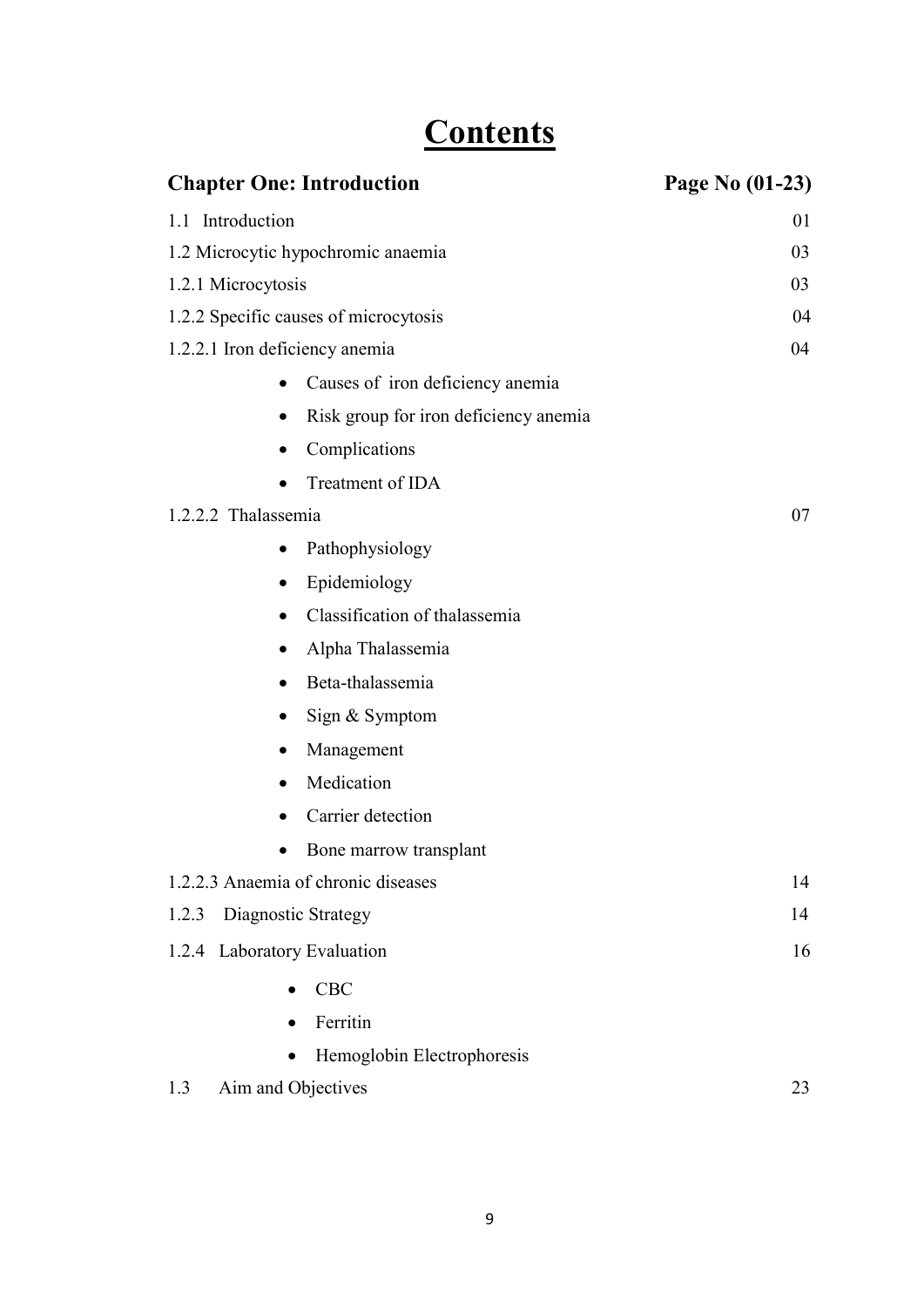| <b>Chapter Two: Materials and Methods</b> | Page No (24-27) |
|-------------------------------------------|-----------------|
| 2.1 Materials                             | 24              |
| 2.1.1 Chemicals                           | 24              |
| 2.1.2 Equipments                          | 25              |
| 2.2 Methods                               | 25              |
| 2.2.1 Selection Criteria                  | 25              |
| 2.2.2 Exclusion Criteria                  | 25              |
| 2.2.3 Area of study                       | 26              |
| 2.1.4 Period of Study                     | 26              |
| 2.2.5 procedures                          | 26              |
| <b>Chapter Three: Results</b>             | Page No(28-34)  |
| 3.1 Result                                | 28              |
| 3.2 Observation                           | 29              |
| <b>Chapter Four: Discussion</b>           | Page No(35-38)  |
| <b>Concluding remarks</b>                 | Page No(39-39)  |
| <b>References</b>                         | Page No(40-47)  |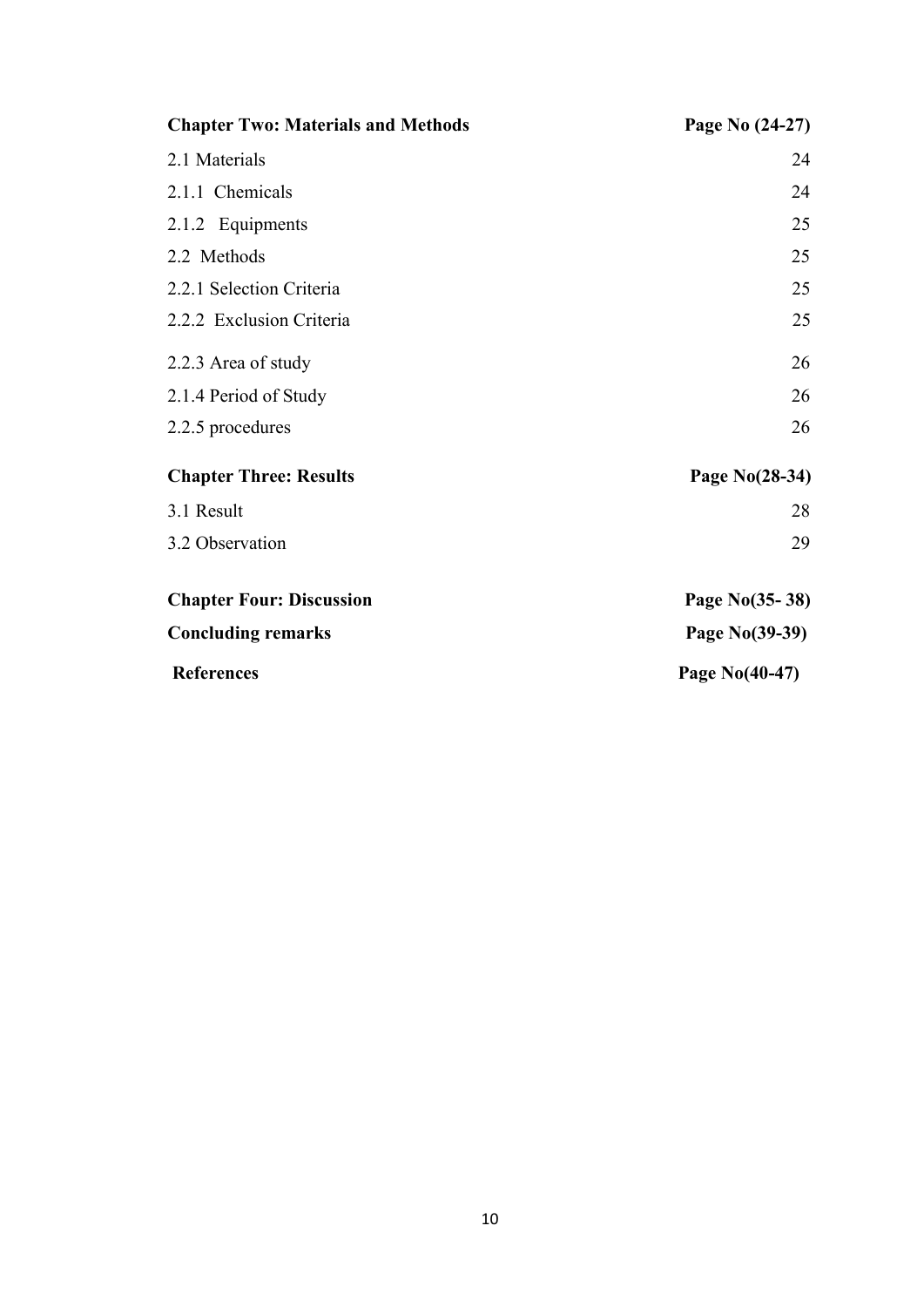## *1. Introduction*

## **1.1 Introduction**

The most commonly encountered disorders with mild microcytic anemia are iron deficiency anemia (IDA) and beta thalassemia trait (BTT). Other diagnoses to consider include anemia of chronic disease, lead toxicity and sideroblastic anemia.

Thalassemia is one of the major autosomal recessive hereditary hemoglobinopathies prevalent in the world population, particularly in Mediterranean belt, Far-eastern and South East Asian countries  $<sup>1</sup>$ . Thalassemias are a group of hemoglobinopathy caused</sup> by genetic mutations of the hemoglobin (Hb) genes, resulting in reduced production or total absence of one or more globin chains<sup>2</sup>. Thalassemia consists of two main classes, alpha thalassemia and beta thalassemia by their clinical manifestations and genetic background<sup>3</sup>.

Beta thalassemia is the most frequent type of thalassemia which can be classified further into three forms: β thalassemia major, β thalassemia intermediate and β thalassemia minor/β thalassemia trait <sup>4</sup>. β-thalassemia major is commonly caused by homozygous deletion of the β-globin chain gene. It is clinically characterized by lifelong severe hemolytic anemia that eventually affects many organs and is associated with high morbidity and mortality<sup>1</sup>. Intermediate  $\beta$  thalassaemic individuals carry mutation in one or both of the β globin genes. β-thalassemia minor or β-thalassemia trait (BTT) is the heterozygous form. Most patients are asymptomatic and some patients have only mild anaemia<sup>5</sup>. Thalassemia occurs more often among certain ethnicities, including people of Italian, Greek, Middle Eastern, Asian and African decent<sup>6</sup>.

In developing countries like Bangladesh where resources are limited, thalassemia is a major health burden. According to Bangladesh Thalassemia foundation, about 7% of the Bangladeshi population are thalassemia carriers which equals >10 million people and each year 7000 new babies born with thalassemia. BTT often shows microcytosis, a normal or an increased red blood cell (RBC) count, and an elevated level of HbA2, which provide the basis for laboratory screening  $5$ . HbA<sub>2</sub> is a normal Hb variant consisting of 2 $\alpha$  chains and 2 $\delta$  chains. HbA<sub>2</sub> has a function similar to that of HbA.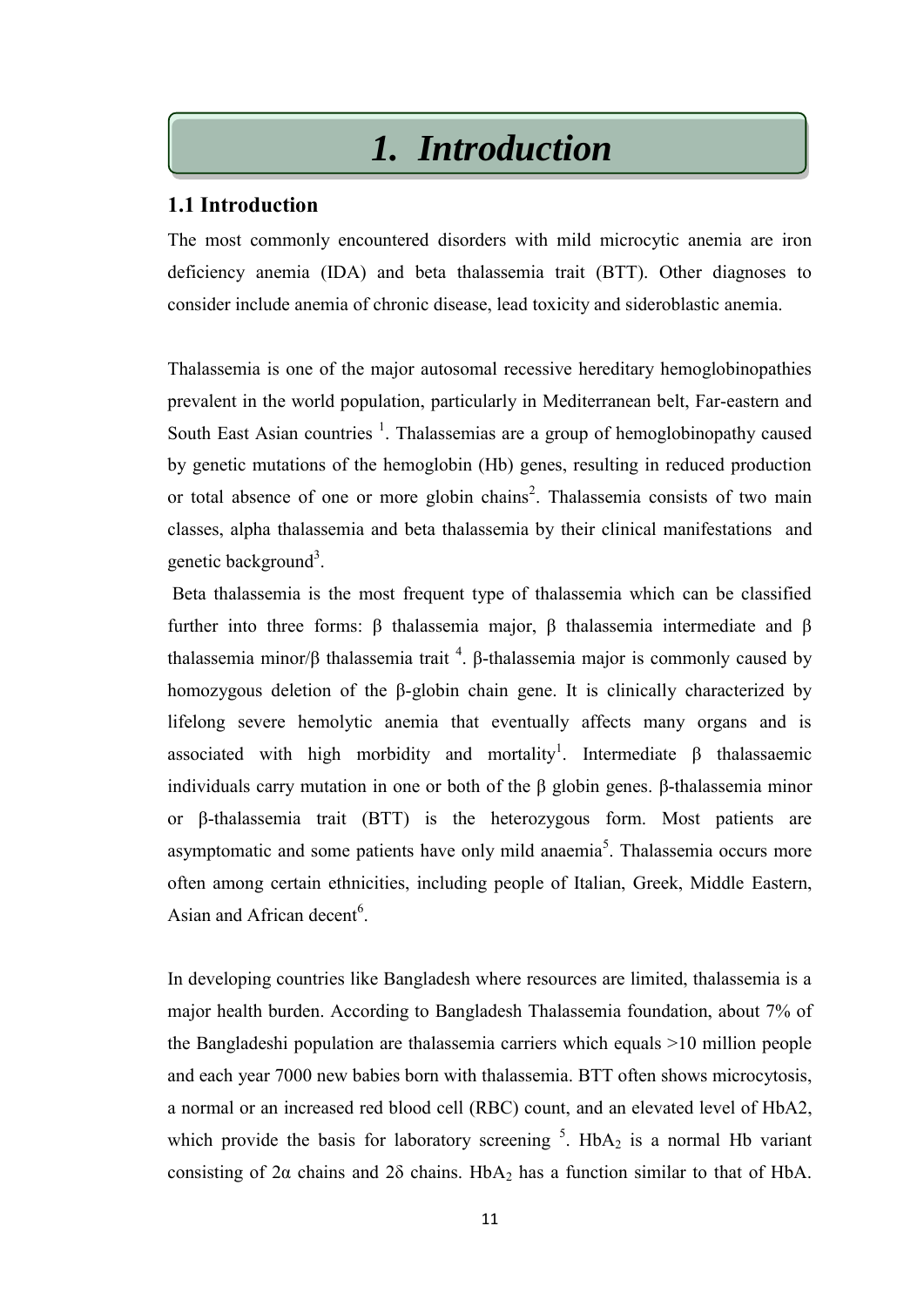The percentage of  $HbA_2$  varies depending on the assay but generally is in the range of 1.5-3.5%<sup>2</sup>. The majority of patients with BTT show elevated  $HbA_2$  level and some authors have used an  $HbA_2$  level of more than 4% to diagnose BTT<sup>[7](http://www.ehj.eg.net/article.asp?issn=1110-1067;year=2014;volume=39;issue=3;spage=91;epage=97;aulast=Soliman#ref3)</sup>.

Iron deficiency anaemia is the most common microcytic hypochromic anemia worldwide. Anemia resulting from lack of sufficient iron to synthesize hemoglobin is the most common hematological disease in young children and women of reproductive age but it can be found in people of any age-group<sup>8</sup>. It has been estimated that 30% of the global population suffers from iron deficiency anemia  $(IDA)$  and most of those affected live in the developing countries like Bangladesh<sup>9</sup>. Iron deficiency anemia in adults is caused by loss of blood, while in childhood faulty diet is to blame. It is a severe stage of iron shortage in which haemoglobin (or haematocrit) falls below the normal range. There is no hemolysis, erythrocytes survive normally and serum iron level tends to be  $low<sup>10</sup>$ .

Iron deficiency modulates the synthesis of  $HbA<sub>2</sub>$ , resulting in reduced  $HbA<sub>2</sub>$  levels in patients with  $IDA<sup>11</sup>$ . Affected individuals show RBC morphological change of microcytosis, hypochromia, anisocytosis, and poikilocytosis. Percentage of hypochromic red cells may be high before the anemia develops. It is found that a reduction in Hb concentration is a late feature of iron deficiency  $12$ .

Accelerated development, hormonal changes, malnutrition, and starting of menstrual periods in girls are the major causes of iron-deficiency anaemia during adolescence, which may also lead to impaired perception and learning difficulties  $13$ . The detrimental effects of anaemia on work productivity of adults and physical development of children are of major concern $<sup>14</sup>$ .</sup>

BTT is an important differential diagnosis of iron deficiency anemia (IDA). Thalassemia minor is an important hematologic condition because while the conditions observed in study of the blood may closely mimic those that are present in iron deficiency anemia, the therapy is radically different<sup>10</sup>. It is very important not to treat a patient with thalassemia with an iron supplement as this can lead to hemochromatosis (accumulation of iron in various organs, specially the liver). Thus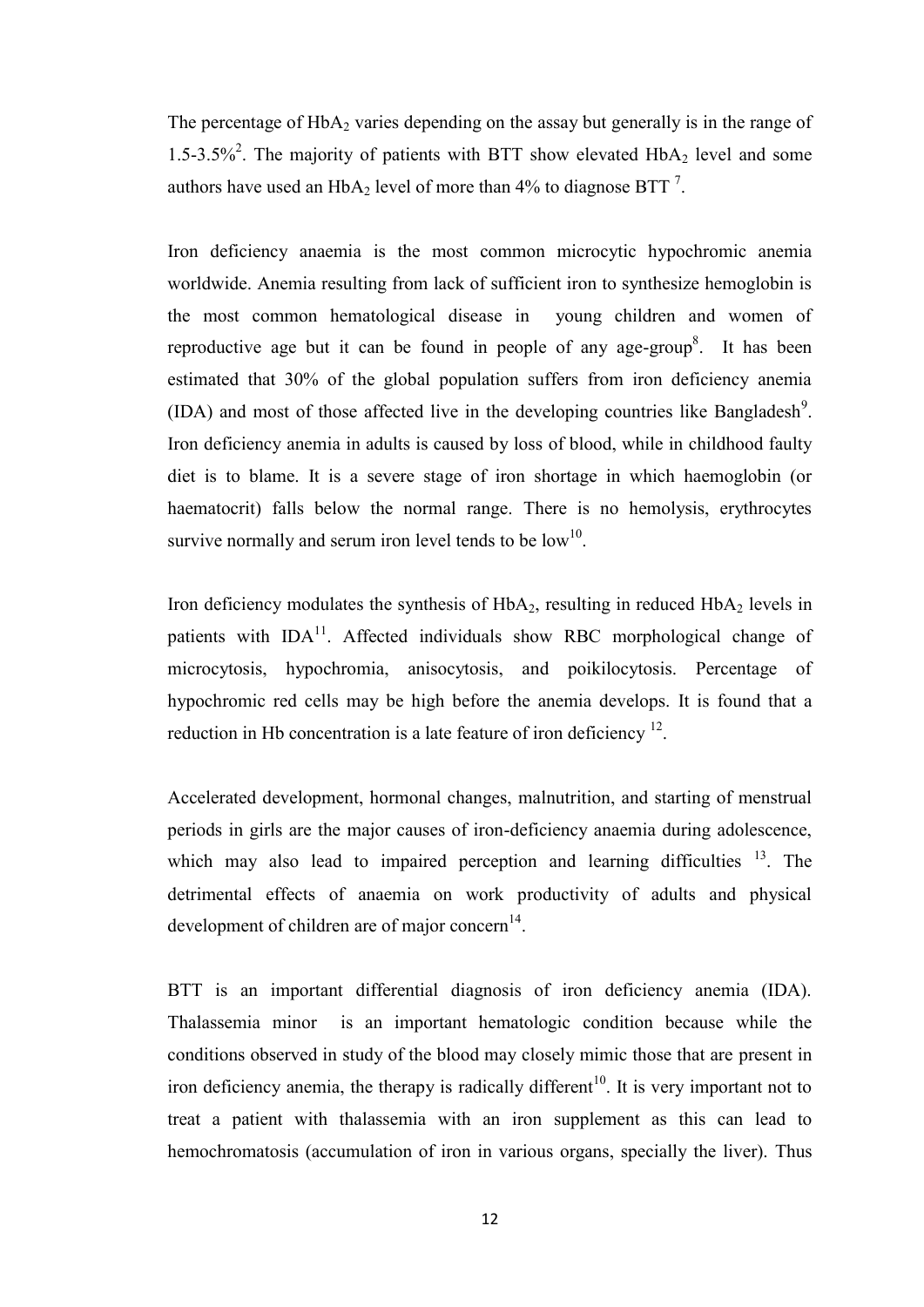reliable and efficient diagnostic ways to distinguish between thalassemic and iron restricted microcytic hypochromic anemia are desirable.

## **1.2 Microcytic hypochromic anemia**

## **1.2.1 Microcytosis**

Microcytosis is usually encountered incidentally when a complete blood count (CBC) is performed for various reasons. The condition is defined as a mean corpuscular volume of less than 80  $\mu$ m3 (80 fL) in adults and is often associated with anemia<sup>[15](http://www.aafp.org/afp/2010/1101/p1117.html#afp20101101p1117-b1)</sup>.



Normal Peripheral Blood Smear



Microcytic, Hypochromic Anemia

Figure1.1: Microcytic hypochromic anaemia in contrast to normal blood smear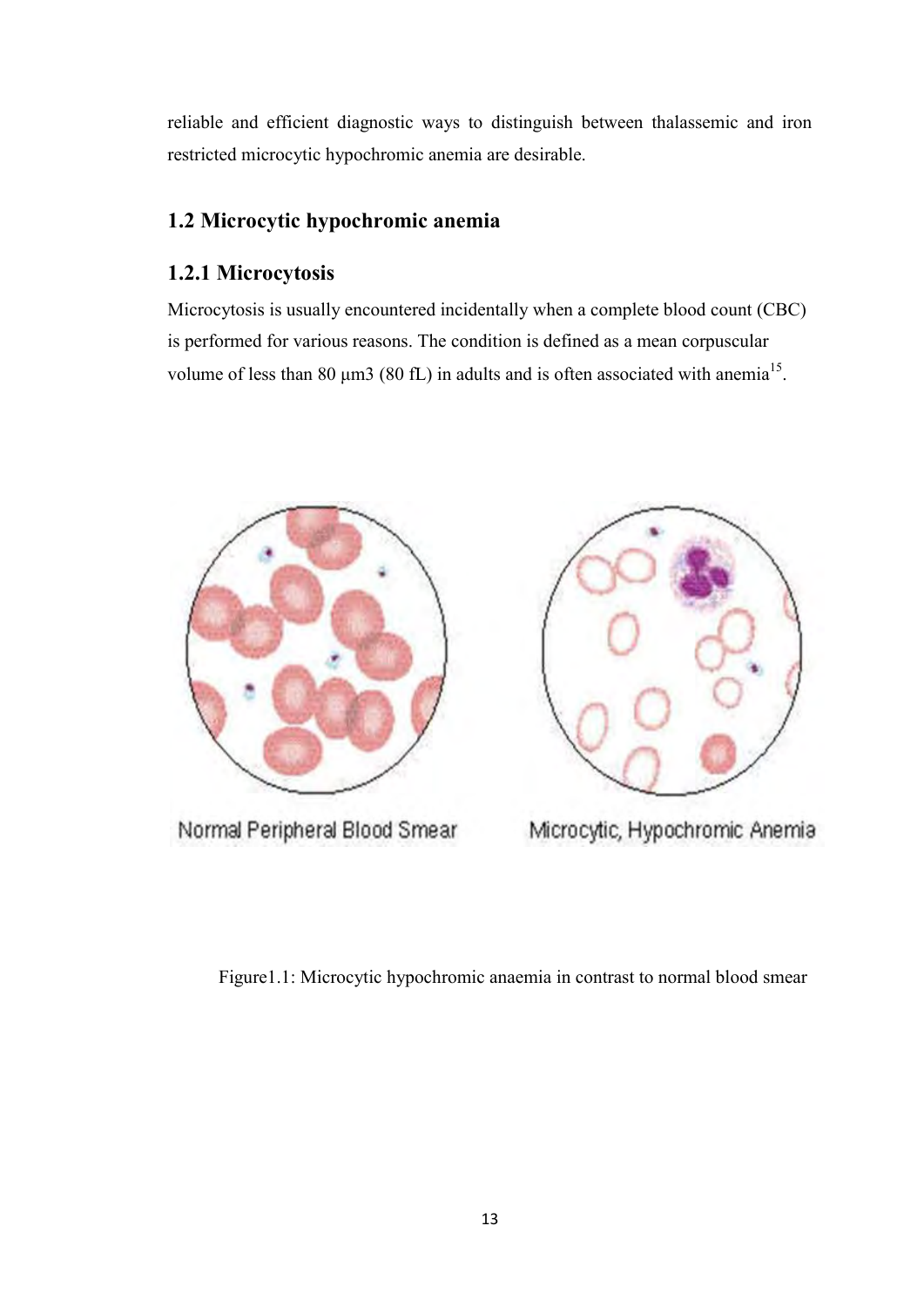## **Differential diagnosis: 16, 17**

The most common causes of microcytosis are iron deficiency anemia and thalassemia trait.

Table 1.1

| Differential Diagnosis of Microcytosis                                                                                                       |                                                                                                                        |                                                                                      |
|----------------------------------------------------------------------------------------------------------------------------------------------|------------------------------------------------------------------------------------------------------------------------|--------------------------------------------------------------------------------------|
| Children and adolescents                                                                                                                     | Menstruating women                                                                                                     | Men and non<br>menstruating women                                                    |
| Iron deficiency<br>anemia<br>Thalassemia trait<br>Other hemo-<br>globinopathies<br>Lead toxicity<br>Chronic<br>inflammation<br>Sideroblastic | Iron deficiency<br>anemia<br>Thalassemia trait<br>Pregnancy<br>Anemia of chronic<br>disease<br>Sideroblastic<br>anemia | Iron<br>deficiency<br>anemia<br>Anemia of<br>chronic<br>disease<br>Thalassemia trait |
| anemia                                                                                                                                       |                                                                                                                        |                                                                                      |

Note: Listed in descending order of frequency

## **1.2.2 Specific causes of Microcytosis**

## **1.2.2.1 Iron deficiency anemia**

In Bangladesh, nutritional anaemia has long been identified as a serious public-health problem <sup>18</sup>. Moreover, many surveys conducted in the past stated that anaemia is a severe problem among all across age, population and geographic groups in Bangladesh. In 2004, another survey conducted by Nutritional Surveillance Project of Helen Keller International in collaboration with the Institute of Public Health Nutrition showed that 68% of under-five children were anaemic. The survey also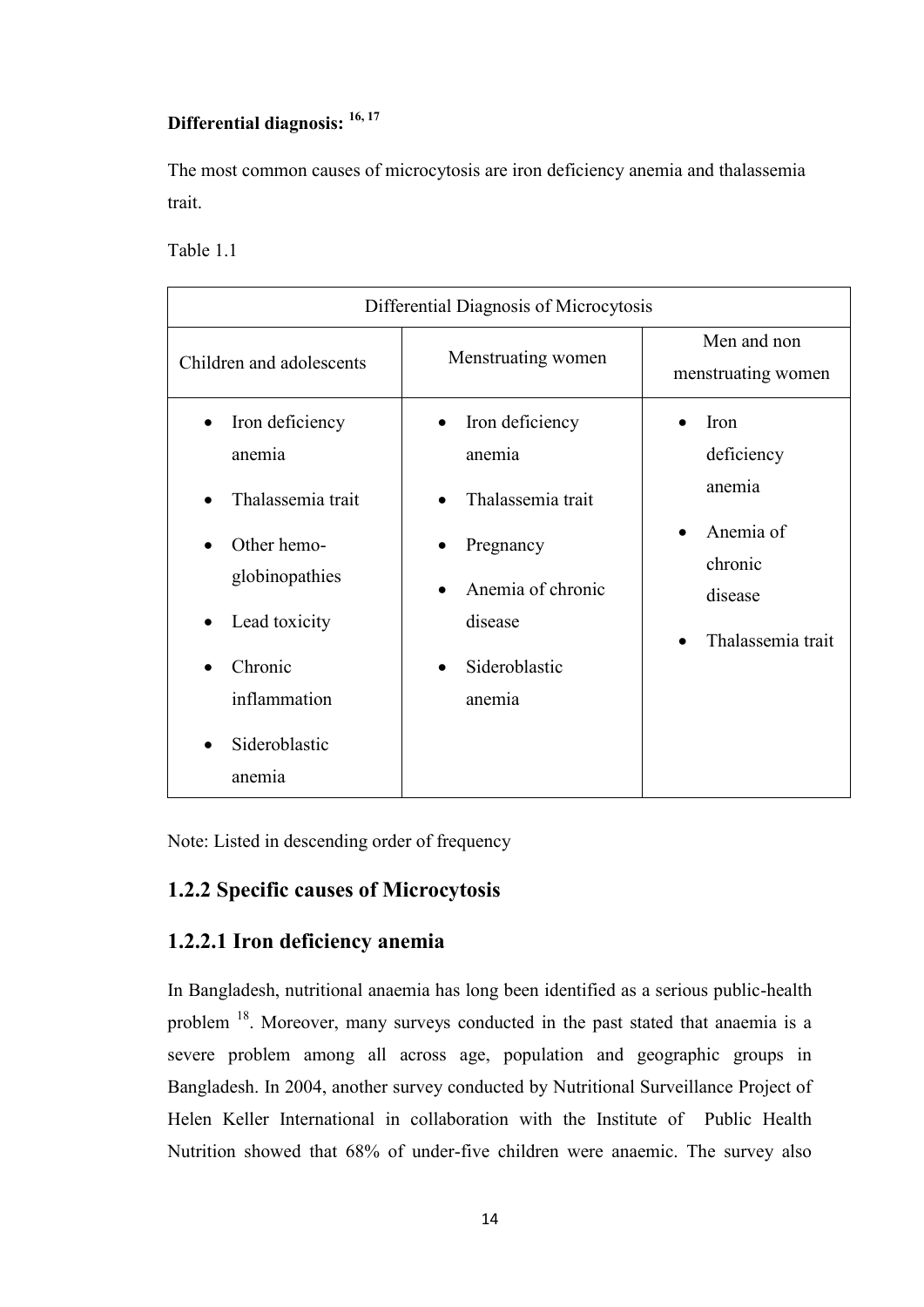suggested that 40% of adolescent girls and 31% adolescent boys as well as 46% of non-pregnant and 39% of pregnant women were affected by anemia.<sup>19</sup>

Iron deficiency anemia occurs when the absorption of iron through dietary intake does not match the needs of the body. The mismatch occurs from inadequate dietary intake or increased needs, which usually cause only mild anemia or from blood loss or malabsorption, which can lead to more significant anemia.<sup>15</sup>

### **Causes of iron deficiency anemia<sup>20</sup>:**

 Iron deficiency is the most common cause of anemia. There are many reasons why a person might become deficient in iron. These include:

a) Inadequate iron intake

Eating too little iron over an extended amount of time can cause a shortage in your body. Foods such as meat, eggs, and some green leafy vegetables are high in iron. Because iron is essential during times of rapid growth and development, pregnant women and young children may need even more iron-rich foods in their diet.

b) Blood loss due to menstruation

In women of childbearing age, the most common causes of iron deficiency anemia are heavy menstrual bleeding and blood loss during childbirth.

c) Internal bleeding

Certain medical conditions can cause internal bleeding, which can lead to iron deficiency anemia. Examples include an ulcer in stomach, polyps (tissue growths) in the colon or intestines, or colon cancer. Regular use of pain relievers, such as aspirin, can also cause bleeding in the stomach.

d) Inability to absorb iron

Certain disorders or surgeries that affect the intestines can also interfere with how body absorbs iron. Even not intake of enough iron in diet, celiac disease or intestinal surgery, such as gastric bypass, may limit the amount of iron body can absorb.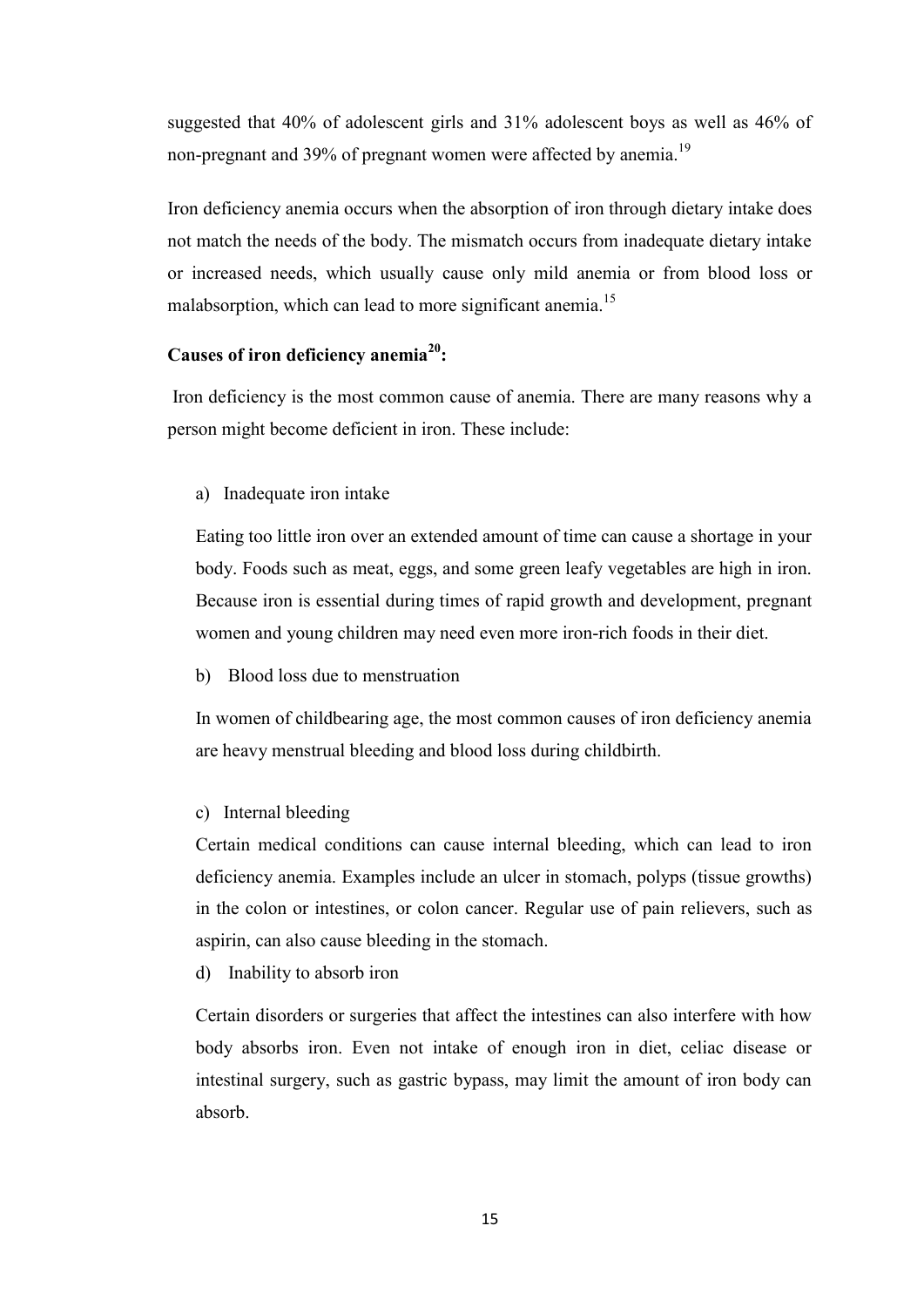## **Risk group for iron deficiency anemia<sup>21</sup>:**

Iron deficiency anemia is a common condition and can occur in both men and women of any age and from any ethnic group. Some people may be at greater risk for iron deficiency anemia than others. These include:

- women of childbearing age or pregnant women
- people with poor diets
- people who donate blood frequently
- infants and children, especially those born prematurely or experiencing a growth spurt
- vegetarians who don't replace meat with another iron-rich food

## **Complications<sup>21</sup>:**

Mild iron deficiency anemia usually doesn't cause complications. However, left untreated, iron deficiency anemia can become severe and lead to health problems, including the following:

- 1. Heart problems: Iron deficiency anemia may lead to a rapid or irregular heartbeat. Heart must pump more blood to compensate for the lack of oxygen carried in blood when anemia occurs. This can lead to an enlarged heart or heart failure.
- 2. Problems during pregnancy: In pregnant women, severe iron deficiency anemia has been linked to premature births and low birth weight babies. But the condition is preventable in pregnant women who receive iron supplements as part of their prenatal care.
- 3. Growth problems: In infants and children, severe iron deficiency can lead to anemia as well as delayed growth and development.

## **Treatment of IDA<sup>21</sup>:**

Doctors normally treat the condition with iron supplements or changes to diet.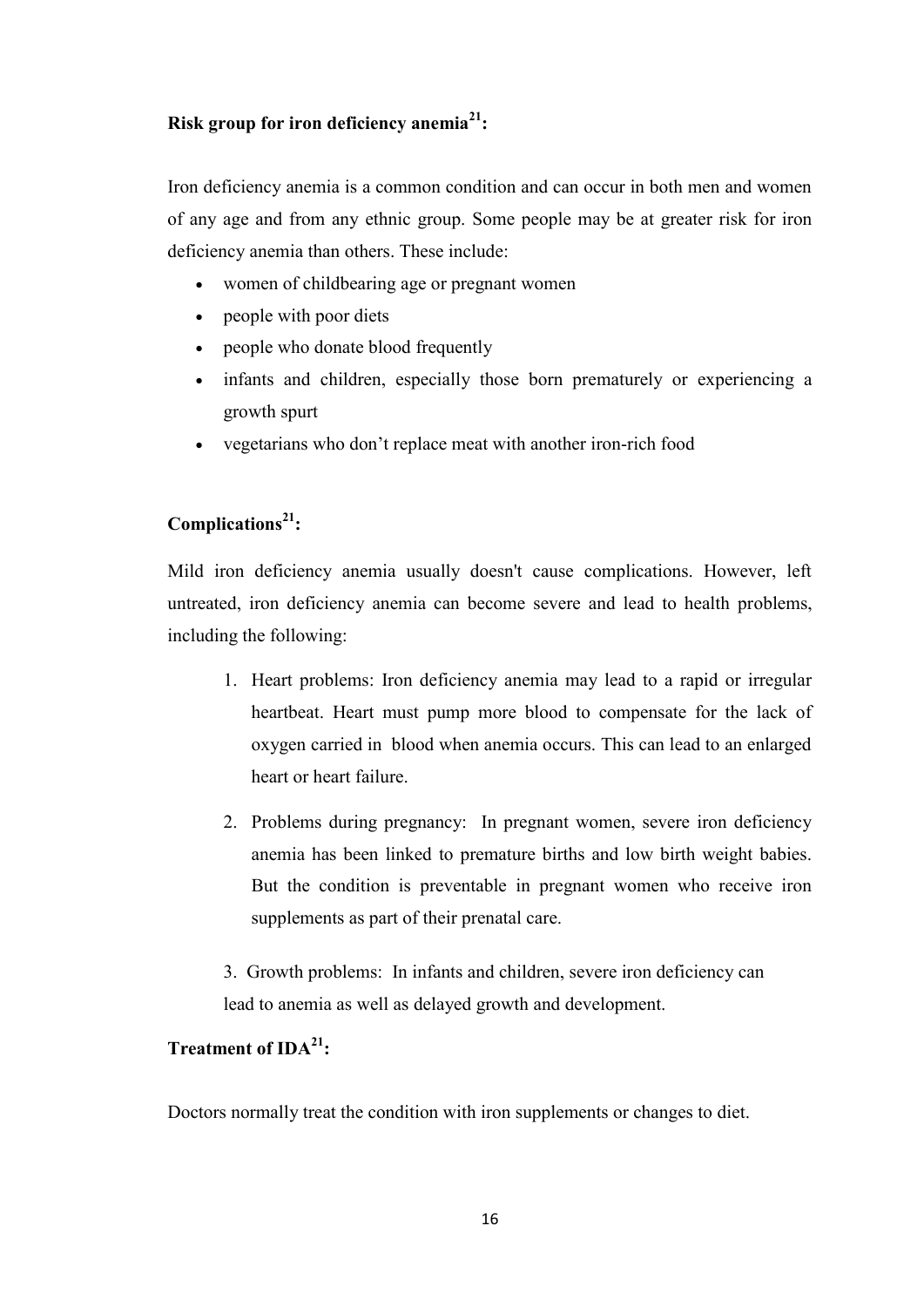### **1.2.2.2 Thalassemia**

Thalassemia is a major health problem, placing an immeasurable emotional, psychological

and economic burden on millions of people around the World<sup>22</sup>. Thalassemia, also called Mediterranean anemia, is a form of inherited [autosomal recessive](https://en.wikipedia.org/wiki/Autosomal_recessive) [blood](https://en.wikipedia.org/wiki/Blood_disorder)  [disorder](https://en.wikipedia.org/wiki/Blood_disorder) characterized by abnormal formation of [hemoglobin.](https://en.wikipedia.org/wiki/Hemoglobin)<sup>[23](https://en.wikipedia.org/wiki/Thalassemia#cite_note-Thalassemia-1)</sup>

Mutation in the genes encoding alpha chain and beta chain of hemoglobin are the primary cause of thalassemia resulting in the absence or inadequate synthesis of one of the globin chains. This anomaly in synthesis of globin chain can cause to the premature destruction of Red Blood Cells (RBCs), thus causing anaemia and other secondary effects, the typical symptoms of thalassemia.<sup>23</sup>



Figure 1.2 : Thalassemia has an [autosomal recessive](https://en.wikipedia.org/wiki/Autosomal_recessive) pattern of inheritance.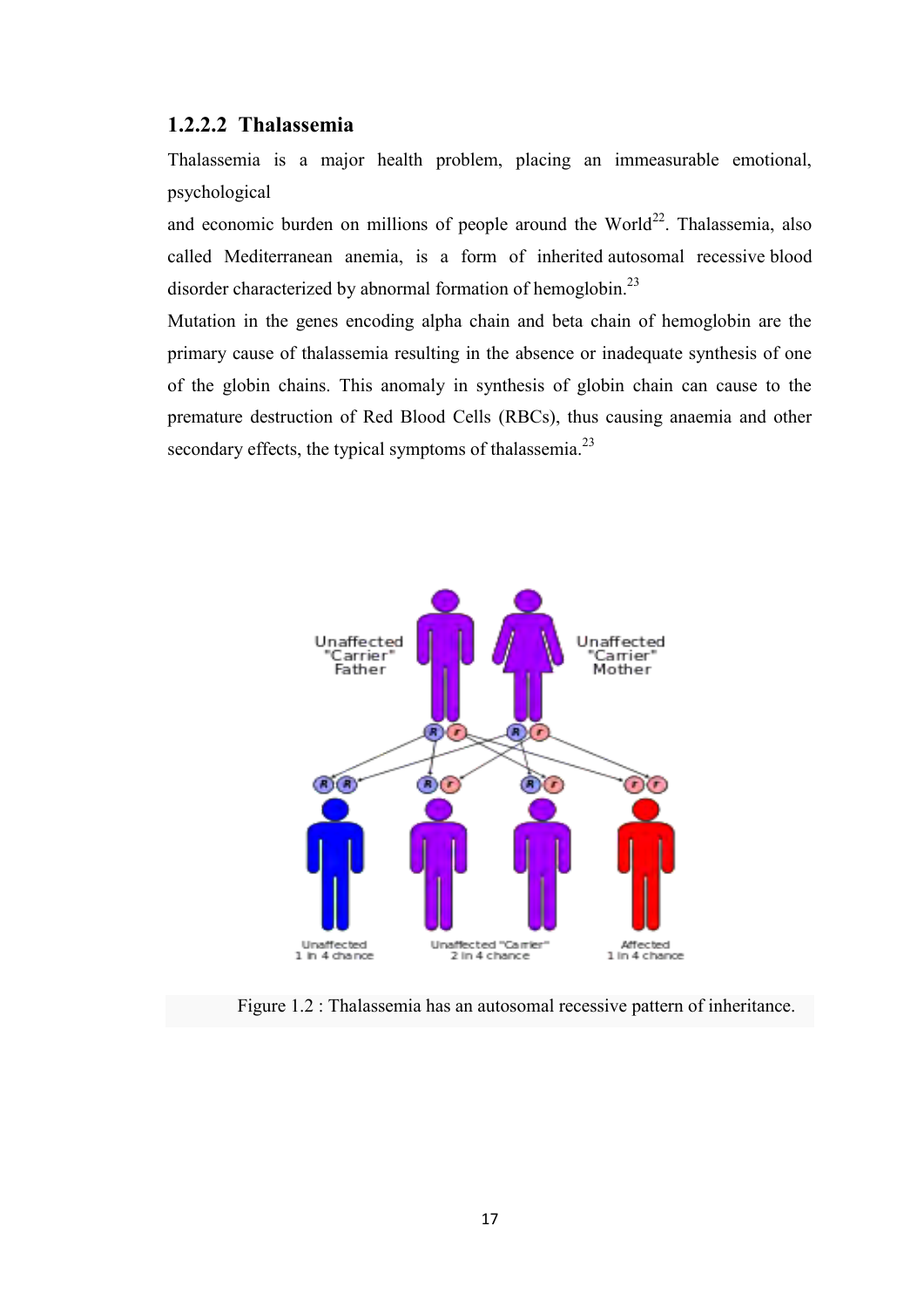## **Pathophysiology<sup>24</sup>:**

Normally, the majority of adult hemoglobin [\(HbA\)](https://en.wikipedia.org/wiki/Hemoglobin_A) is composed of four protein chains, two α and two β globin chains arranged into a [heterotetramer.](https://en.wikipedia.org/wiki/Heterotetramer) In thalassemia, patients have defects in either the  $\alpha$  or  $\beta$  globin chain, causing production of abnormal red blood cells .

The thalassemias are classified according to which chain of the hemoglobin molecule is affected. In [α-thalassemias,](https://en.wikipedia.org/wiki/Alpha-thalassemia) production of the α globin chain is affected, while in [β](https://en.wikipedia.org/wiki/Beta-thalassemia)[thalassemia,](https://en.wikipedia.org/wiki/Beta-thalassemia) production of the β globin chain is affected.

The β globin chains are encoded by a single gene on [chromosome 11;](https://en.wikipedia.org/wiki/Chromosome_11)  $\alpha$  globin chains are encoded by two closely linked genes on [chromosome 16.](https://en.wikipedia.org/wiki/Chromosome_16) Thus, in a normal person with two copies of each chromosome, two loci encode the β chain, and four loci encode the α chain.

#### **Epidemiology:**

The beta form of thalassemia is particularly prevalent among [Mediterranean](https://en.wikipedia.org/wiki/Mediterranean) peoples and this geographical association is responsible for its naming.<sup>25</sup>Thalassemia resulted in 25,000 deaths in 2013 down from 36,000 deaths in 1990.<sup>26</sup>

In Europe, the highest concentrations of the disease are found in [Greece,](https://en.wikipedia.org/wiki/Greece) coastal regions in [Turkey](https://en.wikipedia.org/wiki/Turkey) (particularly the [Aegean Region](https://en.wikipedia.org/wiki/Aegean_Region) such as [Izmir,](https://en.wikipedia.org/wiki/Izmir) [Balikesir,](https://en.wikipedia.org/wiki/Balikesir) [Aydin,](https://en.wikipedia.org/wiki/Aydin) [Mugla,](https://en.wikipedia.org/wiki/Mugla) and [Mediterranean Region](https://en.wikipedia.org/wiki/Mediterranean_Region) such as [Antalya,](https://en.wikipedia.org/wiki/Antalya) [Adana,](https://en.wikipedia.org/wiki/Adana) [Mersin\)](https://en.wikipedia.org/wiki/Mersin), in parts of [Italy,](https://en.wikipedia.org/wiki/Italy) particularly [southern Italy](https://en.wikipedia.org/wiki/Southern_Italy) and the lower Po valley. The major Mediterranean islands (except the [Balearics\)](https://en.wikipedia.org/wiki/Balearics) such as [Sicily,](https://en.wikipedia.org/wiki/Sicily) [Sardinia,](https://en.wikipedia.org/wiki/Sardinia) [Malta,](https://en.wikipedia.org/wiki/Malta) [Corsica,](https://en.wikipedia.org/wiki/Corsica) [Cyprus,](https://en.wikipedia.org/wiki/Cyprus) and [Crete](https://en.wikipedia.org/wiki/Crete) are heavily affected in particular. Other Mediterranean people, as well as those in the vicinity of the Mediterranean, also have high rates of thalassemia, including people from [West Asia](https://en.wikipedia.org/wiki/West_Asia) and [North Africa.](https://en.wikipedia.org/wiki/North_Africa) Far from the Mediterranean, [South Asians](https://en.wikipedia.org/wiki/South_Asians) are also affected, with the world's highest concentration of carriers (16% of the population) being in the [Maldives.](https://en.wikipedia.org/wiki/Maldives)

Nowadays, it is found in populations living in Africa, the Americas, and in [Tharu](https://en.wikipedia.org/wiki/Tharu_people)  [people](https://en.wikipedia.org/wiki/Tharu_people) in the [Terai](https://en.wikipedia.org/wiki/Terai) region of [Nepal](https://en.wikipedia.org/wiki/Nepal) and [India.](https://en.wikipedia.org/wiki/India)<sup>[27](https://en.wikipedia.org/wiki/Thalassemia#cite_note-26)</sup> It is believed to account for much lower malaria sicknesses and deaths, $28$  accounting for the historic ability of Tharus to survive in areas with heavy malaria infestation, where others could not. Thalassemias are particularly associated with people of Mediterranean origin, Arabs (especially [Palestinians](https://en.wikipedia.org/wiki/Palestinian_people) and people of Palestinian descent), and Asians.<sup>[29](https://en.wikipedia.org/wiki/Thalassemia#cite_note-28)</sup> The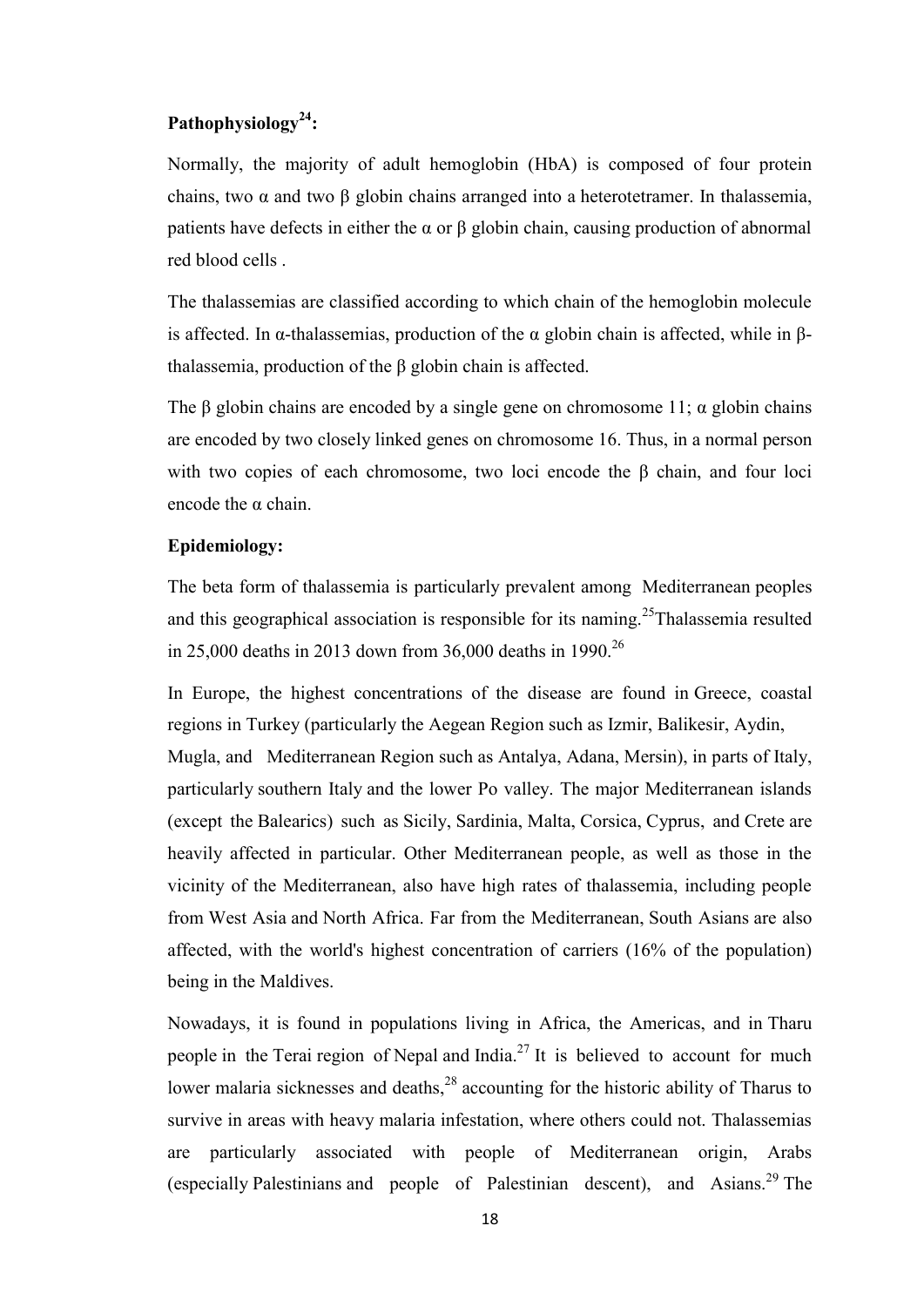Maldives has the highest incidence of Thalassemia in the world with a carrier rate of 18% of the population. The estimated prevalence is 16% in people from [Cyprus,](https://en.wikipedia.org/wiki/Cyprus)  $1\%$ <sup>[30](https://en.wikipedia.org/wiki/Thalassemia#cite_note-29)</sup> in [Thailand,](https://en.wikipedia.org/wiki/Thailand) and 3–8% in population from Bangladesh, China, India, Malaysia and Pakistan. Thalassemias also occur in descendants of people fro[mLatin](https://en.wikipedia.org/wiki/Latin_America)  [America](https://en.wikipedia.org/wiki/Latin_America) and Mediterranean countries (e.g. Greece, Italy, Portugal, Spain, and others).

## **Classification of thalassemia: <sup>31</sup>**

#### **A) Alpha Thalassemia**

People whose hemoglobin does not produce enough alpha protein have alpha thalassemia. It is commonly found in Africa, the Middle East, India, Southeast Asia, southern China, and

occasionallythe Mediterranean region.

## **Types of Alpha Thalassemia<sup>32</sup>**

Alpha globin is made by four genes and one or more can be mutated or missing, so there are four kinds of alpha thalassemia:

- a) One missing or abnormal gene makes a child a silent alpha thalassemia carrier. Silent alpha thalassemia carriers have no signs or symptoms of the disease, but are able to pass thalassemia on to their children.
- b) Two missing or mutated genes is a condition called alpha thalassemia minor or having alpha thalassemia trait. Children with this condition may have red blood cells that are smaller than normal (microcytosis) and sometimes very slight anemia. People with alpha thalassemia minor usually don't have any symptoms at all, but can pass thalassemia on to their children. The two abnormal genes can be on the same chromosome (called the cis position) or one on each chromosome (called the transposition). If two genes on the same chromosome are affected, the person can pass along a two-gene defect to his or her child. This situation is much more common in people of Asian descent.
- c) Three missing or mutated genes is called hemoglobin H disease. Signs and symptoms will be moderate to severe.
- d) Four missing or mutated genes is a condition known as alpha thalassemia major or hydrops fetalis. This almost always leads to a fetus dying before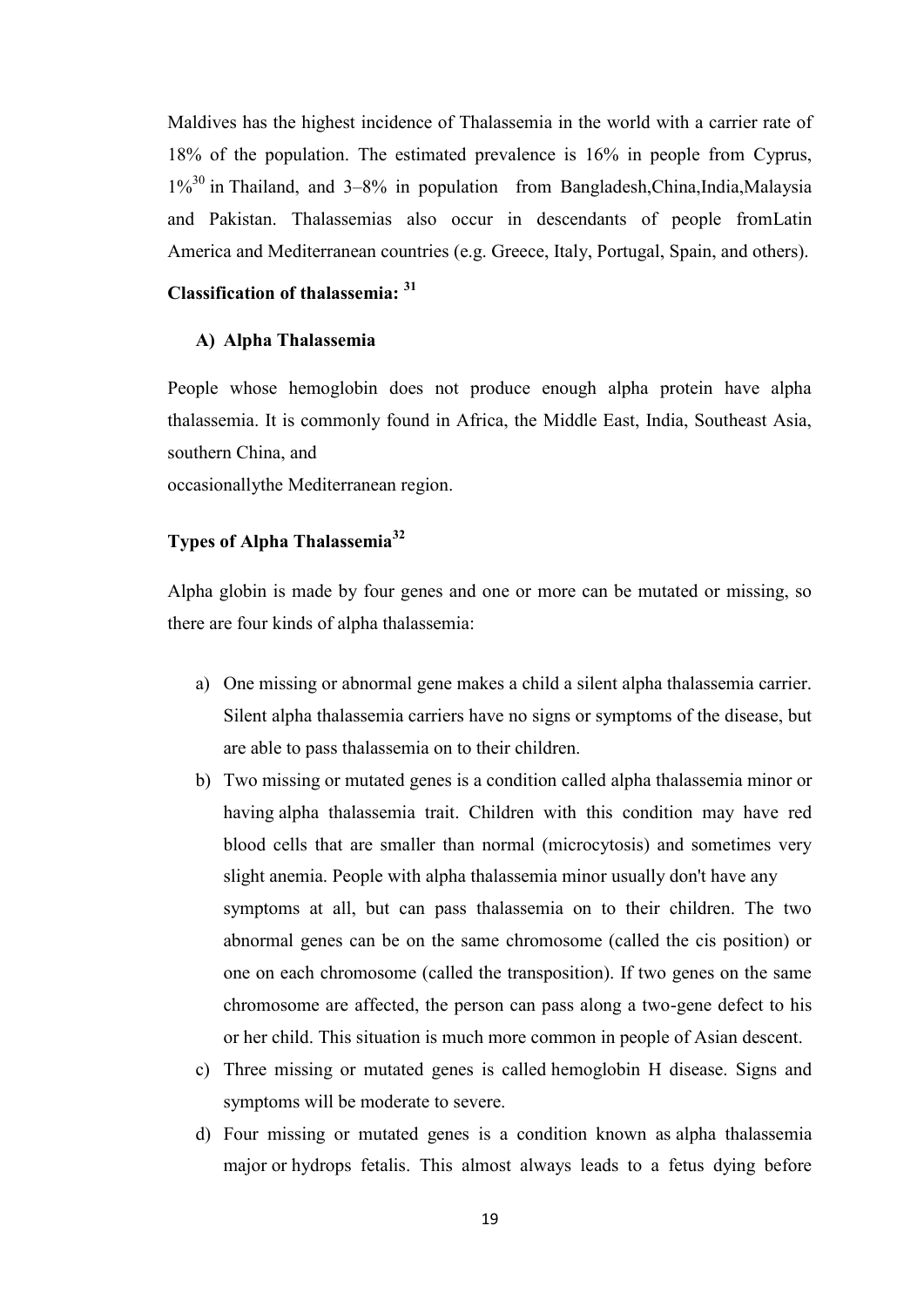delivery or a newborn baby dying shortly after birth. However if this disease is suspected because of a history in the family, it can be diagnosed prenatally. Sometimes, if treatment is initiated before the baby is even born, the baby can survive.

## B) **Beta-thalassemia**<sup>31</sup>

Beta-thalassemia is an autosomal recessive genetic condition in which the normal beta globin chains that make up hemoglobin are underproduced. It is found in people of Mediterranean descent, such as Italians and Greeks, and is also found in the Arabian Peninsula, Iran, Africa,Southeast Asia and southern China.

#### **Types of Beta Thalassemia<sup>31</sup>:**

There are three types of beta thalassemia that also range from mild to severe in their effect on the body.

a) Thalassemia Trait:

Beta-thalassemia trait is the heterozygous form of the disease. Individuals who have one abnormal beta globin gene have beta thalassemia trait (also known as beta thalassemia minor). In this condition, the lack of beta protein is not great enough to cause problems in the normal functioning of the hemoglobin. A person with this condition simply carries the genetic trait for thalassemia and will usually experience no health problems other than a possible mild to moderate microcytic anemia. In addition, the mean corpuscular volume can sometimes reach much lower levels than with iron deficiency anemia alone. The red blood cell count can help differentiate BTT and IDA because it is often in the high to normal range with betathalassemia trait. Ultimately, the diagnosis of beta-thalassemia trait is made when hemoglobin electrophoresis shows a slight increase in hemoglobin A2. Coexisting iron deficiency anemia can lower hemoglobin A2 levels.

As in mild alpha thalassemia, physicians often mistake the small red blood cells of the person with beta thalassemia minor as a sign of iron-deficiency anemia and incorrectly prescribe iron supplements.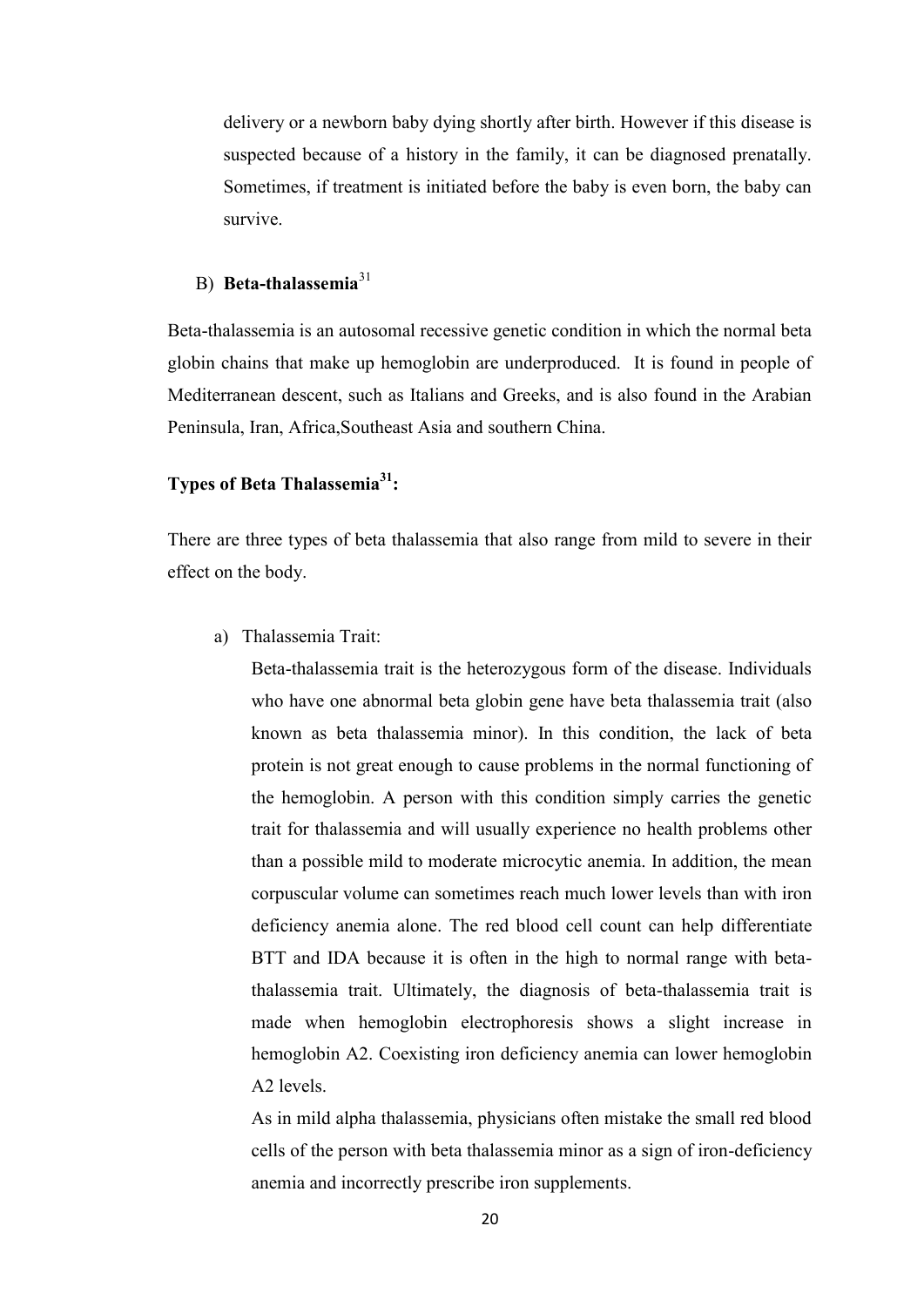#### b) Thallasemia intermedia:

In this condition the lack of beta protein in the hemoglobin is great enough to cause a moderately severe anemia and significant health problems, including bone deformities and enlargement of the spleen. However, there is a wide range in the clinical severity of this condition, and the borderline between thalassemia intermedia and the most severe form, thalassemia major, can be confusing. The deciding factor seems to be the amount of blood transfusions required by the patient. The more dependent the patient is on blood transfusions, the more likely he or she is to be classified as thalassemia major. Generally speaking, patients with thalassemia intermedia need blood transfusions to improve their quality of life, but not in orderto survive.

c) Thalassemia Major or Cooley's Anemia:

Beta- thalassemia major (also known as Cooley anemia) is the homozygous form. This is the most severe form of beta thalassemia in which the complete lack of beta protein in the hemoglobin causes a lifethreatening anemia that requires regular blood transfusions and extensive ongoing medical care. These extensive, lifelong blood transfusions lead to iron-overload which must be treated with chelation therapy to prevent early death from organ failure.

#### **Sign & Symptom:**

Thalassemia can cause complications, including iron overload, bone deformities, and cardiovascular illness.

• [Iron overload:](https://en.wikipedia.org/wiki/Iron_overload) People with thalassemia can get an overload of iron in their bodies, either from the disease itself or from frequent blood transfusions. Too much iron can result in damage to the heart, liver, and endocrine system, which includes glands that produce hormones that regulate processes throughout the body. The damage is characterized by excessive deposits of iron. Without adequate iron chelation therapy, almost all patients with betathalassemia accumulate potentially fatal iron levels. $33$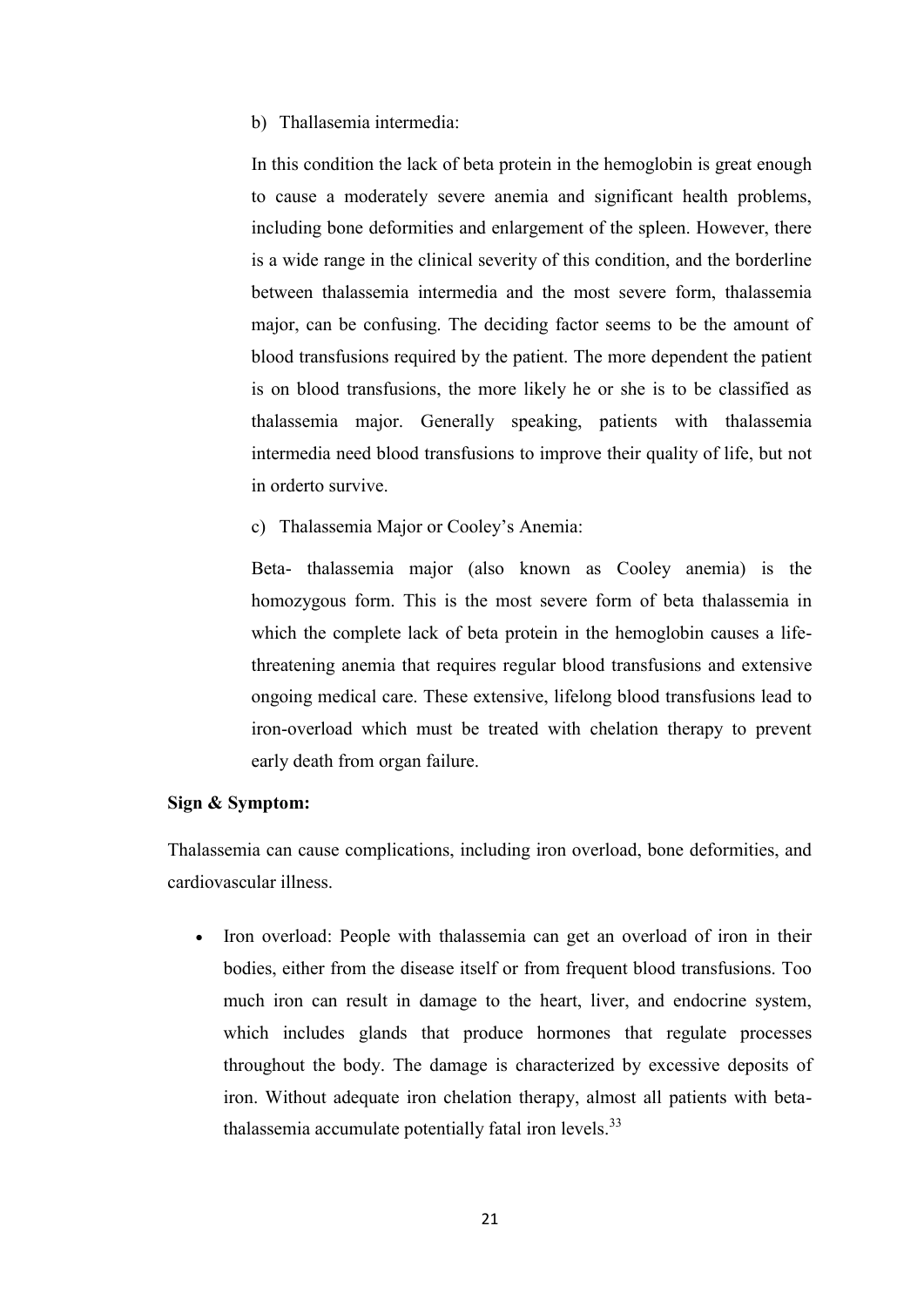- Infection: People with thalassemia have an increased risk of infection. This is especially true if the spleen has been removed. $34$
- Bone deformities: Thalassemia can make the bone marrow expand, which causes bones to widen. This can result in abnormal bone structure, especially in the face and skull. Bone marrow expansion also makes bones thin and brittle, increasing the risk of broken bones.<sup>35</sup>
- [Enlarged spleen:](https://en.wikipedia.org/wiki/Splenomegaly) The spleen aids in fighting infection and filters unwanted material, such as old or damaged blood cells. Thalassemia is often accompanied by the destruction of a large number of red blood cells and the task of removing these cells causes the spleen to enlarge. Splenomegaly can make anemia worse, and it can reduce the life of transfused red blood cells. Severe enlargement of the spleen may necessitate its removal.
- Slowed growth rates: [Anemia](https://en.wikipedia.org/wiki/Anemia) can cause a child's growth to slow. Puberty also may be delayed in children with thalassemia.
- Heart problems: Diseases, such as congestive heart failure and abnormal heart rhythms, may be associated with severe thalassemia.<sup>36</sup>

#### **Management**

Mild thalassemia: people with thalassemia [traits](https://en.wikipedia.org/wiki/Phenotypic_trait) do not require medical or follow-up care after the initial diagnosis is made.<sup>37</sup> People with β-thalassemia trait should be warned that their condition can be misdiagnosed as the more common iron deficiency [anemia.](https://en.wikipedia.org/wiki/Iron_deficiency_anemia) They should avoid routine use of [iron supplements;](https://en.wikipedia.org/wiki/Iron_supplements) iron deficiency can develop, though, during pregnancy or from chronic bleeding.<sup>[38](https://en.wikipedia.org/wiki/Thalassemia#cite_note-15)</sup> Counseling is indicated in all persons with genetic disorders, especially when the family is at risk of a severe form of disease that may be prevented.<sup>39</sup>

Severe thalassemia: People with severe thalassemia require medical treatment. A blood transfusion regimen was the first measure effective in prolonging life.<sup>37</sup>

#### **Medications**

Multiple blood transfusions can result in iron overload. The iron overload related to thalassemia may be treated by [chelation therapy](https://en.wikipedia.org/wiki/Chelation_therapy) with the medications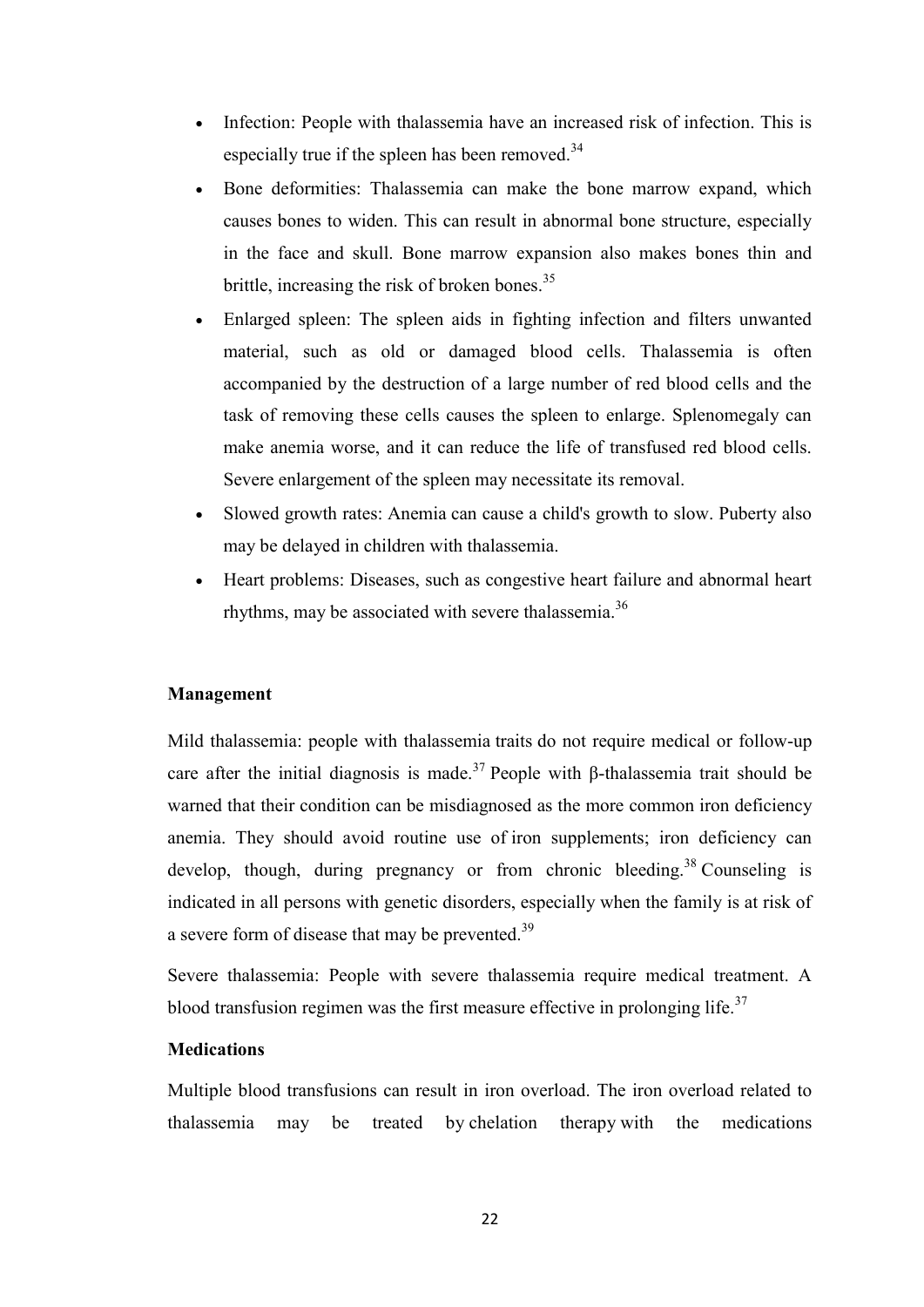[deferoxamine,](https://en.wikipedia.org/wiki/Deferoxamine) [deferiprone,](https://en.wikipedia.org/wiki/Deferiprone) or [deferasirox.](https://en.wikipedia.org/wiki/Deferasirox)<sup>40</sup>These treatments have resulted in improved life expectancy in those with thalassemia major. $40$ 

## **Carrier detection**

- A screening policy exists in [Cyprus](https://en.wikipedia.org/wiki/Cyprus) to reduce the incidence of thalassemia, which, since the program's implementation in the 1970s (which also includes prenatal screening and abortion), has reduced the number of children born with the hereditary blood disease from one of every 158 births to almost zero $41$
- In [Iran](https://en.wikipedia.org/wiki/Iran) as a premarital screening, the man's red cell indices are checked first, if he has [microcytosis](https://en.wikipedia.org/wiki/Microcytosis) [\(mean cell hemoglobin](https://en.wikipedia.org/wiki/Mean_corpuscular_hemoglobin) < 27 pg or [mean red cell volume](https://en.wikipedia.org/wiki/Mean_corpuscular_volume) < 80 fl), the woman is tested. When both are microcytic, their [hemoglobin](https://en.wikipedia.org/wiki/Hemoglobin_A2)  [A2](https://en.wikipedia.org/wiki/Hemoglobin_A2) concentrations are measured. If both have a concentration above 3.5% (diagnostic of thalassemia trait) they are referred to the local designated health post for [genetic counseling.](https://en.wikipedia.org/wiki/Genetic_counseling)<sup>42</sup>
- Large scale awareness campaigns are being organized in [India](https://en.wikipedia.org/wiki/India) both by government and non-government organizations in favor of voluntary premarital screening to detect carriers of thalassemia and marriage between both carriers are strongly discouraged.

## **Bone marrow transplant**

[Bone marrow transplantation](https://en.wikipedia.org/wiki/Hematopoietic_stem_cell_transplantation) may offer the possibility of a cure in young people who have an [HLA-](https://en.wikipedia.org/wiki/Human_leukocyte_antigen)matched donor.<sup>43</sup>Success rates have been in the 80–90% range.<sup>43</sup> Mortality from the procedure is about  $3\%$ .<sup>44</sup> There are no randomized controlled trials which have tested the safety and efficacy of [non-identical donor](https://en.wikipedia.org/wiki/Allogeneic) bone marrow transplantation in persons with β- thallassemia who are dependent on blood transfusion<sup>45</sup>

If the person does not have an HLA-matched compatible donor, another method called bone marrow transplantation (BMT) from haploidentical mother to child (mismatched donor) may be used. In a study of 31 people, the thalassemia-free survival rate 70%, rejection 23%, and mortality 7%. The best results are with very young people.46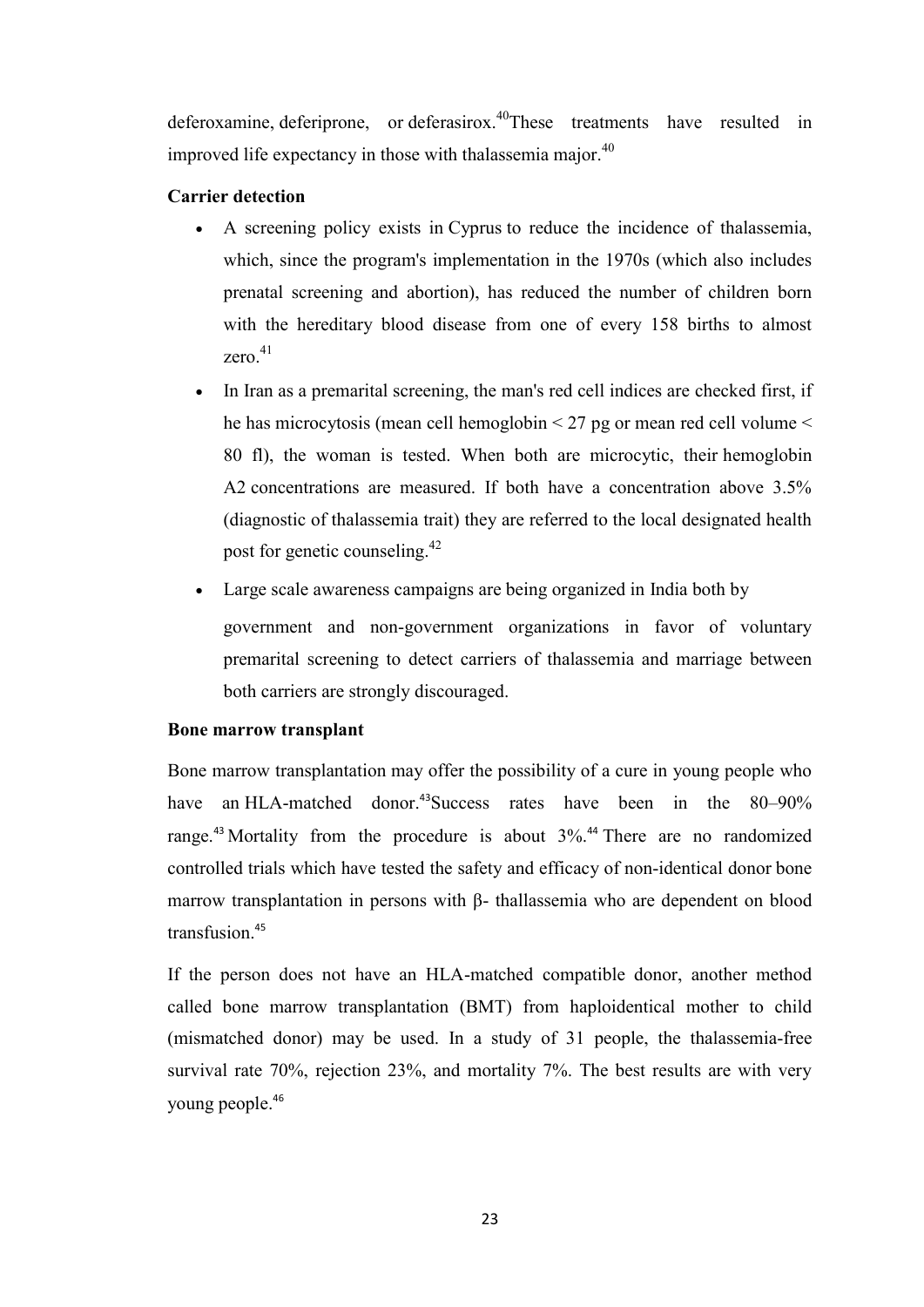### **1.2.2.3 Anemia of chronic disease:**

Anemia of chronic disease can be caused by chronic infections or inflammatory processes. Increased levels of cytokines cause a decrease in erythropoietin production, a decreased response to erythropoietin, and interference with iron metabolism. Although anemia of chronic disease is usually normocytic, about one fourth to one third of cases are mildly microcytic. The anemia is usually mild and not progressive. Additionally, although serum iron levels are decreased in anemia of chronic disease (similar to iron deficiency anemia), ferritin levels are increased because ferritin is an acute phase reactant. <sup>33</sup>

## **1.2.3 Diagnostic Strategy** <sup>15</sup>

Serum ferritin measurement is the first laboratory test recommended in the evaluation of microcytosis. Low ferritin levels suggest iron deficiency. Once a presumptive diagnosis of iron deficiency anemia has been made, an underlying source for the deficiency should be determined. Iron deficiency anemia in adults is presumed to be caused by blood loss; the most common source of bleeding is the gastrointestinal tract. The possibility of gastrointestinal malignancy must be considered. If the serum ferritin level is not initially low, further evaluation should include total iron-binding capacity, transferrin saturation level, serum iron level, and possibly hemoglobin electrophoresis. Anemia of chronic disease is suggested with low iron levels and decreased total iron-binding capacity. Patients with beta-thalassemia trait usually have elevated levels of hemoglobin A2.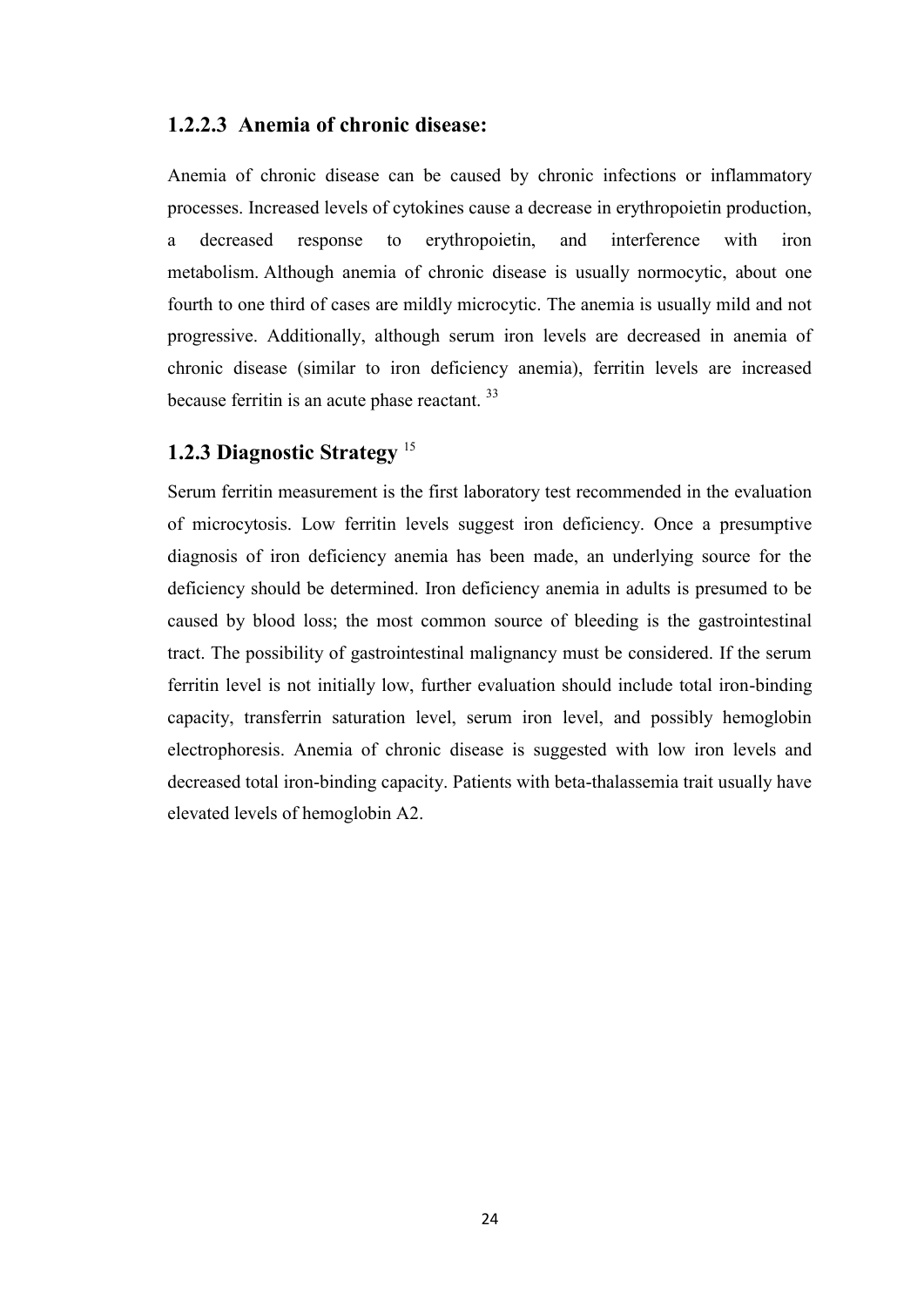## **Diagnosing the Cause of Microcytosis:**<sup>15</sup>



Figure 1.3 : suggested algorithm for diagnosing the cause of microcytosis in adults.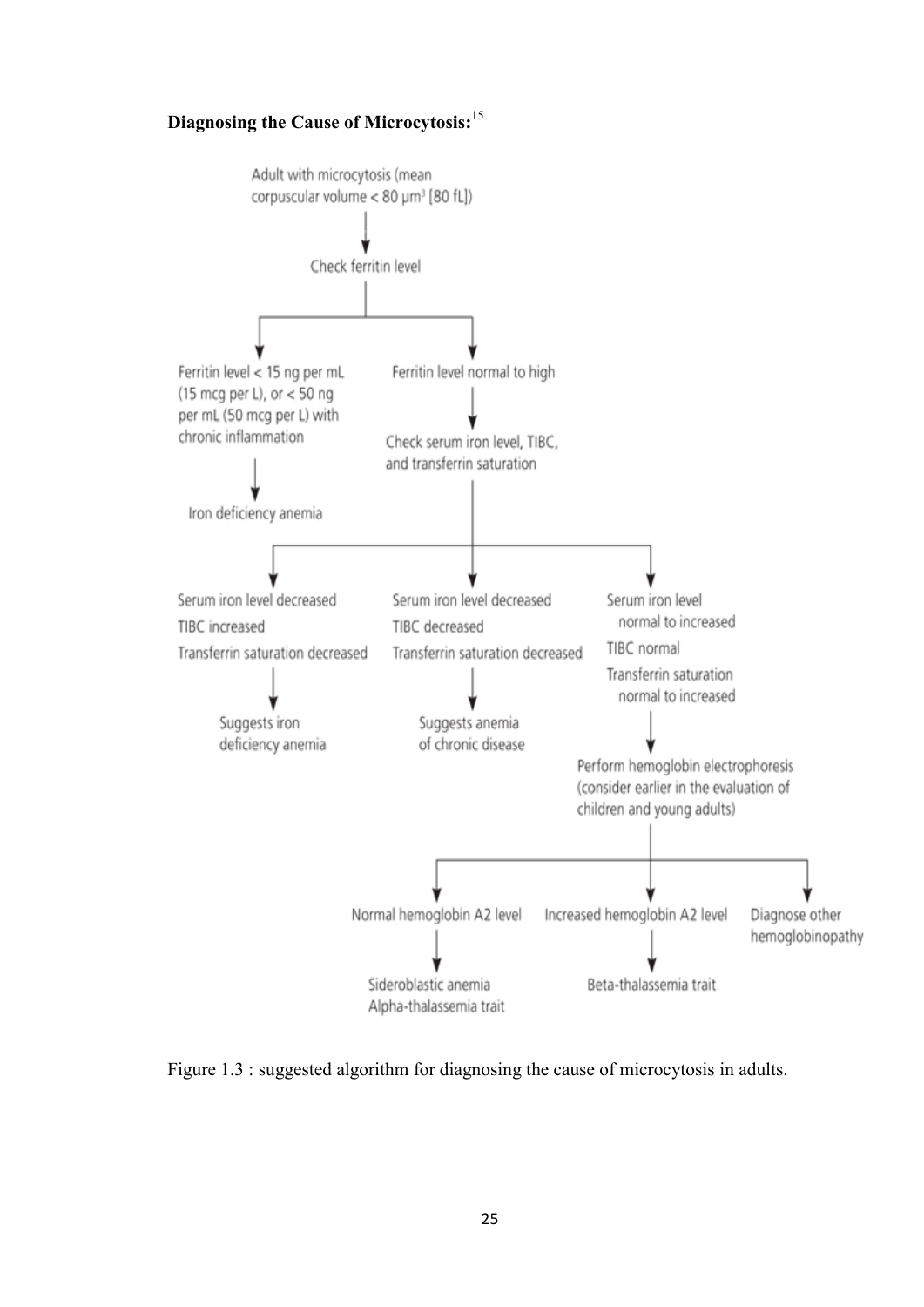### **1.2.4 Laboratory Evaluation<sup>17</sup>**

Laboratory tests that may help in differentiating the cause of microcytosis include red blood cell distribution width using the CBC, serum iron levels, serum ferritin levels, total iron-binding capacity (TIBC), transferrin saturation, hemoglobin electrophoresis, and occasionally reticulocyte blood count , recently included reticulocyte hemoglobin equivalent and peripheral blood smears.

## $CRC<sup>47</sup>$  **:**

- The complete blood count (CBC) is often used as a broad screening test to determine an individual's general health status and detect a wide range of disorders, including anemia, infection and leukemia.
- Parameters of particular interest through CBC was listed below:

Hb, RBC, Hct, MCV, MCH, RDW–standard deviation (SD), RDW–coefficient of variation (CV), reticulocytes (%), Ret–hemoglobin equivalent (RET - He).

- $\triangleright$  [Red blood cell \(RBC\) count](https://labtestsonline.org/understanding/analytes/rbc/) is a count of the actual number of red blood cells in a person's sample of blood.
- $\triangleright$  [Hemoglobin](https://labtestsonline.org/understanding/analytes/hemoglobin/) measures the total amount of the oxygen-carrying protein in the blood, which generally reflects the number of red blood cells in the blood.
- $\triangleright$  [Hematocrit](https://labtestsonline.org/understanding/analytes/hematocrit/) measures the percentage of a person's total blood volume that consists of red blood cells.
- $\triangleright$  Red blood cell indices are calculations that provide information on the physical characteristics of the RBCs:
	- I. Mean corpuscular volume (MCV) is a measurement of the average size of a single red blood cell.
	- II. Mean corpuscular hemoglobin (MCH) is a calculation of the average amount of hemoglobin inside a single red blood cell.
	- III. Mean corpuscular hemoglobin concentration (MCHC) is a calculation of the average concentration of hemoglobin inside a single red blood cell.
	- IV. Red cell distribution width (RDW) is a calculation of the variation in the size of RBCs.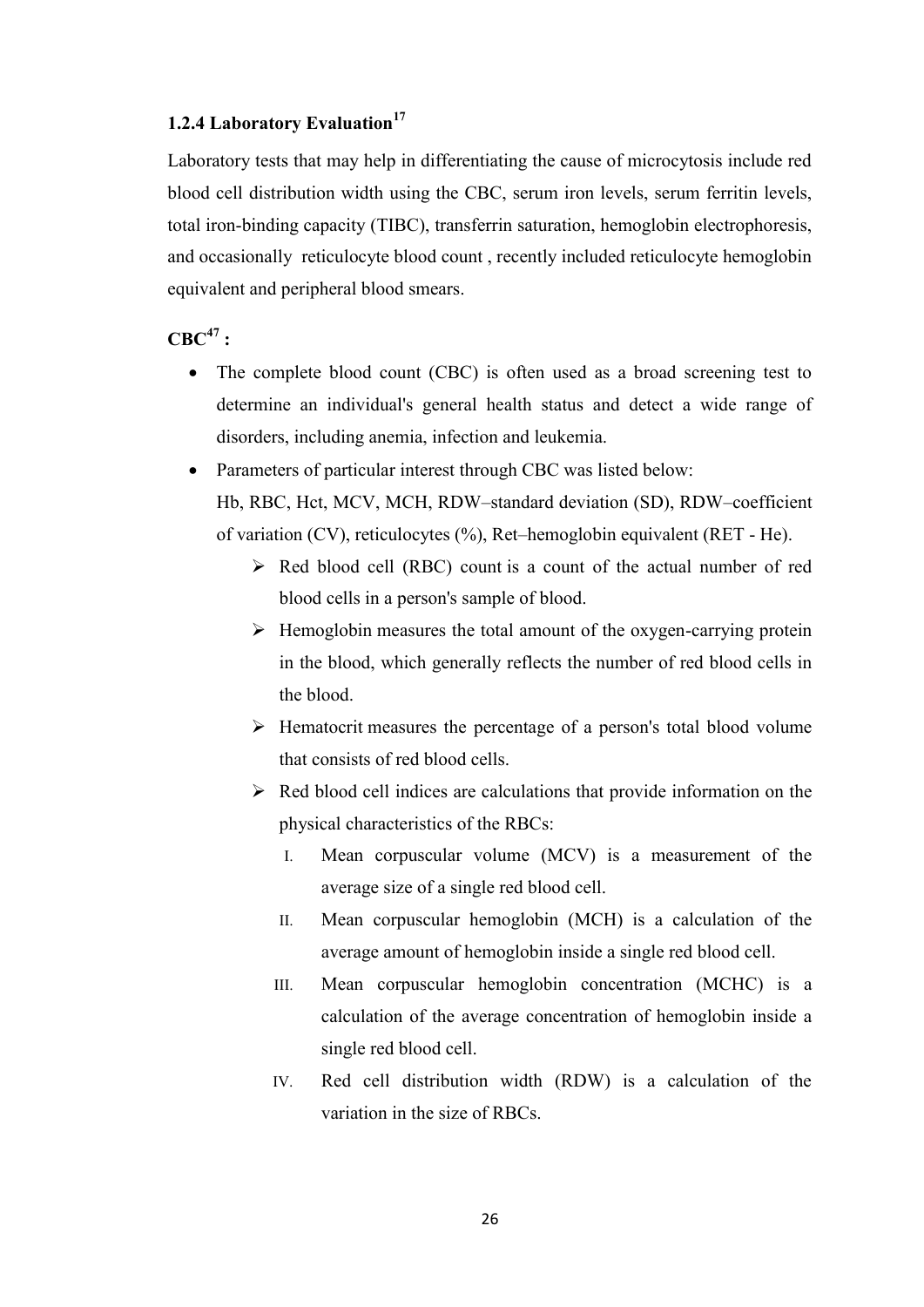

Figure 1.4 : Red Blood Cells

- Ret Hb Equivalent<sup>48</sup>:
	- Measuring the haemoglobin content of reticulocytes, RET-He or reticulocyte haemoglobin equivalent, is a way of diagnosing and monitoring iron deficiency anaemia.
	- The reference range for RET-He is approximately 28-35 pg  $\lceil \sim 1.77 1.77 \rceil$ 2.22 fmol], below 28 pg [1.77 fmol] is considered iron deficient.
	- Benefit: The clinical usefulness of the Ret-He parameter has been proven and it is now an established parameter in advanced haematological analysis. "Reticulocyte haemoglobin content" is recommended in nephrology guidelines such as the European Best Practice Guidelines (EBPG), National Kidney Foundation Kidney Disease Outcome Quality Initiative (NKF KDOQI)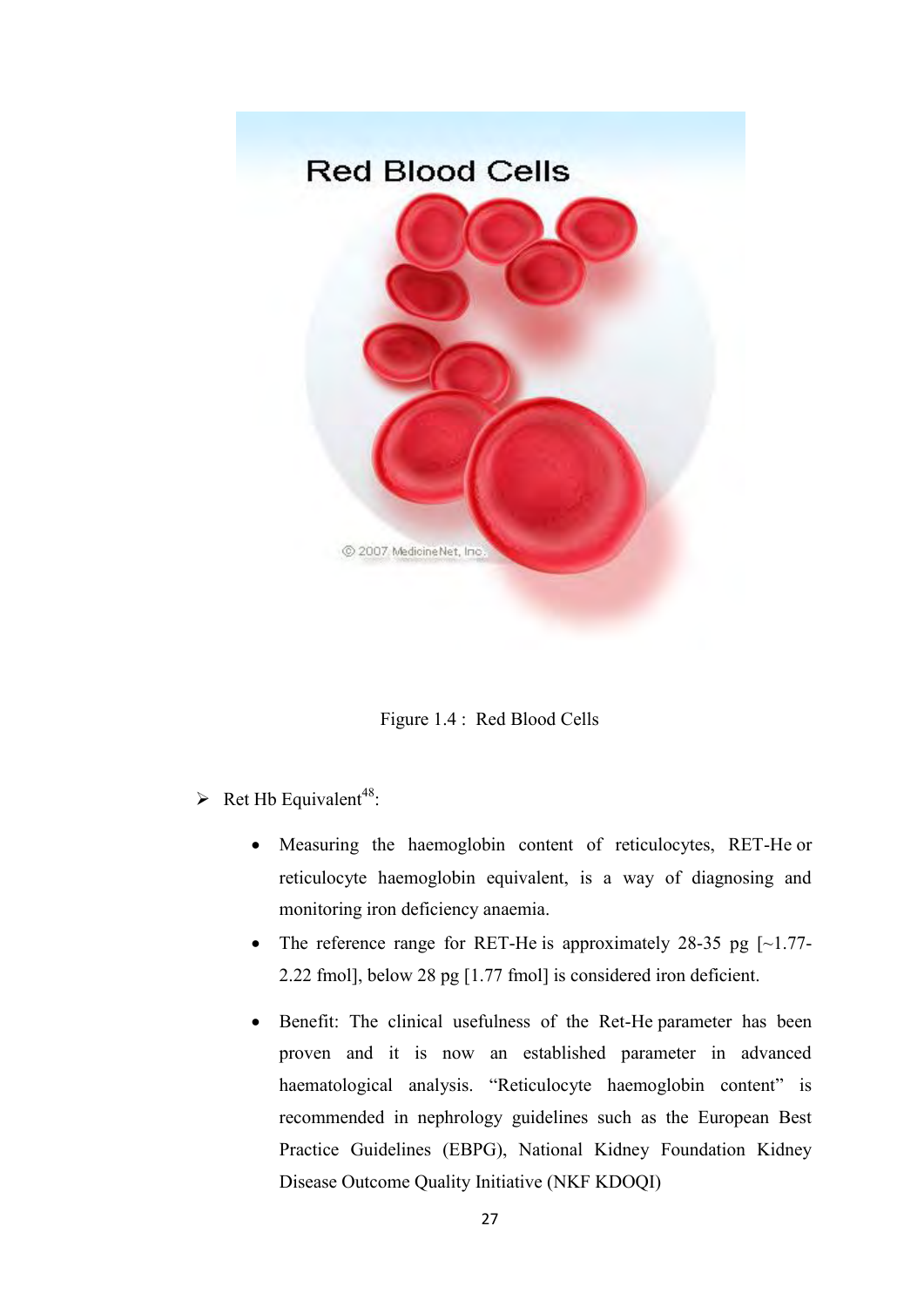## Ret-He:

- Indicates the trend of the current iron status.
- RET-He and RET# together let clinicians draw conclusions on both the quality and quantity of the young RBC fraction.
- Is an early marker for disease earlier than clinical chemistry markers!
- Fast and inexpensive!
- RET-He is used for monitoring erythropoietin (EPO) and iron therapy. If the value increases it indicates the therapy is having a positive effect.



Figure 1.5 : Collection of blood in  $K_2EDTA$  vial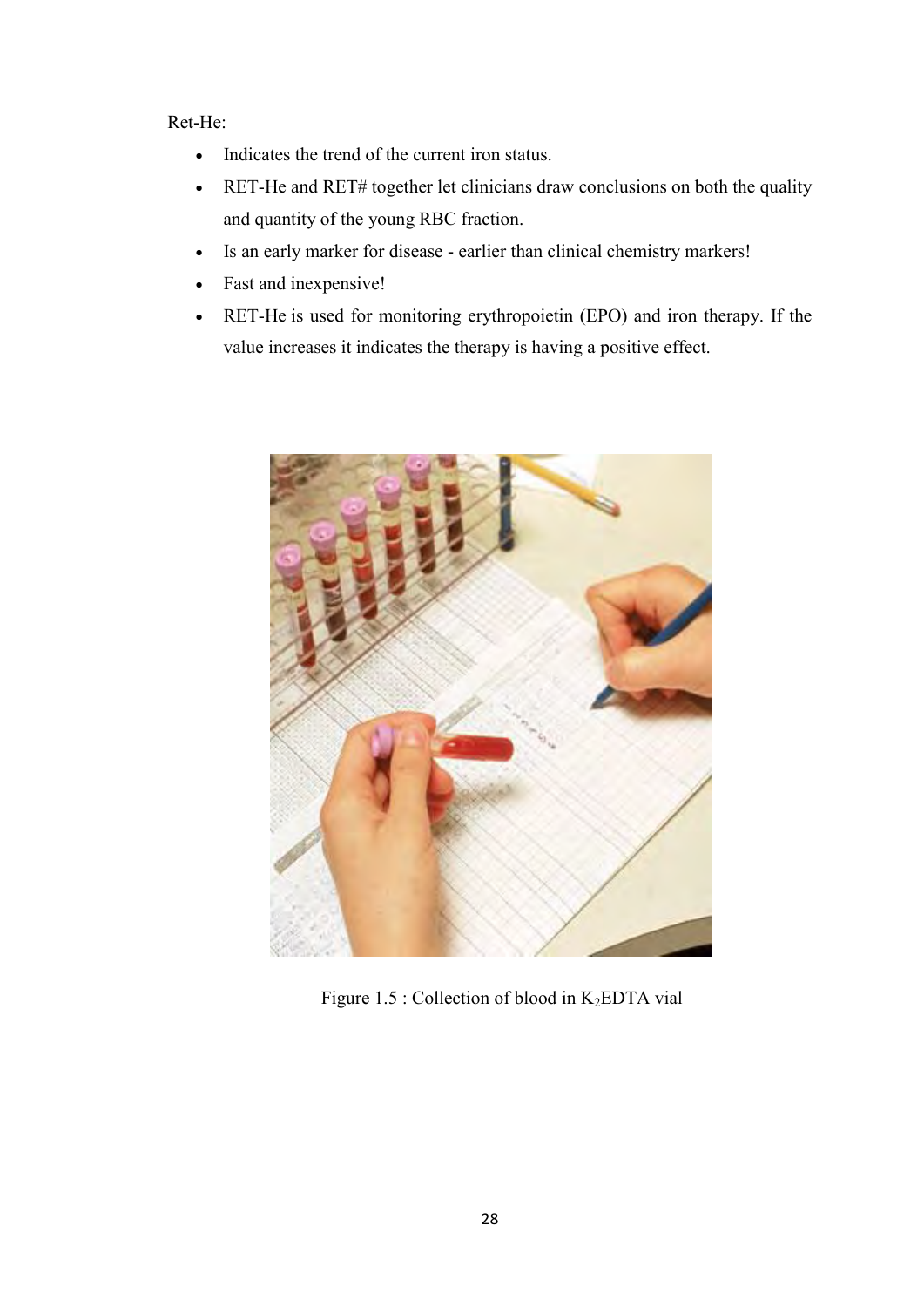Normal Results of CBC: <sup>49</sup>

Blood counts may vary with altitude. In general, normal results are:

|      | Red blood cell (RBC) count                                            |
|------|-----------------------------------------------------------------------|
| Men: | 4.5-5.5 million RBCs per microliter (mcL) or 4.5-5.5 x 1012/liter (L) |
|      | Women: $\vert$ 4.0-5.0 million RBCs per mcL or 4.0-5.0 x 1012/L       |

|        | Hematocrit (HCT)                     |
|--------|--------------------------------------|
| Men:   | 42%-52% or 0.42-0.52 volume fraction |
| Women: | 36%-48% or 0.36-0.48 volume fraction |

|        | Hemoglobin (Hb)                    |
|--------|------------------------------------|
| Men:   | 13-18 grams per deciliter $(g/dL)$ |
| Women: | 11.5-16.5 $g/dL$                   |

 In general, a normal hemoglobin level is about one-third the value of the hematocrit.

| Red blood cell indices                                      |                                     |  |
|-------------------------------------------------------------|-------------------------------------|--|
| Mean corpuscular volume (MCV)-Adults:                       | 84-96 femtoliters (fL)              |  |
| Mean corpuscular hemoglobin (MCH)-Adults:                   | 27-32 picograms (pg) per<br>cell    |  |
| Mean corpuscular hemoglobin concentration<br>(MCHC)-Adults: | 32-36 grams per deciliter<br>(g/dL) |  |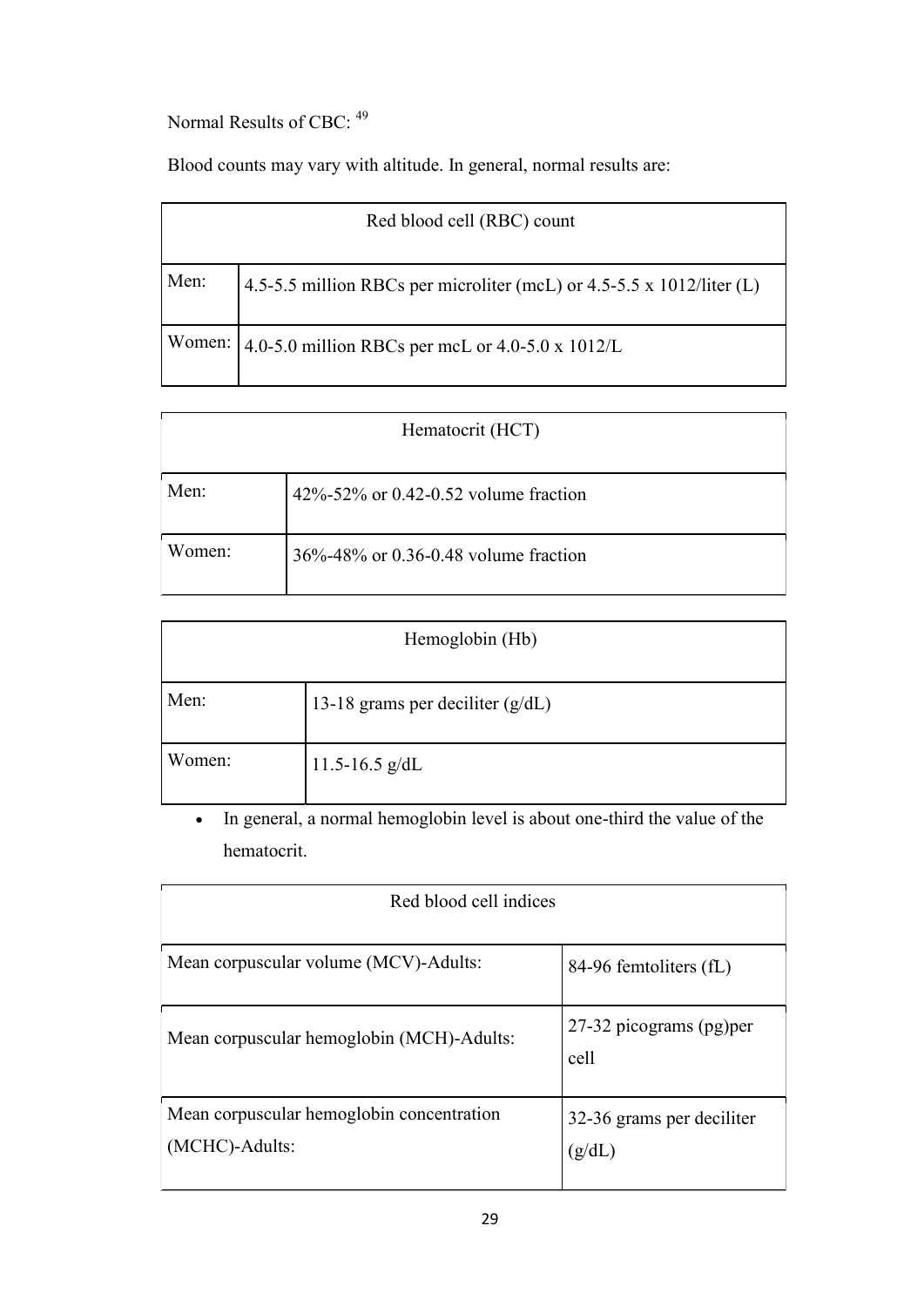|         | Red cell distribution width (RDW) |
|---------|-----------------------------------|
| Normal: | $11.5\% - 14.5\%$                 |

|         | Reticulocyte count |
|---------|--------------------|
|         |                    |
| Normal: | $0.5\% - 1.5\%$ .  |
|         |                    |

|         | Ret Hb Equivalent |
|---------|-------------------|
| Normal: | 28-35 pg          |

Ferritin<sup>15</sup>:

 Ferritin is a complex of iron and the binding protein apoferritin. Ferritin reflects true iron stores and is not susceptible to the short-term variations that occur with serum iron levels and TIBC. However, ferritin is also an acute phase reactant and can be elevated with liver disease, malignancy, and chronic renal disease. Iron deficiency anemia is likely if the ferritin level is less than 15 ng per mL (15 mcg per L) in an otherwise healthy person, or less than 50 ng mL (50 mcg per L) in a person with an underlying source of chronic inflammation. Iron deficiency can usually be excluded when the ferritin level is greater than 100 ng per mL (100 mcg per L).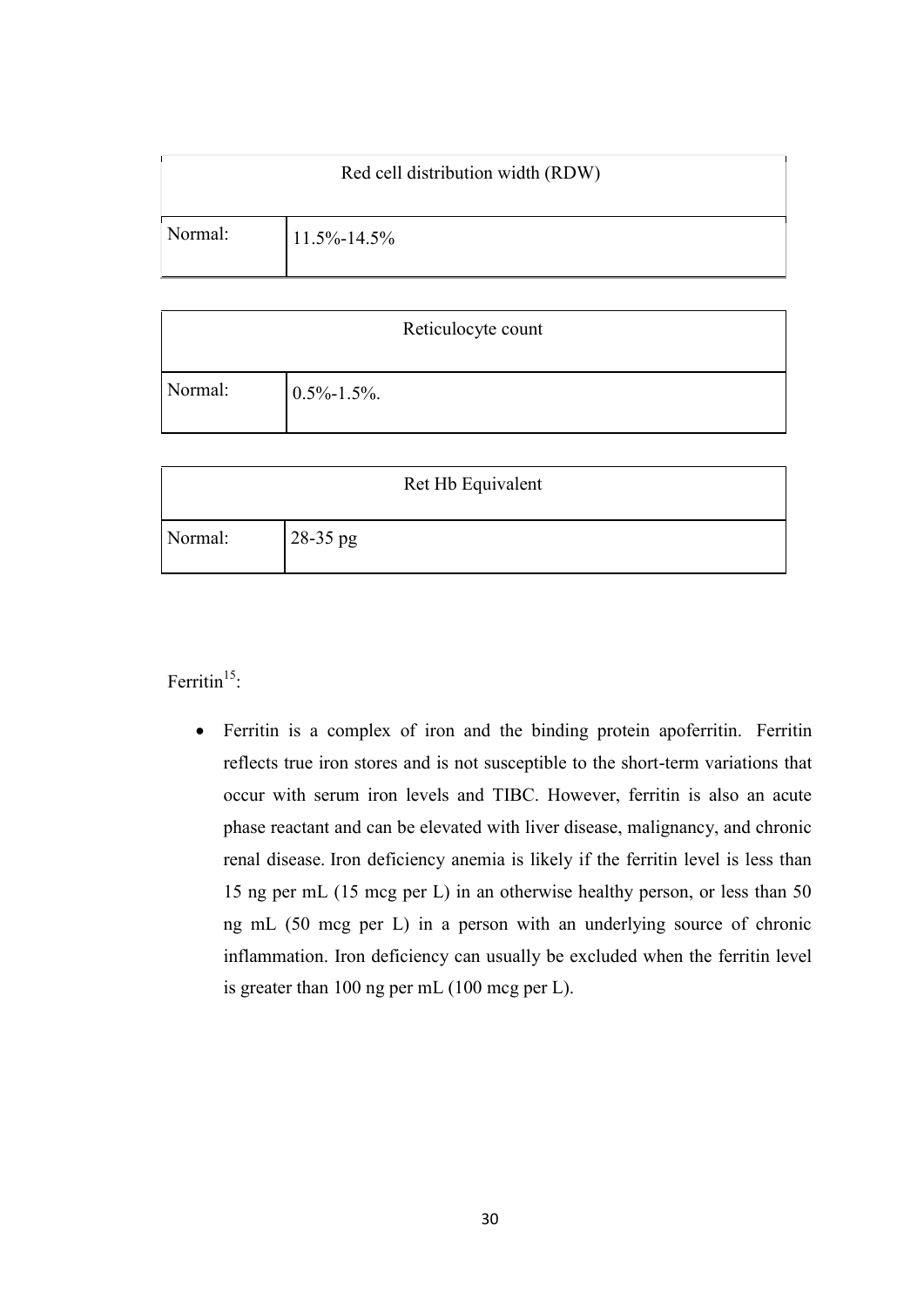|                                               | <b>SUGGESTED DIAGNOSIS</b>                        |                     |    |                                                                |                                       |    |
|-----------------------------------------------|---------------------------------------------------|---------------------|----|----------------------------------------------------------------|---------------------------------------|----|
| <b>TEST</b>                                   | <b>IRON</b><br><b>DEFICIENCY</b><br><b>ANEMIA</b> | <b>THALASSEMIA</b>  |    | <b>ANEMIA</b><br><b>OF</b><br><b>CHRONIC</b><br><b>DISEASE</b> | <b>SIDEROBLASTIC</b><br><b>ANEMIA</b> |    |
| Serum<br>ferritin<br>level                    | Decreased                                         | Increased           |    | Normal<br>to<br>increased                                      | Normal<br>increased                   | to |
| blood<br>Red<br>cell<br>distribution<br>width | Increased                                         | Normal<br>increased | to | Normal                                                         | Increased                             |    |
| Serum iron<br>level                           | Decreased                                         | Normal<br>increased | to | Normal<br>to<br>decreased                                      | Normal<br>increased                   | to |
| Total iron-<br>binding<br>capacity            | Increased                                         | Normal              |    | Slightly<br>decreased                                          | Normal                                |    |

## Table: 1.2 Laboratory Tests in the Differential Diagnosis of Microcytosis<sup>50</sup>

## **Hemoglobin Electrophoresis**<sup>51</sup>

[Hemoglobin electrophoresis](http://www.webmd.com/a-to-z-guides/hemoglobin-electrophoresis) test is a [blood](http://www.webmd.com/heart/anatomy-picture-of-blood) test done to check the different types of [hemoglobin](http://www.webmd.com/hw-popup/hemoglobin-7998) in the [blood](http://www.webmd.com/a-to-z-guides/rm-quiz-blood-basics)

• The electrophoresis process takes advantage of the fact that hemoglobin types have different electrical charges. During electrophoresis, an electrical current is passed through the hemoglobin in a blood sample, which causes the hemoglobin types to separate at different rates and form bands. By comparing the pattern formed with that of a normal blood sample, doctors can see the types and quantities of hemoglobin present in the blood sample.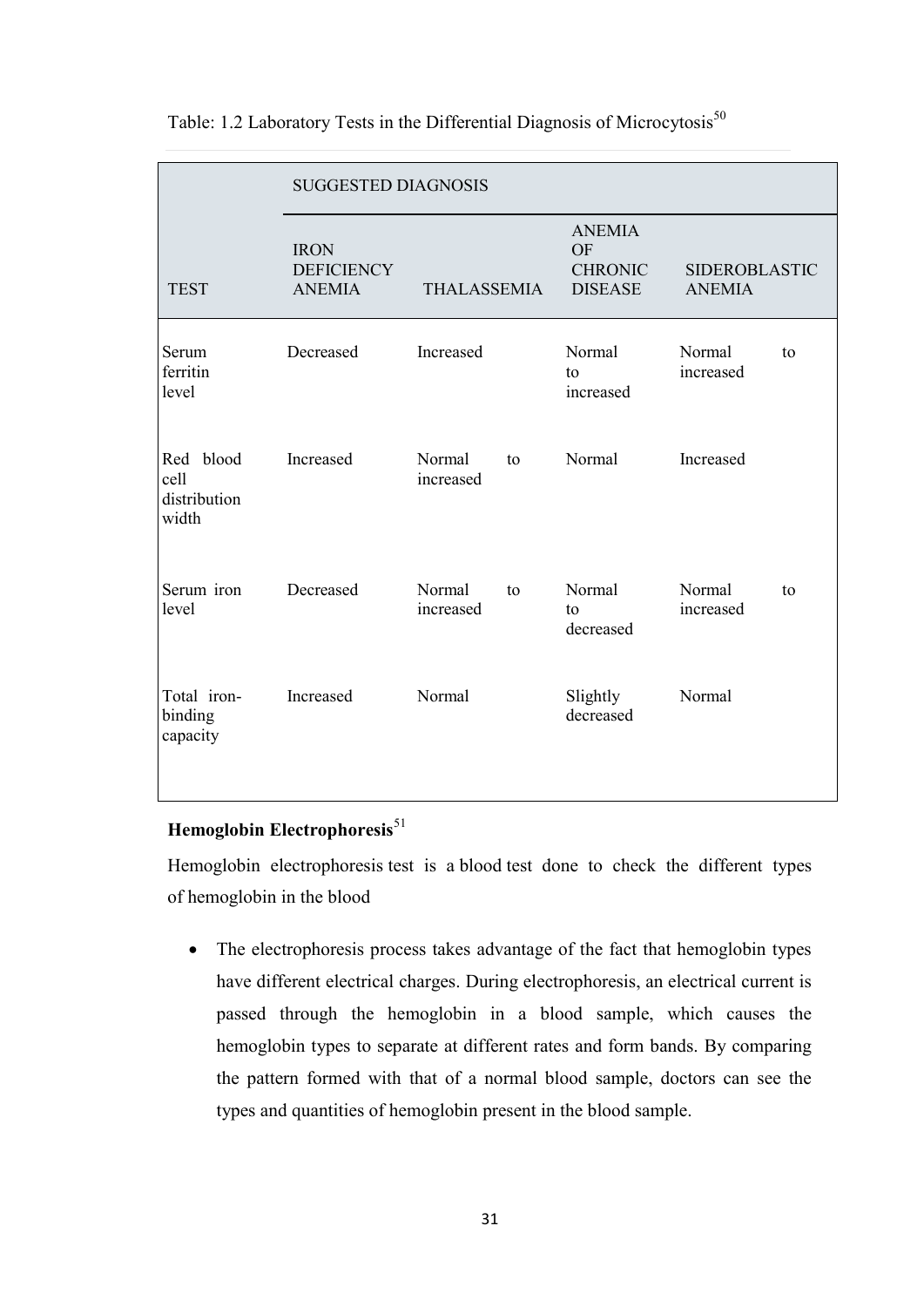The most common types of normal hemoglobin are:

- Hemoglobin A. This is the most common type of hemoglobin found normally in adults. Some diseases, such as severe forms o[fthalassemia,](http://www.webmd.com/hw-popup/thalassemia) may cause hemoglobin A levels to be low and hemoglobin F levels to be high.
- Hemoglobin F (fetal hemoglobin). This type is normally found i[nfetuses](http://www.webmd.com/hw-popup/fetus) and [newborn](http://www.webmd.com/parenting/baby/default.htm) babies. Hemoglobin F is replaced by hemoglobin A (adult hemoglobin) shortly after birth; only very small amounts of hemoglobin F are made after birth. Some diseases, such as [sickle cell disease,](http://www.webmd.com/hw-popup/sickle-cell-disease-7481) [aplastic](http://www.webmd.com/hw-popup/aplastic-anemia)  [anemia,](http://www.webmd.com/hw-popup/aplastic-anemia) and [leukemia,](http://www.webmd.com/hw-popup/leukemia) have abnormal types of hemoglobin and higher amounts of hemoglobin F.
- Hemoglobin A2. This is a normal type of hemoglobin found in small amounts in adults.

|               | Hemoglobin electrophoresis                                                                     |
|---------------|------------------------------------------------------------------------------------------------|
|               | Hemoglobin A1: 196.5%-98.5% of total hemoglobin or 0.96-0.985 mass fraction                    |
|               | Hemoglobin A2: $\left  1.5\% - 3.5\% \right $ of total hemoglobin or 0.015-0.035 mass fraction |
| Hemoglobin F: | $0\%$ -1% of total hemoglobin or 0-0.01 mass fraction                                          |

An abnormal amount of normal hemoglobin or an abnormal type of hemoglobin in the blood may mean that a disease is present. Abnormal hemoglobin types may be present without any other symptoms, may cause mild diseases that do not have symptoms, or cause diseases that can be life-threatening.

After describing the diagnostic strategy of microcytosis, we can say that electronic cell counters have been used to determine red cell indices as a first indicator of β-TT and IDA. The purpose of using indices to discriminate anemia is to detect subjects who have a high probability of requiring appropriate follow-up and to reduce unnecessary investigative costs. Since 1970, a number of complete blood count indices have been proposed as simple, less time consuming and inexpensive tools to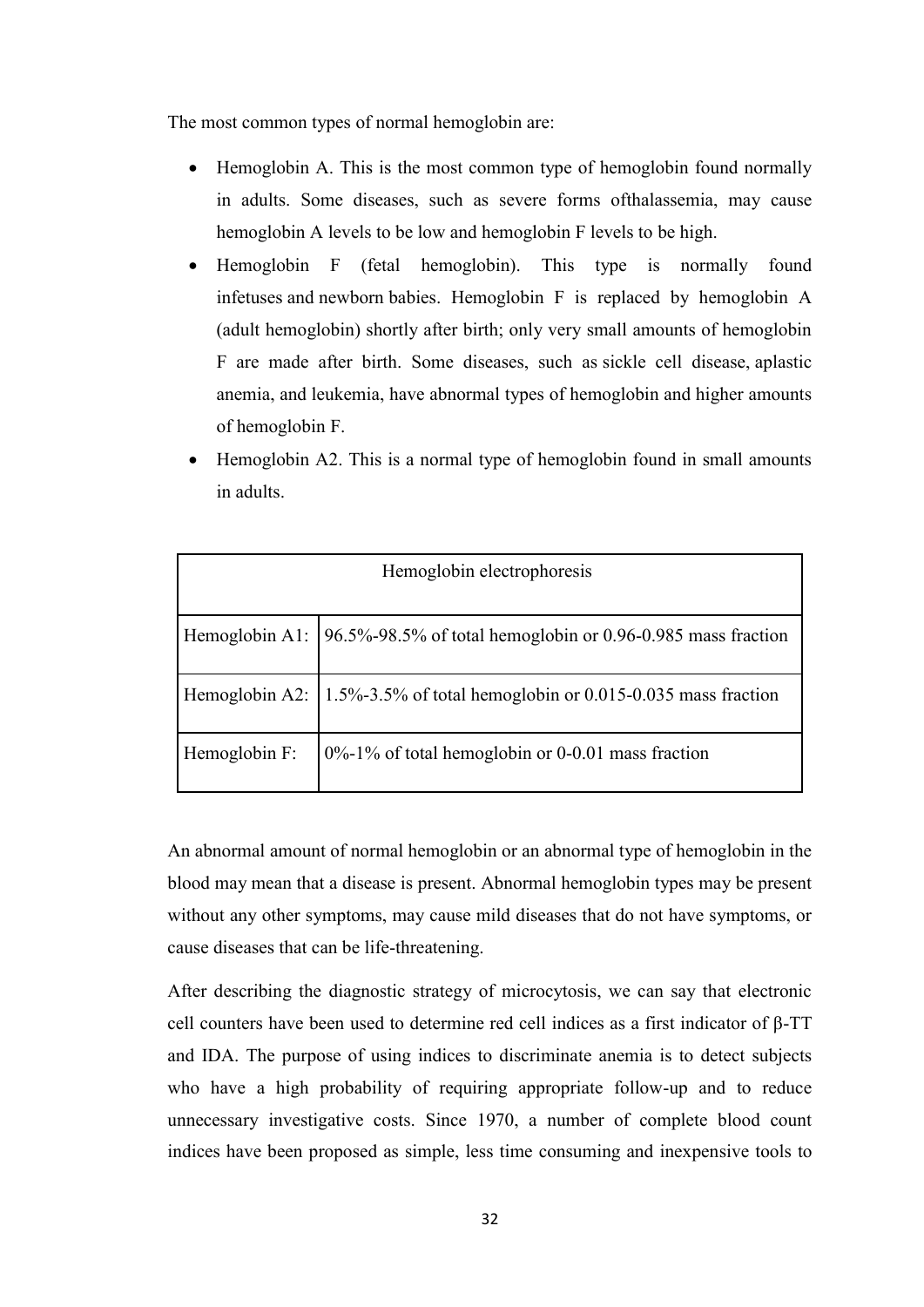determine whether a blood sample is more suggestive of β-TT or IDA<sup>52</sup>. Most of these articles include adults but very few data are available on children.

Previously, many discrimination indices have been reported using red blood cell (RBC) indices obtained by automated blood count. Many authors have calculated the sensitivity and specificity of these indices in the distinction between IDA and BTT . They proposed that the diagnosis could be established without having to resort to the more time-consuming methods such as transferrin saturation (TS), ferritin and hemoglobin A2 (HbA2) levels. But a definitive diagnosis of β-TT and IDA is based on the result of  $HbA_2$  electrophoresis, serum iron levels, and a ferritin calculation  $^{53}$ . However, none of these indices showed a sensitivity and specificity of 100% in prediction of IDA and BTT. Some showed considerable sensitivity for IDA or BTT, but not specificity<sup>54</sup>.

It was noted that none of them was entirely satisfactory and none of these formulations was superior to RBC value obtained from automated analyzers in diagnosing these two conditions  $26$ . So these indices are not very important today given the availability of Hb electrophoresis.A question arises that how many of physians memorize these formulas and use them in their daily practice in crowded outpatient settings. However, we do consider MCV and RBC which is easy to calculate. How many of them would be brave enough to not study Hb electrophoresis in a woman with mild hypochromic anemia unresponsive to iron therapy who was planning a pregnancy.Finally we can say that total body iron status, serum ferritin calculation and HbA2 level should be obtained for accurate diagnosis of IDA and BTT until more efficient tools are developed.

#### **1.3 Aims and Objectives**

a) This study provides a diagnostic strategy of microcytic hypochromic anaemia specially IDA & BTT.

b) The purpose of this study was to explore the diagnostic value of complete blood count (CBC) along with a new parameter (RET – He) in diagnosing BTT  $\&$  IDA.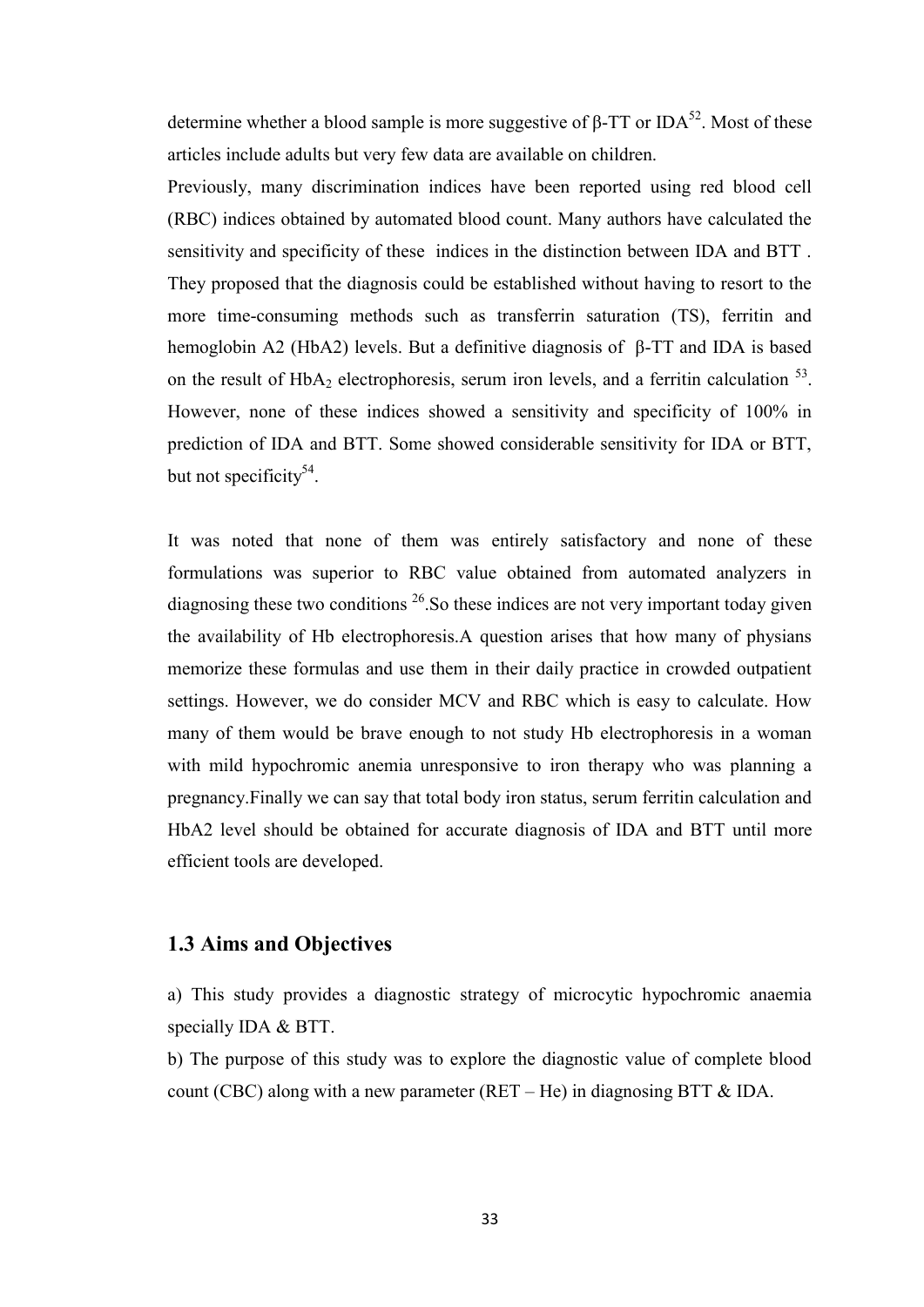# *2 . Materials and Methods*

## **2.1. Materials :**

## **2.1.1 Chemicals :**

## **I) For CBC :**

- Cell pack DCL
- Cell pack DFL
- Sulfolyzer
- Lyser cell WNR
- Lyser cell WDF
- Flurocell WNR
- Flurocell WDF
- Flurocell RET
- Cell clean
- XN Check

## **II) For Hemoglobin Electrophoresis :**

- Hemoglobin buffer
- Hemolysing solution
- Wash solution
- Capi clean
- Distilled water
- Normal Hb A2 Control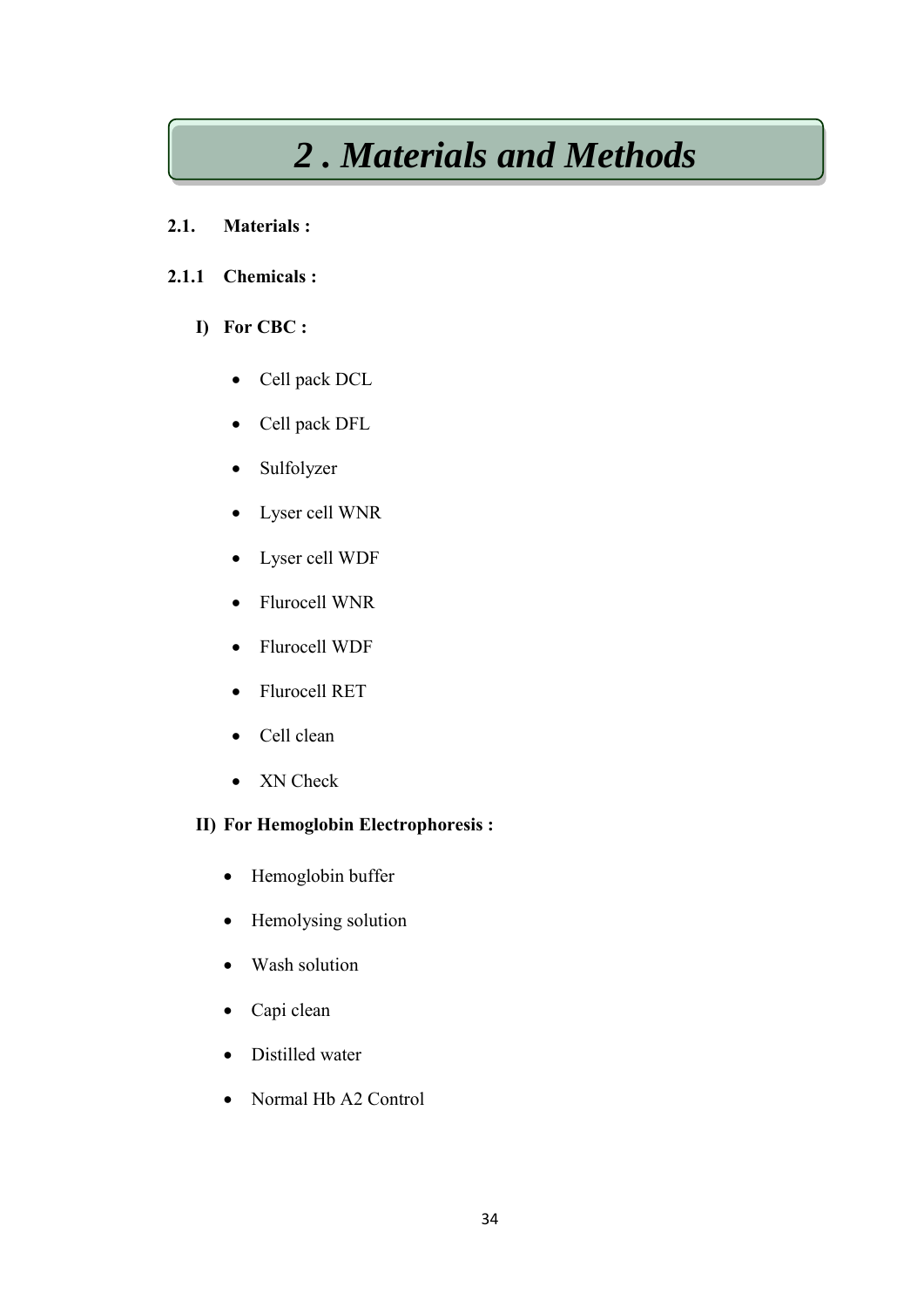## **2.1.2 Euipments :**

- Sysmex XN 1000
- Capillarys 2 Sebia
- Architect i1000SR immunoassay
- Centrifuge Machine
- Lab Rotator
- Rubber tit
- Pasteur pipette
- Micropipette
- Sample rack

## **2.2 Methods :**

## **2.2.1. Selection criteria :**

- No of cases : 210 adult subjects
- Age:  $18 \text{ yrs} 55 \text{ yrs}$
- Sex: Both male and female

## **2.2.2 Exclusion criteria :**

- Subject who received transfusion within 3 months
- Subject who receive iron therapy
- Age: subject below 18 yrs
- $\bullet$  Hb level: <8.0 (gm/dl)
- Other abnormal Hb variant

## **2.2.3 Area of study :**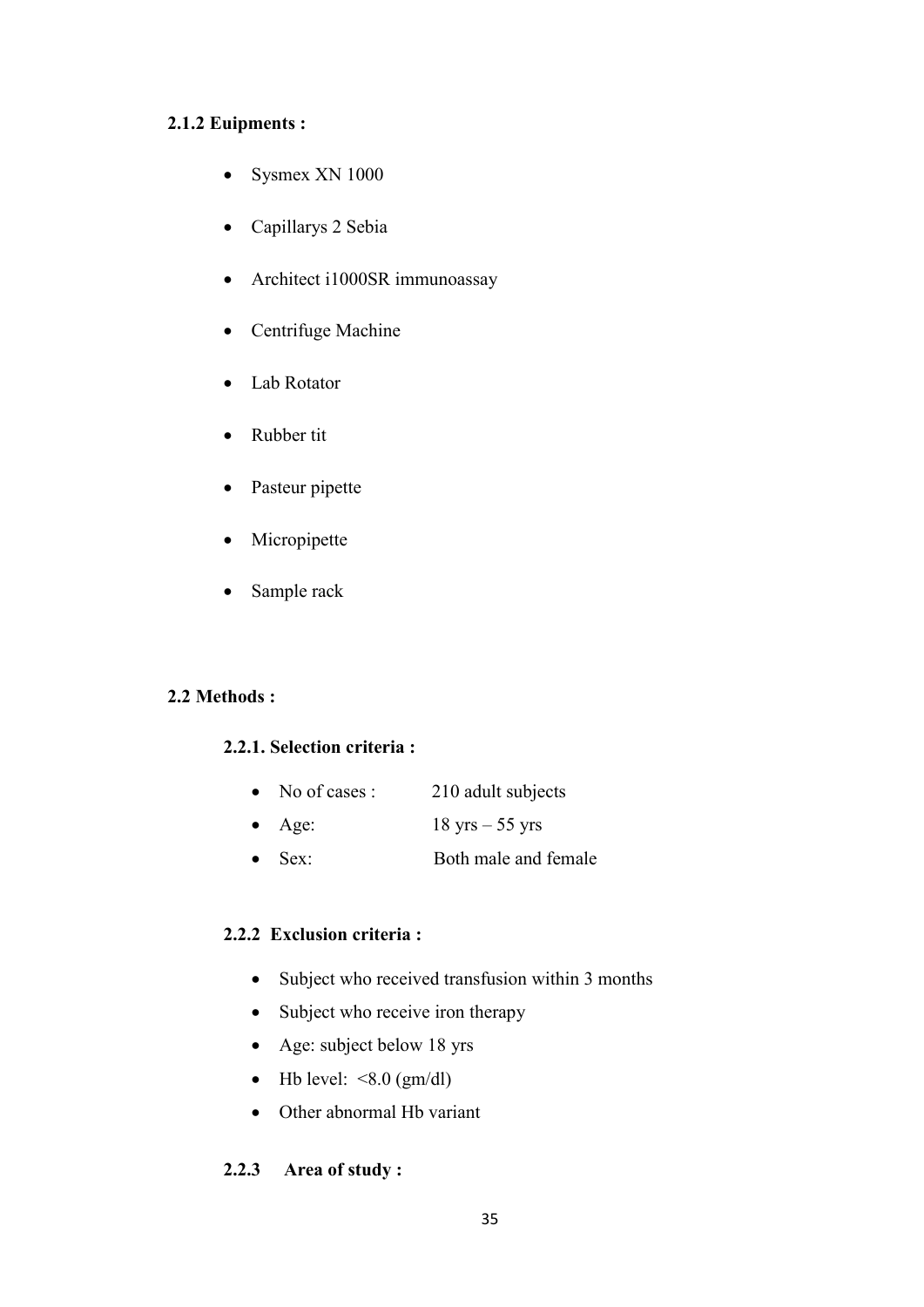Department of Clinical Hematology

Clinical laboratories

Icddr,b, Mohakhali, Dhaka

#### **2.2.4 Period of Study :**

January 2015 to October 2015

#### **2.2.5 Following procedures were adopted :**

- 250 adult subjects were selected irrespective of sex.
- The samples were obtained during the course of routine analysis. All samples were collected aseptically in specimen reception unit. Care was taken to avoid insufficient or excess anticoagulant, inadequate mixing of blood with anticoagulant, subject or specimen identification error and delay in transit to the laboratory.
- Routinely venous blood samples were collected from all subjects in  $k<sub>2</sub>EDTA$  anticoagulated tube. It was used for the investigation of microcytosis for this study through CBC.
- All blood samples were analysed within 4 hours after collection.
- With the advent of automation in haematology, the first line of screening of IDA and thalassemia is possible through Complete Blood Count (CBC). At first for primary selection of subject, CBC was obtained for all samples. Samples were run on automated hematology analyser (sysmex XN-1000, Japan) on the day of collection (day 0) to avoid any changes in mean corpuscular volume (MCV) that may occur on sample storage in EDTA.
- Automated hematoly analyzer XN 1000 perform analysis based on the hydro dynamic focusing method, flow cytometry, semi conductor assay and SLS hemoglobin method.
- Parameters of particular interest were hemoglobin, RBC, Hct, MCV, MCH, RDW–standard deviation (SD), RDW–coefficient of variation (CV), reticulocytes (%), Ret–hemoglobin equivalent (He).
- The subjects with Hb value <8.0 g/dl  $(n = 21)$  were excluded in order to not confuse more severe IDA with BTT.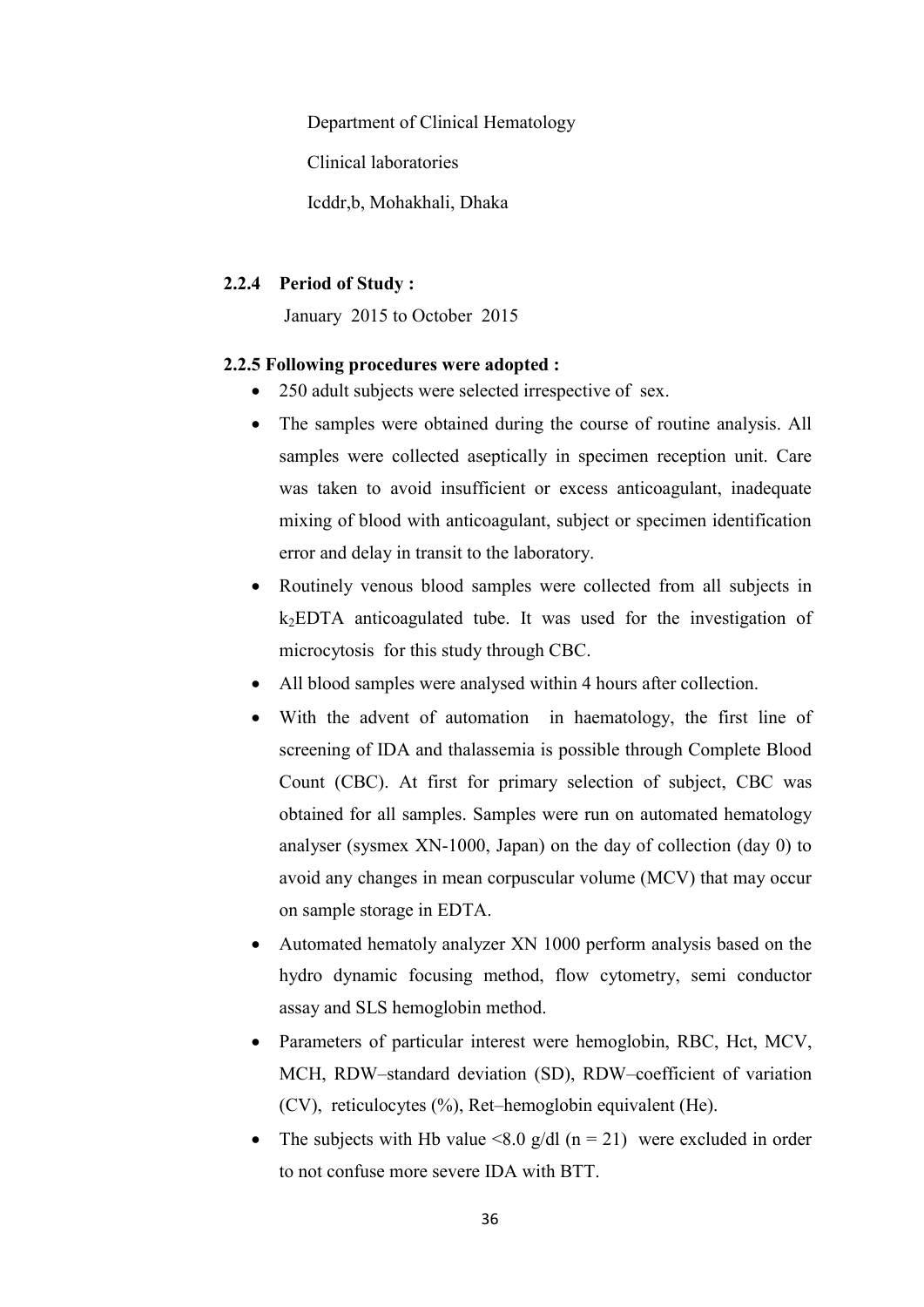- We investigated for microcytosis and once microcytosis (defined as MCV less than 80 fl) is detected in samples, the following were performed:
	- i. Measuring  $HbA_2$  level by capillary zone electrophoresis (Capillary 2 Sebia) .
	- ii. Diagnosis of BTT was made on the basis of  $HbA<sub>2</sub>$  levels more than 3.5%.
	- iii. The subjects with abnormal Hb variant  $(n = 19)$  were excluded from the study.
	- iv. For microcytic samples with normal Hb typing by capillary electrophoresis and  $HbA_2$  level less than 3.5%, Iron deficiency anaemia was suspected. With proper consent taking from those suspected subjects, clotted blood sample was collected for measuring serum ferritin level by architect i1000SR immunoassay. Diagnosis of IDA was made on the basis of ferritin value lower than 15 ng/ml .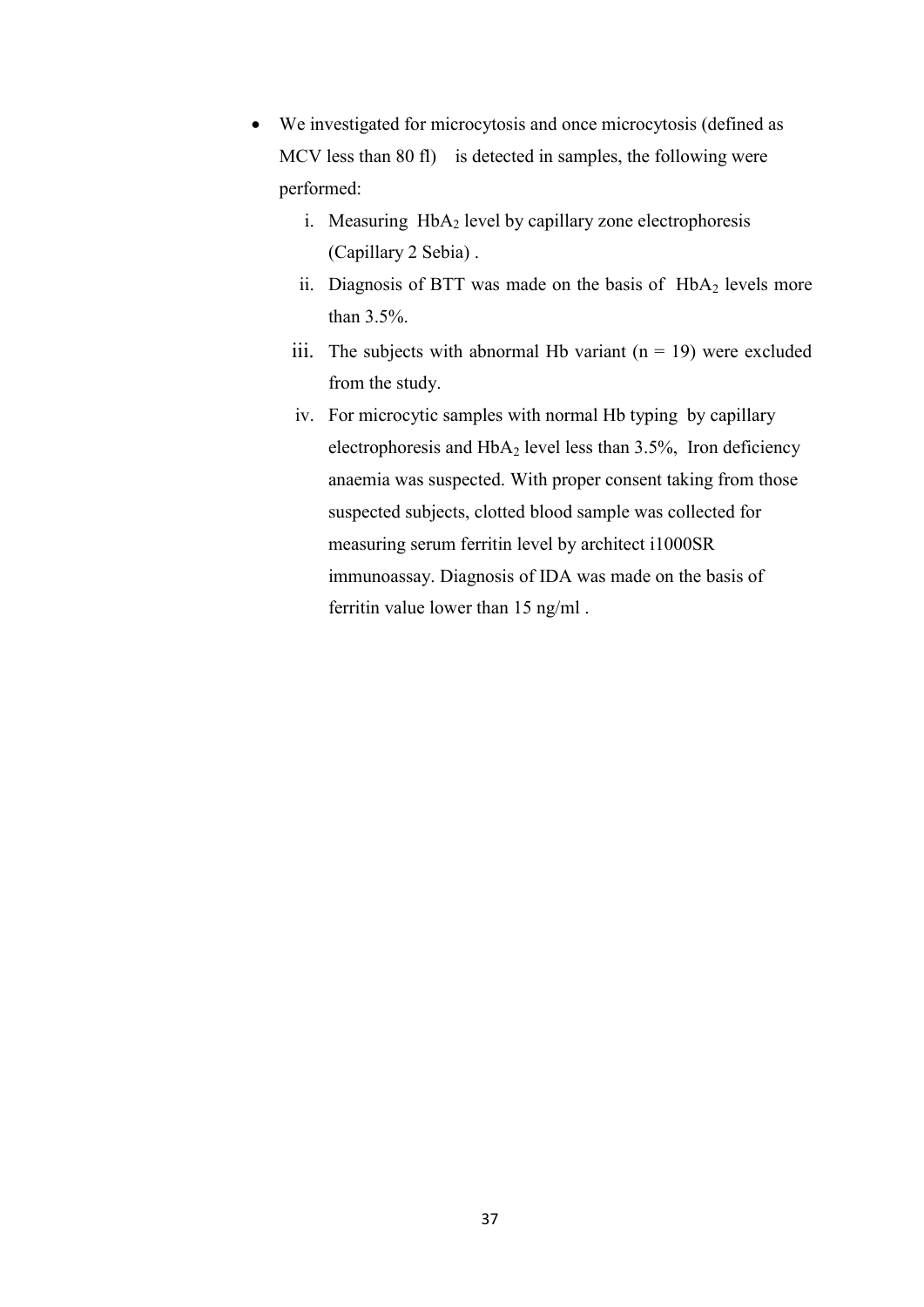# *3. Results*

## 3.1

After Analyzing CBC, according to MCV, selected blood samples were grouped into the following :

Group I: the normal MCV group (MCV  $> 80$ fl).

Group II: the microcytosis group ( $MCV < 80$ fl).

According to Hb electrophoresis results and serum ferritin level, group II was subdivided into the following :

Group IIA : the IDA group

Group IIB : the BTT group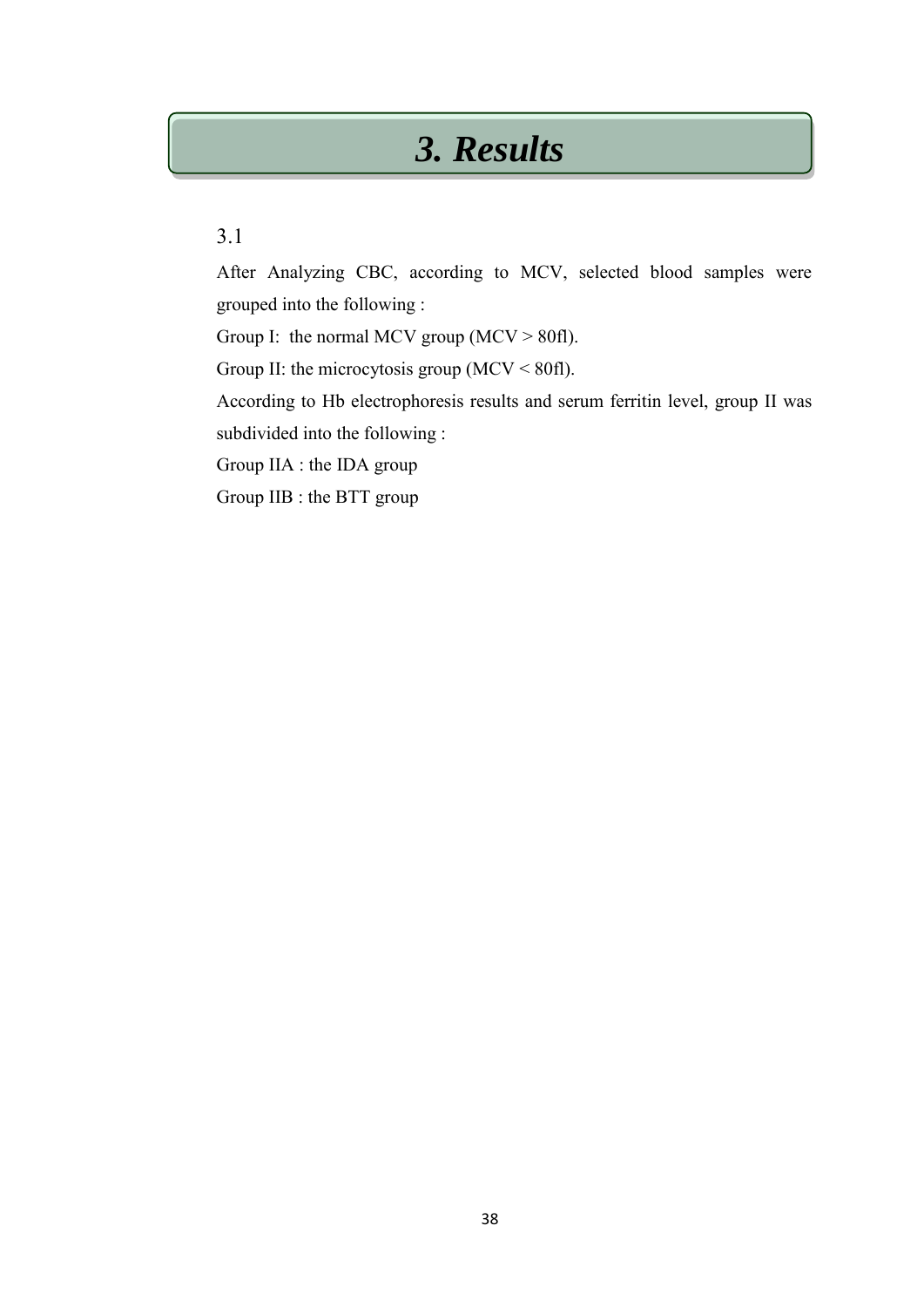## **3.2 Observation:**

Age ranged from 18 to 55 years ([Table 3.1]). The study included 119 female and 91 male participants ([Table 3.1]).

## TABLE 3.1

| ±SD<br>Range<br>Mean<br>19-50<br>31.20<br>8.38<br>IIA<br>11.09<br>18-53<br>34 | group | Age |  |  |
|-------------------------------------------------------------------------------|-------|-----|--|--|
|                                                                               |       |     |  |  |
|                                                                               |       |     |  |  |
|                                                                               |       |     |  |  |
| IIВ<br>25-50<br>33.23<br>10.47                                                |       |     |  |  |

able 3.1: Shows comparison between groups I, IIA, and IIB garding age.

### TABLE 3.2

| Comparison<br>regarding sex | G I | G IIA | G IIB | total |
|-----------------------------|-----|-------|-------|-------|
| Female                      | 73  | 26    | 20    | 119   |
| Male                        | 68  | 9     | 14    | 91    |
| total                       | 141 | 35    | 34    | 210   |

Table 3.2 : Shows comparison between groups I, IIA, and IIB regarding sex.

In this study, BTT represents  $16\%$  ( $n = 34$ ) from total number of subjects, whereas IDA represents 16.6% (*n* = 35) ([Table 3.2]).

With respect to RBCs count, an elevated RBC count was detected in group IIB (5.48)  $\pm$  0.69  $\times$  10 <sup>6</sup> / mm <sup>3</sup>) than group group I (4.85  $\pm$  0.44  $\times$  10 <sup>6</sup> /mm <sup>3</sup>) and IIA (4.66  $\pm$  $0.48 \times 10^{-6}$  /mm<sup>3</sup>) .([Table 3.3]).

#### TABLE 3.3

| <b>RBC</b> | <b>Number</b> | Mean | SD   | Max  | min  |
|------------|---------------|------|------|------|------|
|            | 141           | 4.85 | 0.44 | 5.83 |      |
| liа        | 35            | 4.66 | 0.48 | 5.87 | 3.88 |
| IIВ        | 34            | 5.48 | 0.69 | 7.06 | 4.55 |
|            | 210           |      |      |      |      |

Table : 3. 3 Comparison between groups I, IIA, and IIB regarding RBC concentration.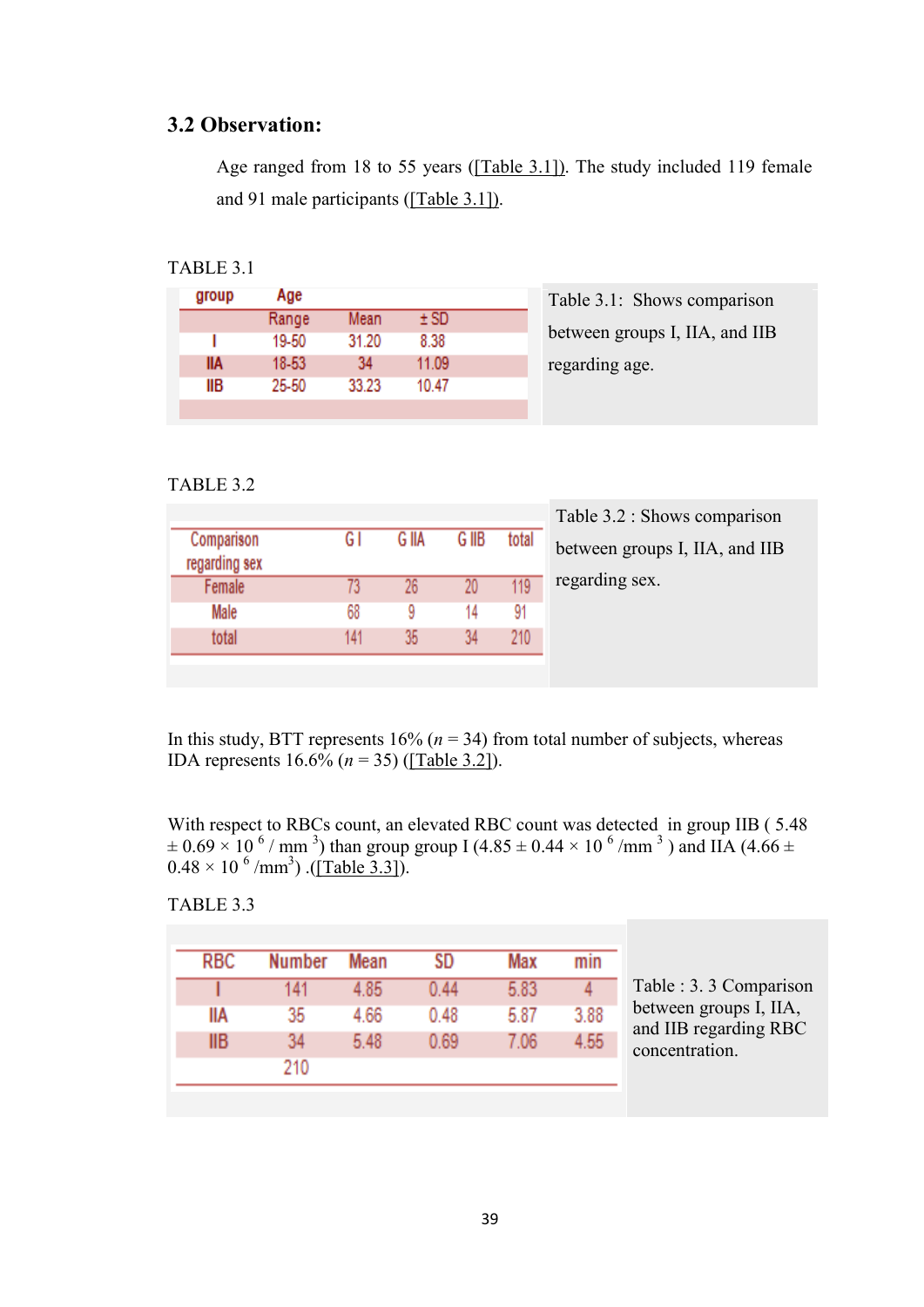With respect to Hb level, boh group IIA (9.31  $\pm$  0.81 g/dl) and IIB (10.58  $\pm$  1.35 g/dl) showed reduced Hb concentration in contrast to group I (13.55  $\pm$  1.41 g/dl). ([Table 3.4])

|  | Vumher | Mean  | ±SD  | Max  | mın  | Table : 3.4 Comparison<br>between groups I, IIA, and |
|--|--------|-------|------|------|------|------------------------------------------------------|
|  |        | 13.55 | l 41 |      | 11.5 | IIB regarding Hb                                     |
|  | 35     | 9.31  | 0.81 | 10.5 |      | concentration.                                       |
|  |        | 10.58 | 1.35 |      |      |                                                      |
|  |        |       |      |      |      |                                                      |
|  |        |       |      |      |      |                                                      |

TABLE 3.4

*With respect to hematocrit value, boh group IIA (31.69*  $\pm$  *2.61%) and IIB (34.43*  $\pm$ 4.35%) showed reduced Hct concentration in contrast to group  $I(41.08 \pm 3.58\%)$ . ([Table 3.5])

#### TABLE 3.5

| <b>HCT</b> | Number | Mean  | +SD  | Max  | min  |
|------------|--------|-------|------|------|------|
|            |        | 41.08 | 3.58 | 48.2 | 35.3 |
| liа        | 35     | 31.69 | 2.61 | 36.2 | 26   |
| IIВ        |        | 34 43 | 4.35 | 44.5 | 27.9 |
|            | 210    |       |      |      |      |

Red blood cell distribution width (RDW - CV) was the highest in group IIA followed by group IIB and then group I ( $19.50 \pm 3.43$  %,  $17.29 \pm 2.13$  %,  $13.25 \pm 2.11$  % respectively) [\(\[Table 3.6\]\)](http://www.ehj.eg.net/viewimage.asp?img=EgyptJHaematol_2014_39_3_91_148223_t6.jpg).

## TABLE 3.6

| RwD-CV     | <b>Number</b> | Mean  | ±SD  | Max  | min  |
|------------|---------------|-------|------|------|------|
|            | 141           | 13.25 | 2.11 | 26.2 | 11.8 |
| lia        | 35            | 19.50 | 3.43 | 28.5 | 13.6 |
| <b>IIB</b> | 34            | 17.29 | 2.13 | 24.9 | 13.6 |
|            | 210           |       |      |      |      |
|            |               |       |      |      |      |

Table :3. 6 Comparison between groups I, IIA, and IIB regarding RDW.

I, IIA, and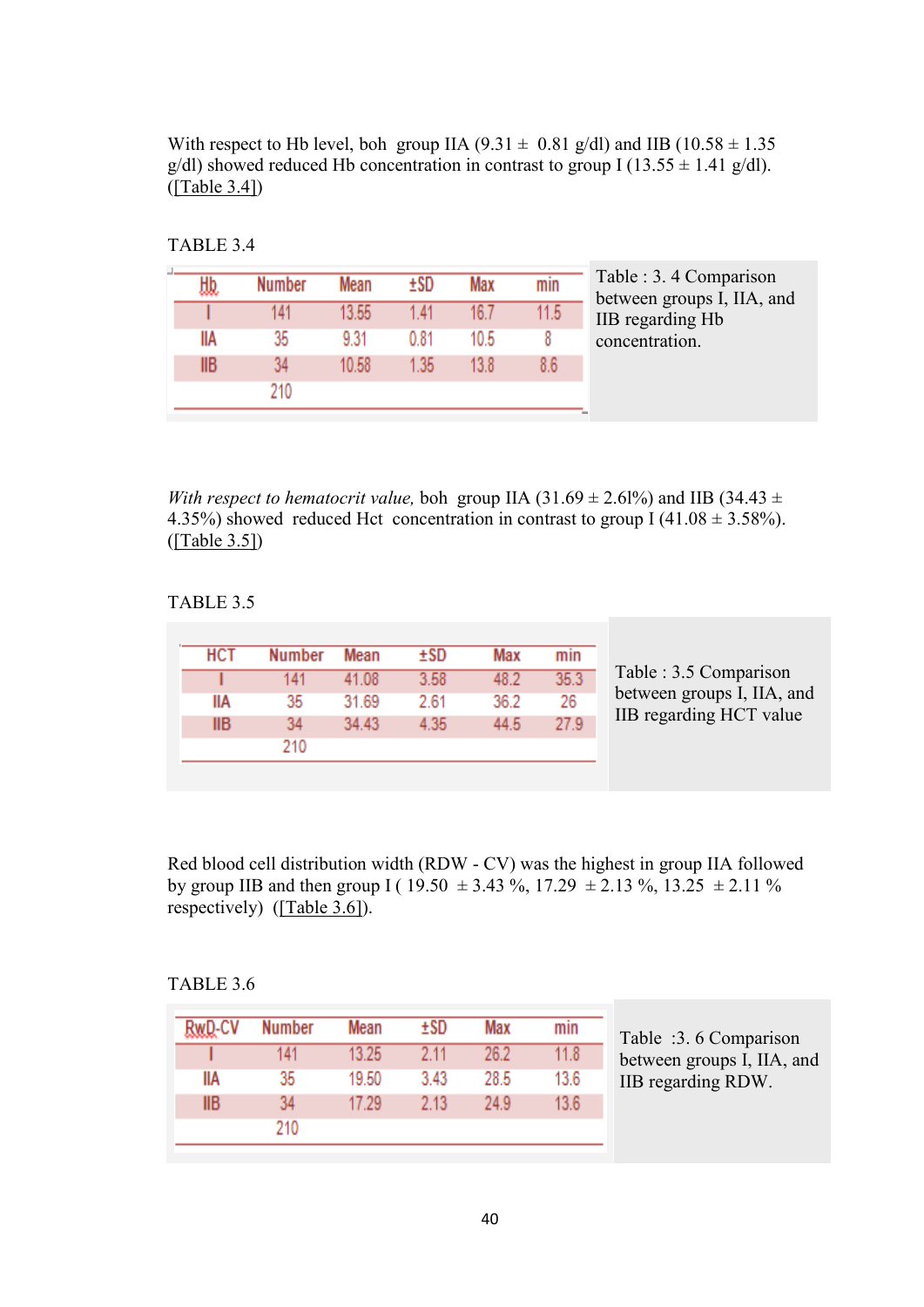The least MCV values were seen in group IIB (63.02  $\pm$  3.34 fl) compared with the group IIA (67.84  $\pm$  4.40 fl). ([Table 3.7]

## TABLE 3.7

|     | <b>Number</b> |       |      |      |      |                            |
|-----|---------------|-------|------|------|------|----------------------------|
|     |               | Mean  | ±SD  | Max  | min  |                            |
|     | 141           | 85.05 | 3.20 | 919  | 80.1 | Table : 3.7 Comparison     |
|     |               |       |      |      |      | between groups IIA and IIB |
| IIА | 35            | 67.84 | 4 40 | 739  | 60.1 | regarding MCV              |
| IIВ |               | 63.02 | 3.34 | 69.4 | 55.4 |                            |
|     | 210           |       |      |      |      |                            |

With respect to MCH level, boh group IIA  $(20.03 \pm 2.04 \text{ pg})$  and IIB  $(18.84 \pm 1.38$ pg ) showed reduced MCH concentration in contrast to group  $I(27.84 \pm 1.61 \text{ pg})$ . ([Table 3.8]).

TABLE 3. 8

| мсн | umher | Mean  | ±SD   | Max  | mın  |
|-----|-------|-------|-------|------|------|
|     | 141   | 27.84 | 1.61  | 31.2 | 24.5 |
| IIА | 35    | 20.03 | 2.04  | 22 T | 16.2 |
| IIВ | 34    | 18.84 | 1.38. | 22 9 | 177  |
|     | 210   |       |       |      |      |

The least RET -He values were seen in group IIA (20.2  $\pm$  3.34 pg) and IIB (20.31  $\pm$ 1.55pg) compared with the group I (29.44  $\pm$  2.13 pg). ([Table 3.9])

TABLE 3.9

| RFT-He | <b>Number</b> | Mean  | +SD  | Max  | mın   | Table 3.9                                                                            |
|--------|---------------|-------|------|------|-------|--------------------------------------------------------------------------------------|
|        | 141           | 29.44 | 2.13 | 33 2 | 21.6. | Comparison<br>between groups I,<br>IIA, and IIB<br>regarding RET-He<br>concentration |
| IIA    | 35            | 20.20 | 3.34 | 284  | 14.6  |                                                                                      |
| llB    | 34            | 20.31 | 1.55 | 24 7 | 17 8. |                                                                                      |
|        | 210           |       |      |      |       |                                                                                      |

Raised Hb A<sub>2</sub> level was seen in group IIB (4.89  $\pm$  0.58%) compared with group IIA  $(1.94 \pm 0.18\%)$ . ([Table 3.10])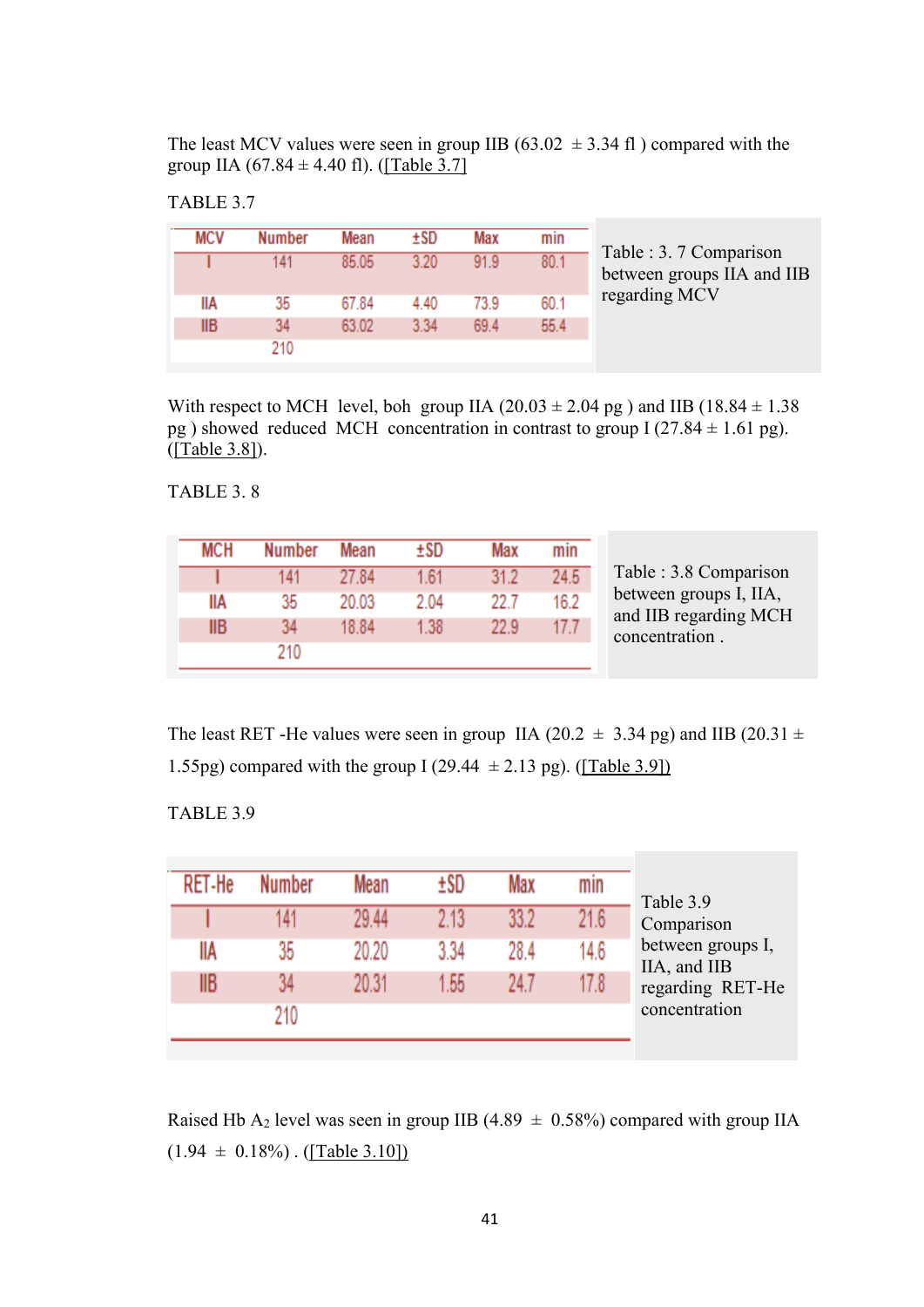#### TABLE 3.10

|                  |               |             |          |            |     | Table 3.10        |
|------------------|---------------|-------------|----------|------------|-----|-------------------|
| HbA <sub>2</sub> | <b>Number</b> | <b>Mean</b> | $\pm$ SD | <b>Max</b> | min | Comparison        |
|                  |               |             |          |            |     | between groups I, |
|                  | 141           | 2.61        | 0.20     | 3.1        | 2.2 | IIA, and IIB      |
| <b>IIA</b>       | 35            | 1.94        | 0.18     | 2.1        | 1.4 | regarding $HbA_2$ |
| IIB              | 34            | 4.89        | 0.58     | 5.9        | 3.6 | concentration     |
|                  | 210           |             |          |            |     |                   |
|                  |               |             |          |            |     |                   |

**Electrogram of Group I, Group IIA and Group IIB by Capillarys 2 Sebia** 



**Comments: Normal Study** 

Figure 1.6: Electrogram of Group I(Normal study)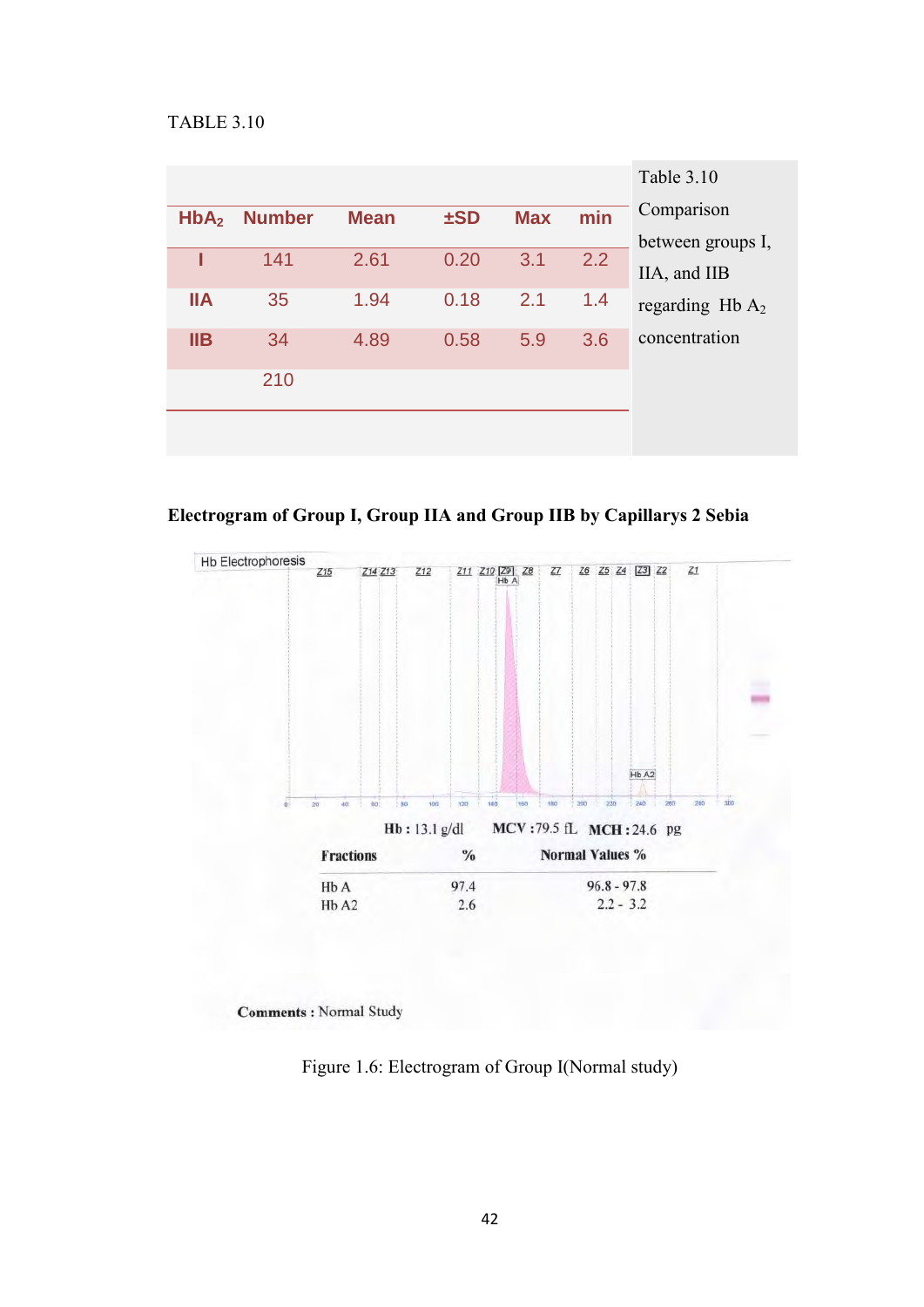

Comments : Low Hb A2 level

Figure 1.7: Electrogram of Group IIA(Low HbA<sub>2</sub> level)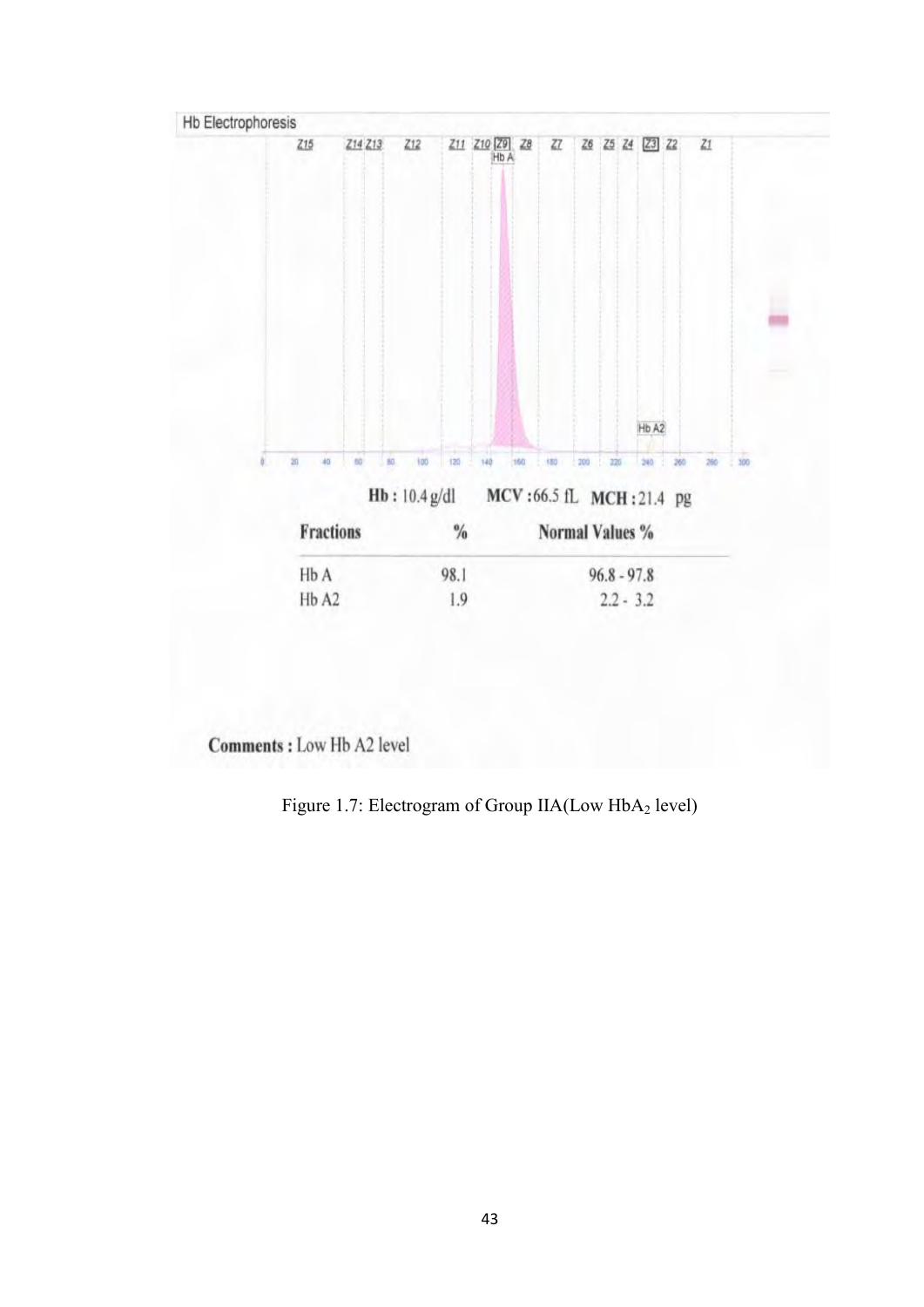

Comments : Beta-thalassemia trait or carrier

Figure 1.8: Electrogram of Group IIB(Beta-thalassemia trait or carrier)

Ferritin level of group IIA (5.63  $\pm$  2.70 ng/ml) suggests iron deficiency anaemia.

TABLE 3.11

|                 |               |             |          |            |      | <b>Table 3.11</b> |
|-----------------|---------------|-------------|----------|------------|------|-------------------|
|                 |               |             |          |            |      | Biochemical       |
| <b>Ferritin</b> | <b>Number</b> | <b>Mean</b> | $\pm$ SD | <b>Max</b> | min  | data of group     |
| <b>IIA</b>      | 35            | 5.63        | 2.70     | 12.3       | 1.72 | IIA regarding     |
|                 |               |             |          |            |      | Ferritin level    |
|                 |               |             |          |            |      |                   |
|                 |               |             |          |            |      |                   |
|                 |               |             |          |            |      |                   |
|                 |               |             |          |            |      |                   |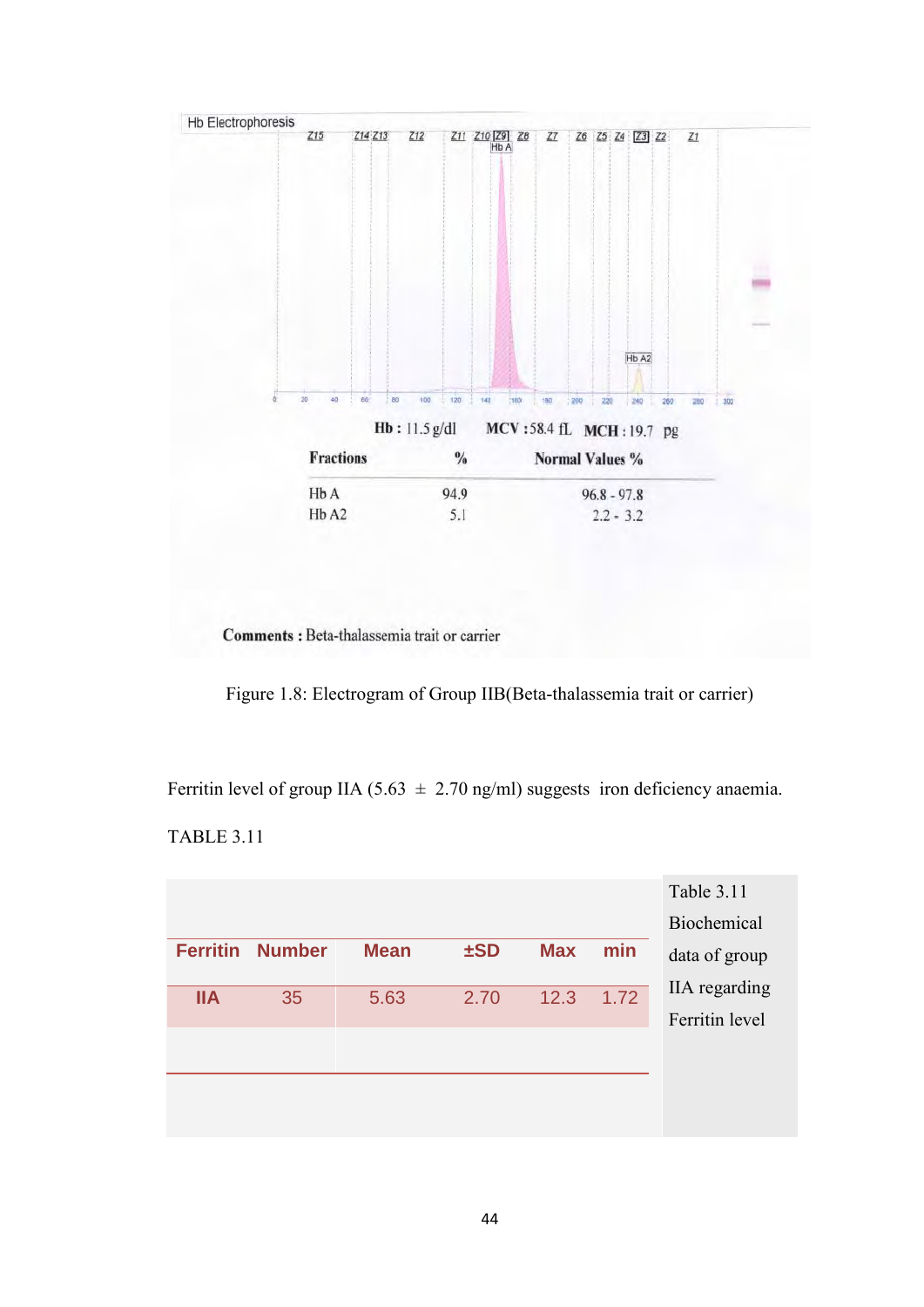## *4. Discussion*

IDA and β-thalassemia minor are recognized as the most important causes of hypochromia and microcytosis<sup>55,56</sup>. With respect to high prevalence of anemia among young couple, simple

and easy diagnosis of TT and IDA is crucial. Determination of cell blood count (CBC) by electroniccell counter is a first step in the diagnosis of TT and IDA in mass screening strategy. Both anemias are usually present with microcytosis mean corpuscular volume (MCV<80) and hypochromia mean corpuscular hemoglobin (MCH <27). the cell-count-based indices are easily available and reliable methods for detecting β-TT & IDA. Cell-count-based parameters particularly the MCV and RBC counts have good discrimination ability in diagnosing β-TT & IDA.

Of the 210 samples investigated in our study, microcytic samples were 69 samples representing 33.0% in all selected study subject. The reported prevalence of microcytosis in similar studies ranged from 5.4 to 45% according to the ethnic background of the study population.

In our study, BTT was found in 34 samples representing 16% of all 210 tested samples and 49.2% of all 69 microcytic samples. To avoid much more expensive, time-consuming, and complicated procedures for diagnosing these two disorders, researchers attempt to use either RBC indices such as MCV, MCH, and RDW, or formulas derived from these indices. This process helps to select appropriate individuals for more detailed examination.

Comparable results with differences related to ethnic backgrounds of the studied groups were reported. In the Yemeni study by  $Al-Nood^{57}$ , BTT was detected in 31 patients representing 4.43% of all tested samples and 30% of microcytic samples. In an Indian study, Tiwari *et al.* <sup>58</sup>studied the prevalence of BTT in microcytic blood donor samples and it was 36% of all microcytic donor samples (18 from 50 microcytic samples). However, the study by Tiwari *et al.* <sup>58</sup>involved both deferred and actual blood donors on different ethnic group at Blood Bank of Uttarakhand,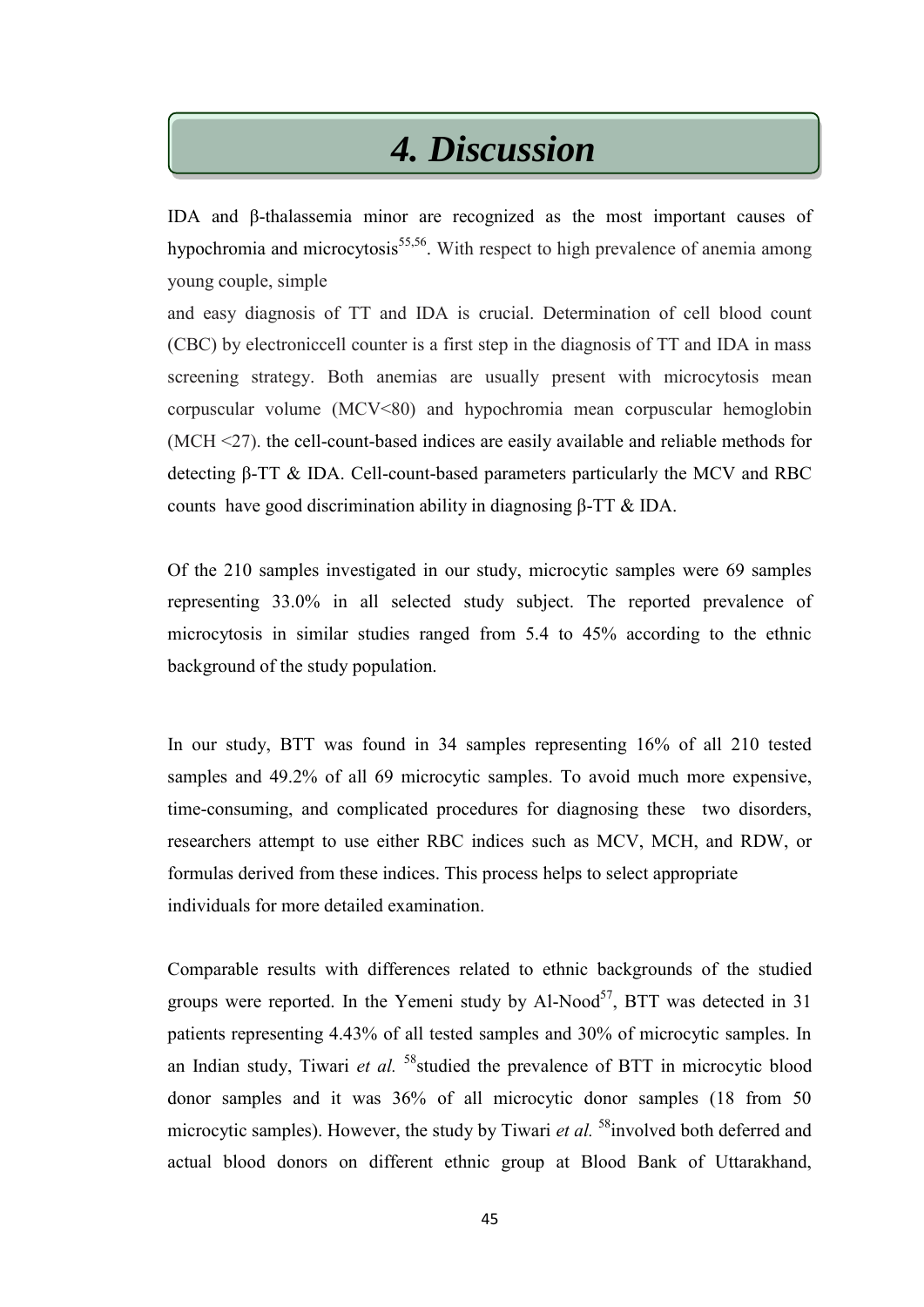Dehradun, Uttarakhand, India. In the study by Ali *et al.<sup>59</sup>*, of the 181 patients studied, diagnosis of BTT was made in 10 patients (5.5%). This study was conducted in general Pakistani population.

In the study by Rahim *et al.*<sup>60</sup>, totally 323 individuals (173 children and 150 adults) with microcytosis were investigated at Research Center of Thalassemia & Hemoglobinopathies, Ahwaz, Iran. Of the 323 patients, 153 (59 children and 94 adults) were diagnosed to have BTT representing 47.36% of microcytic samples. Comparing another study in India by Parthasarathy<sup>61</sup> who searched for BTT in 200 adult samples with microcytosis but not in healthy blood donors, BTT was found in 39 samples representing 19.5% of the total 200 microcytic samples. Parthasarathy used 80 fl as a cutoff for microcytosis in their study, which is similar what we used and could have attributed to their lower results.

Much lower prevalence of β-thalassemia minor was detected in other previous reports. Bolaman *et al.<sup>62</sup>* screened a total of 14200 couples before their marriage for BTT in Denzili, Turkey and found that carriers for b-thalassemia represent 2.2%. This was less than that found in our study, may be due to involvement of much more larger scale of population of different ethnic origin.

In our study, 35 of the 210 samples had IDA representing 16.66% of all tested samples and 50.7% of the 69 microcytic samples.

Another study by Tiwari *et al.<sup>58</sup>*who found IDA in 26 donors representing 2.81% of all tested samples and 52% of 50 microcytic samples.

In the study by Al-Nood  $57$ , iron deficiency accounted for only a small proportion (12/699 patients) representing 1.72% of all tested samples and 11.65% of microcytic samples, but he investigated samples in outpatient clinic not in blood donors.

Higher prevalence rate of IDA was detected by Al-Dabbagh *et al.*<sup>63</sup> who found that 16% of the studied Emirati healthy women had IDA (33/204) and 65.0% had ferritin values of less than 30.0 μg/l (133/204). Similarly, Parthasarathy  $^{61}$  found IDA in 120 samples representing  $60\%$  of their study population.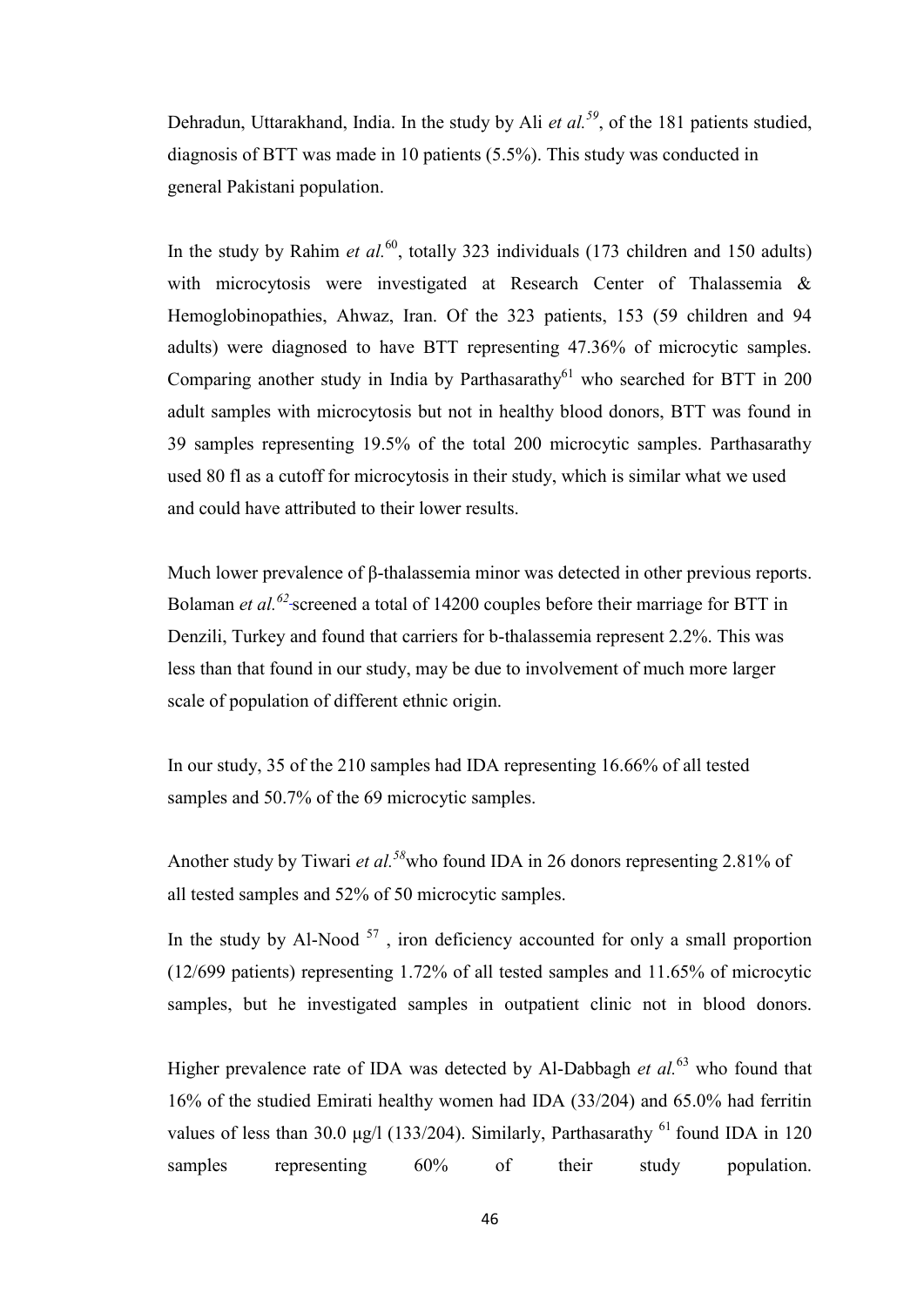IDA is well known to be the most common cause of microcytic anemia especially in underdeveloped countries. In our study, the prevalence of IDA was higher than that of BTT among our study population (16.6% and 16 %, respectively). In addition, our IDA group showed a highly significant reduction in their mean Hb levels when compared with the normocytic group, also the mean Hb of the BTT group showed highly significant difference compared with the normocytic group. This indicates that the BTT group and IDA group had lower Hb concentration.

In our study, a lower mean value of MCV for the BTT group than the IDA group was detected with highly significant statistical difference.

RBCs count showed a highly significant elevation in BTT than in IDA and also showed a highly significant elevation than in the normal group . previous study reported that RBCs count was the only parameter that had both sensitivity and specificity of 100% for differentiating both IDA and BTT. Tiwari *et al.* <sup>58</sup> also found that RBC count is the only parameter that had both sensitivity and specificity more than 80%. This difference may be due to involvement of deferred anemic donors in their study.

According to our study, RDW showed a highly significant difference between BTT and IDA . The highest RDW was found in IDA followed by the BTT reflecting more anisocytosis in IDA than BTT. Both Rahim *et al.*  $^{60}$  and Parthasarathy  $^{61}$  also found that RDW was higher in IDA than in BTT patients.

In previouly reportedmany study, the cutoff values of MCV 73fl or less, RBC count above 5.47  $\times$  10  $^{6}$  /mm<sup>3</sup>, and RDW 14.5% or less were suggested to be associated with a high probability of BTT.

Controversy continues regarding the ideal red cell indices and their cutoff values for differentiating BTT and IDA. Kotwal *et al.*  $^{64}$  conducted a study with 640 adult patients with microcytosis (MCV<80 fl), plotting receiver operator characteristic curves and recalculating the cutoff values for the Indian setting. The cutoff values of MCV less than 76 fl, RBC count at least  $4.9 \times 10^{-12}$  /l, and RDW 18% or less were suggested to be associated with a high probability of BTT. However,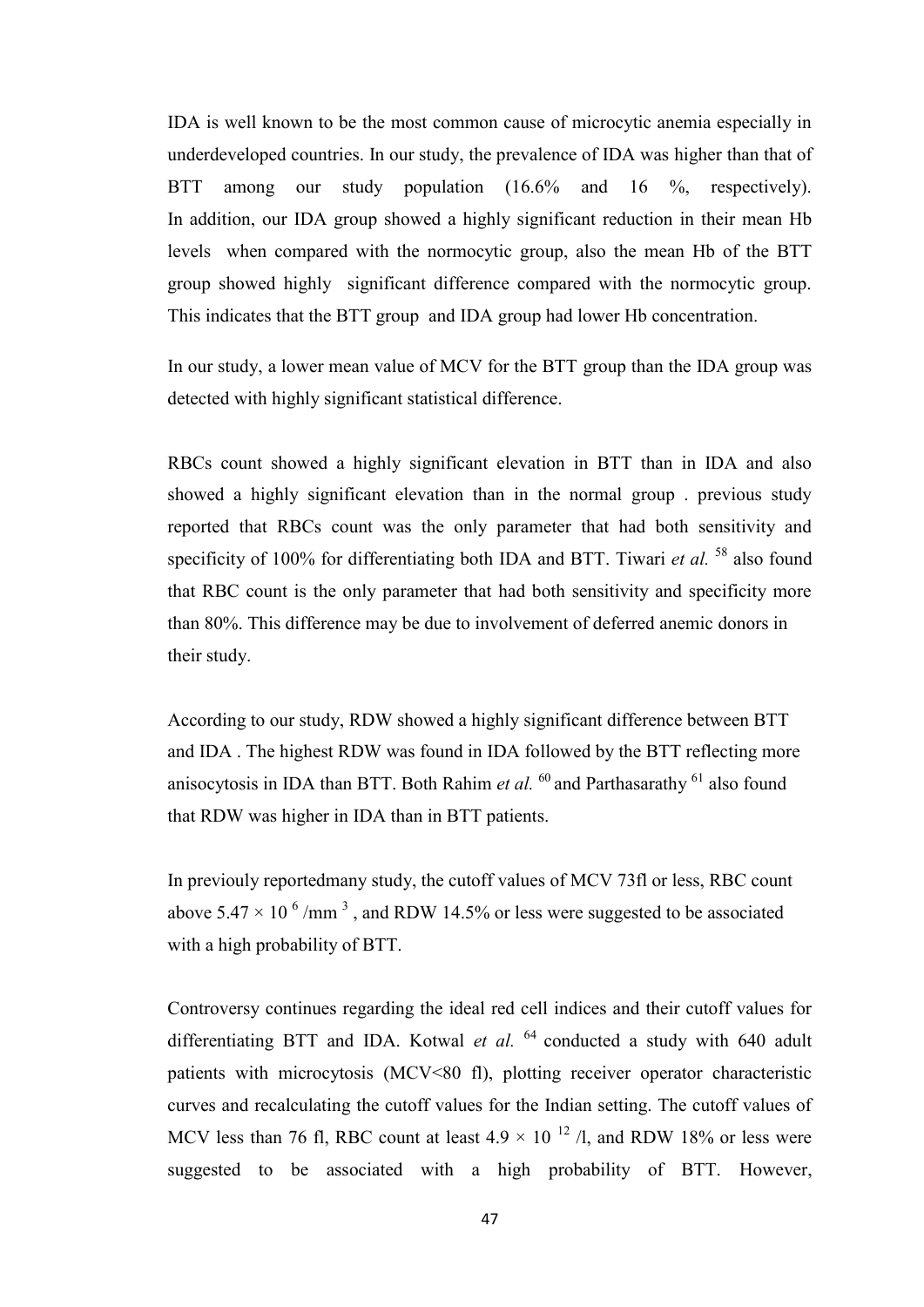Parthasarathy<sup>61</sup>in India concluded that cutoff values of MCV below 76 fl, RBC count at least  $4.9 \times 10^{-6}$  /mm<sup>3</sup>, and RDW 18% or less were suggested to be associated with a high probability of BTT. Another Indian study  $<sup>65</sup>$  had cutoff values of MCV 78.0 fl</sup> or less, MCH 28 pg or less, and HbA  $_2$  more than 3.8% for BTT diagnosis.

In the present study, the RBC count and MCV have greater sensitivity than RDW. Shalev *et al.*<sup>66</sup>reported that the combination of a high RBC count and low MCV is characteristic of BTT. It has been suggested that the RBC count is the most efficient single test for differentiating BTT and IDA  $64,66,67$ . Other studies showed superiority of RDW, followed by the RBC count and MCV in differentiating IDA and  $BTT^{68}$ . Therefore, we think a combination of MCV, RDW, and the RBC count is more effective for identifying BTT and differentiating it from other nonthalassemic microcytosis; however, it should be noted that patients with BTT and concomitant iron, vitamin B 12 , or folic acid deficiency, and double heterozygous dβ-thalassemics can have an elevated RDW  $^{71,69,70}$ . Concomitant nutritional deficiency can also alter HbA 2 levels in BTT. Microcytosis accompanied by a high RBC count and normal RDW is suggestive of BTT.

In previous study measurement of hemoglobin in reticulocytes has proved useful for the diagnosis and follow-up of IDA  $^{56}$ , while its use in hemoglobinopathies has been less extensively elaborated<sup>57-61</sup>. In our study the least RET -He values were seen in IDA and BTT compared with the normal group .

These automated red cell parameters are routinely examined and offer a rapid and reliable method for BTT &IDA screening. Adequate utilization of these parameters can facilitate Primary identification of the majority of BTT & IDA cases at no additional cost to the healthcare system. Identifying BTT carriers and counseling them about the genetic implications of marrying another carrier is the most effective method for preventing β-thalassemia major.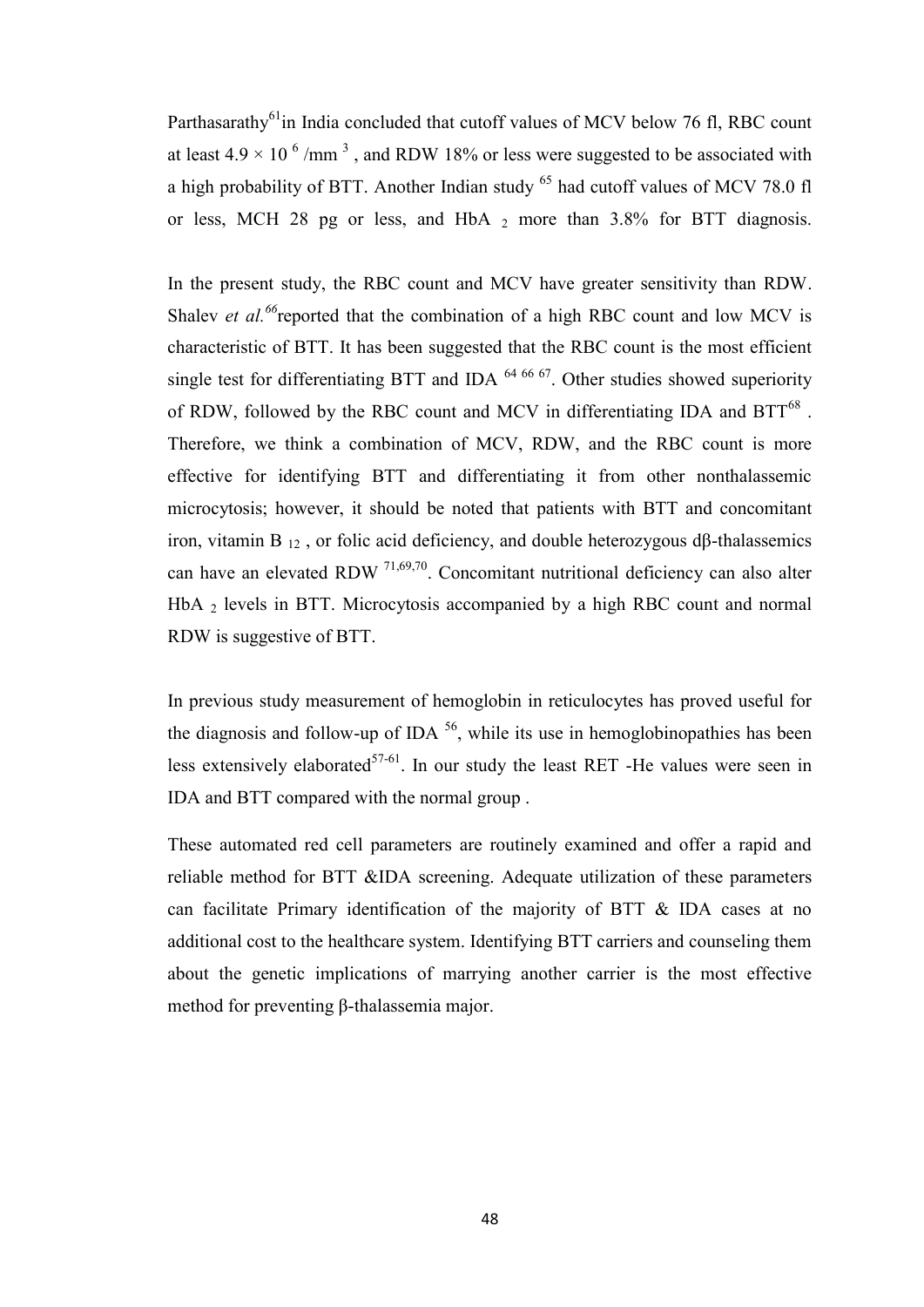# *Concluding remarks*

Iron-deficiency anaemia, is the most common nutritional deficiency worldwide. This is a common health problem in rural women and young children of Bangladesh. The anaemia prevention and control strategies have focused on correcting this deficiency by routine iron supplementation.

Moreover, a thalassemic child and its family undergoes through a socio-economic strain in whole community. In thalassemia prevalent developing countries, carrier screening programs were successful in increasing the awareness about thalassemia among general mass as prevention is better than cure. The screening of thalassemia carriers in endemic areas remains a daily challenge for laboratory professionals. However, while Bangladesh is situated in a thalassemia prone region, hence it is imperative to consider thalassemia as an important health issue in this country. So the most effective approach to reduce the burden of the society and reduce disease incidence is implementation of carrier screening programmes offering genetic counselling and family screening, prenatal diagnosis and selective termination of affected fetuses.

As ß thalassemia minor and IDA are two common microcytic anemias, we conclude that genetic counseling for identification of thalassemia carriers in order to prevent the birth of thalassemia patients, differentiating BTT from IDA is warranted because the thalassemia heterozygote should not be given iron in a vain attempt to normalize MCV.

Previously reported discrimination indices using red blood cell (RBC) indices was not entirely satisfactory in diagnosing between these conditions. The above-described diagnosing system is aimed at screening for thalassemia & IDA in samples for which full blood count parameters have been technically and clinically validated prior to the interpretive process. Its main aim is to focus attention and efforts on those samples requiring further investigation for a complete diagnosis.The implementation of a system such as the one we have described will introduce an accurate differential diagnosis of IDA and BTT. Ferritin calculation and HbA2 level should be obtained for accurate differential diagnosis of IDA and BTT until more efficient tools are developed.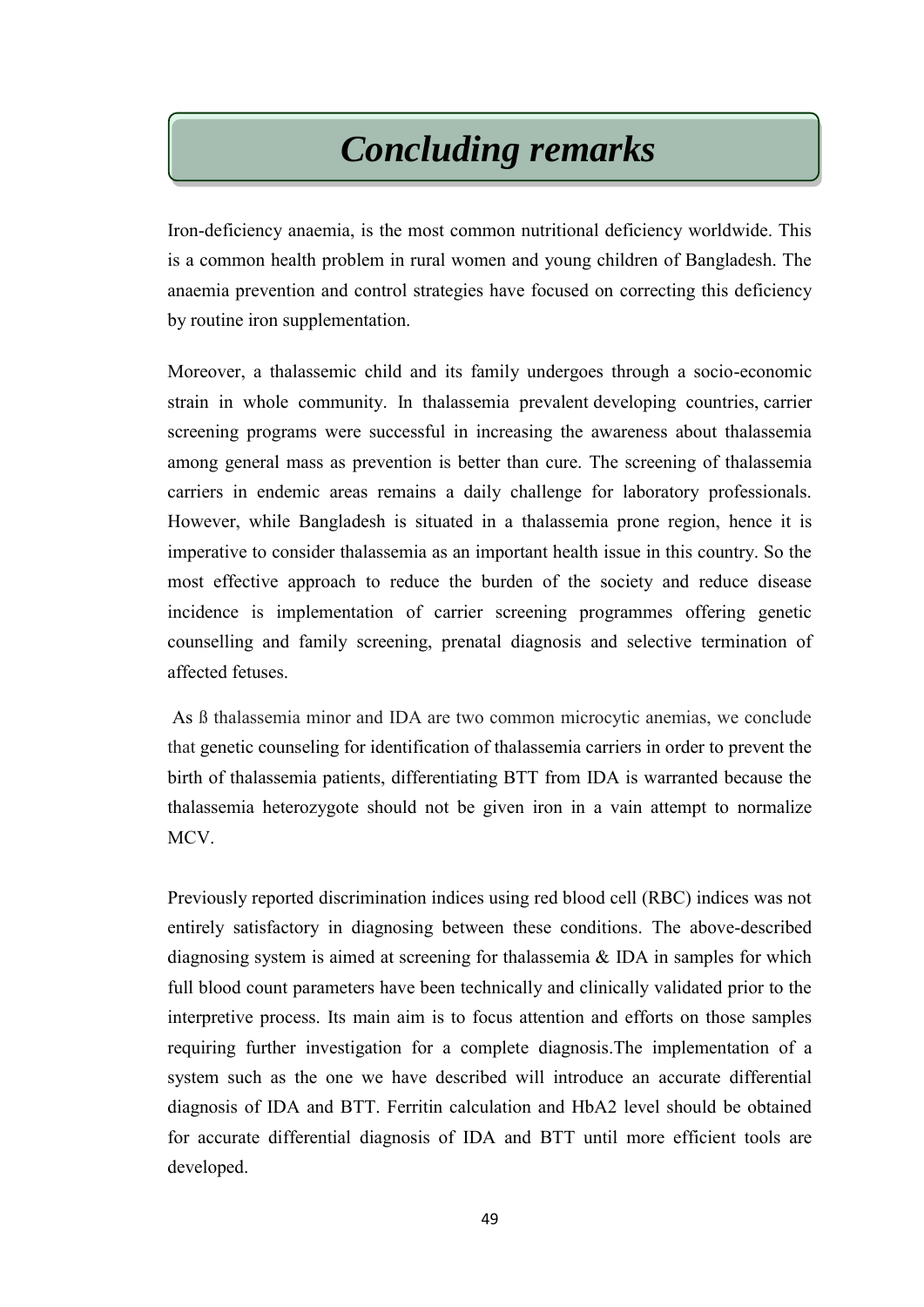## *References*

1.El-Harth, E.H., W. Kuhnau, J. Schmidtke, M. Stuhrmann, Z. Nasserallah and A. Al-Shahiri, 1999. Identification and clinical presentation of beta thalassaemia mutations in the eastern region of Saudi Arabia. J. Med. Genet., 36: 935-937.

2.Yang Z, Chaffin C, Easley P, et al. Prevalence of elevated hemoglobin A2 measured by the CAPILLARYS system. Am J ClinPathol 2009; 131 :42-48.

3.Langlois, S., et al., Carrier screening for thalassemia and hemoglobinopathies in Canada. J ObstetGynaecol Can, 2008. 30(10): p.950-71

4.Safizadeh, H., Z. Farahmandinia, S.S. Nejad, N. Pourdamghan and M. Araste, 2012. Quality of life in patients with thalassemia major and intermedia in Kerman-Iran (I.R.).Mediterr. J. Hematol. Infect. Dis., Vol. 4. 10.4084/MJHID.2012.058

5.Benz EJ. Clinical manifestations of the thalassemias. Available at: http://www.uptodate.com. [Last accessed on 2008 Feb 22].  $\pm$ 

6.Talsania, S., N. Talsania and H. Nayak, 2011. A cross sectional study of thalassemia in Ahmedabad City, Gujarat, (Hospital based).Indian Association of Preventive and Social Medicine, Gujarat.

7.Sirichotiyakul S, Maneerat J, Sa-nguansermsri T, et al. Sensitivity and specificity of mean corpuscular volume testing for screening for alpha-thalassemia-1 and betathalassemia traits. J ObstetGynaecol Res 2005; 31 :198-200.

8.[.AyselVehapoglu,](http://www.hindawi.com/56429145/) [Gamze Ozgurhan,](http://www.hindawi.com/94829083/) [AyşegulDoganDemir,](http://www.hindawi.com/41835010/) [SelcukUzuner,](http://www.hindawi.com/78728325/) [Mustafa](http://www.hindawi.com/23639179/)  [AtillaNursoy,](http://www.hindawi.com/23639179/) [Serdar Turkmen,](http://www.hindawi.com/81748472/) and [ArzuKacan](http://www.hindawi.com/39130526/)

9.Hematological Indices for Differential Diagnosis of Beta Thalassemia Trait and Iron Deficiency Anemia, 10 April 2014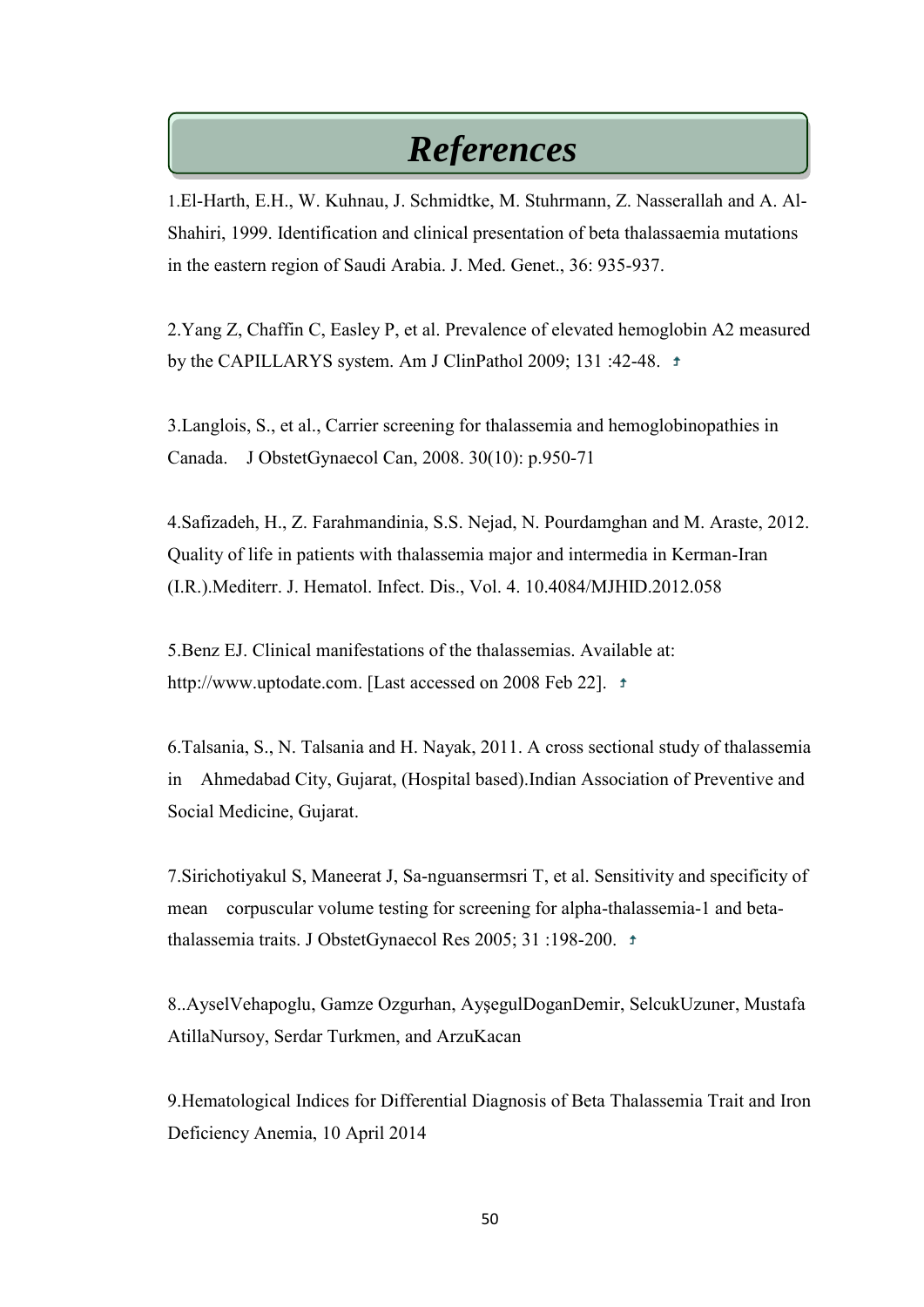10.Harthoorn-Lasthuizen EJ, Lindemans J, Langen-Huijsen MM. Influence of iron deficiency anaemia on haemoglobin A2 levels: possible consequences for betathalassemia screening. Scand J Clin Lab Invest 1999; 59:65-70.  $\pm$ 

11.RALPH 0. WALLERSTEIN, M.D., and PAUL M. AGGELER, M.D.,Differentiating Between Thalassemia Minor and Iron Deficiency, San Francisco, May, 1955.

12.Balci YI, Karabulut A, Gurses D, Covut IE. Prevalence and risk factors of anemia among adolescents in Denizli, Turkey.Iran J Pediatr. 2012;22:77–81. [\[PMC free](http://www.ncbi.nlm.nih.gov/pmc/articles/PMC3448219/)  [article\]](http://www.ncbi.nlm.nih.gov/pmc/articles/PMC3448219/) [\[PubMed\]](http://www.ncbi.nlm.nih.gov/pubmed/23056863)

13. Verdon F, Burnand B, Stubi CL, Bonard C, Graff M, Michaud A, et al.Iron supplementation for unexplained fatigue in non-anemic women: double blind randomised placebo controlled trial. BMJ. 326:1124. [\[PMC free article\]](http://www.ncbi.nlm.nih.gov/pmc/articles/PMC156009/) [\[PubMed\]](http://www.ncbi.nlm.nih.gov/pubmed/12763985)

14. Ahmed F, Mahmuda I, Sattar A, Akhtaruzzaman M. Anemia and vitamin A deficiency in poor urban pregnant women of Bangladesh. Asia Pac J ClinNutr. 2003;12:460–6. [\[PubMed\]](http://www.ncbi.nlm.nih.gov/pubmed/14672871)

#### 15.<http://www.aafp.org/afp/2010/1101/p1117.html>

16. Moreno Chulilla JA, Romero Colás MS, Gutiérrez Martín M. Classification of anemia for gastroenterologists. World J Gastroenterol. 2009;15(37):4627–4637.

17. Guralnik JM, Eisenstaedt RS, Ferrucci L, Klein HG, Woodman RC. Prevalence of anemia in persons 65 years and older in the United States: evidence for a high rate of unexplained anemia. Blood. 2004;104(8):2263–2268.

18.Ahmed F, Mahmuda I, Sattar A, Akhtaruzzaman M. Anemia and vitamin A deficiency in poor urban pregnant women of Bangladesh. Asia Pac J ClinNutr. 2003;12:460–6. [\[PubMed](http://www.ncbi.nlm.nih.gov/pubmed/14672871)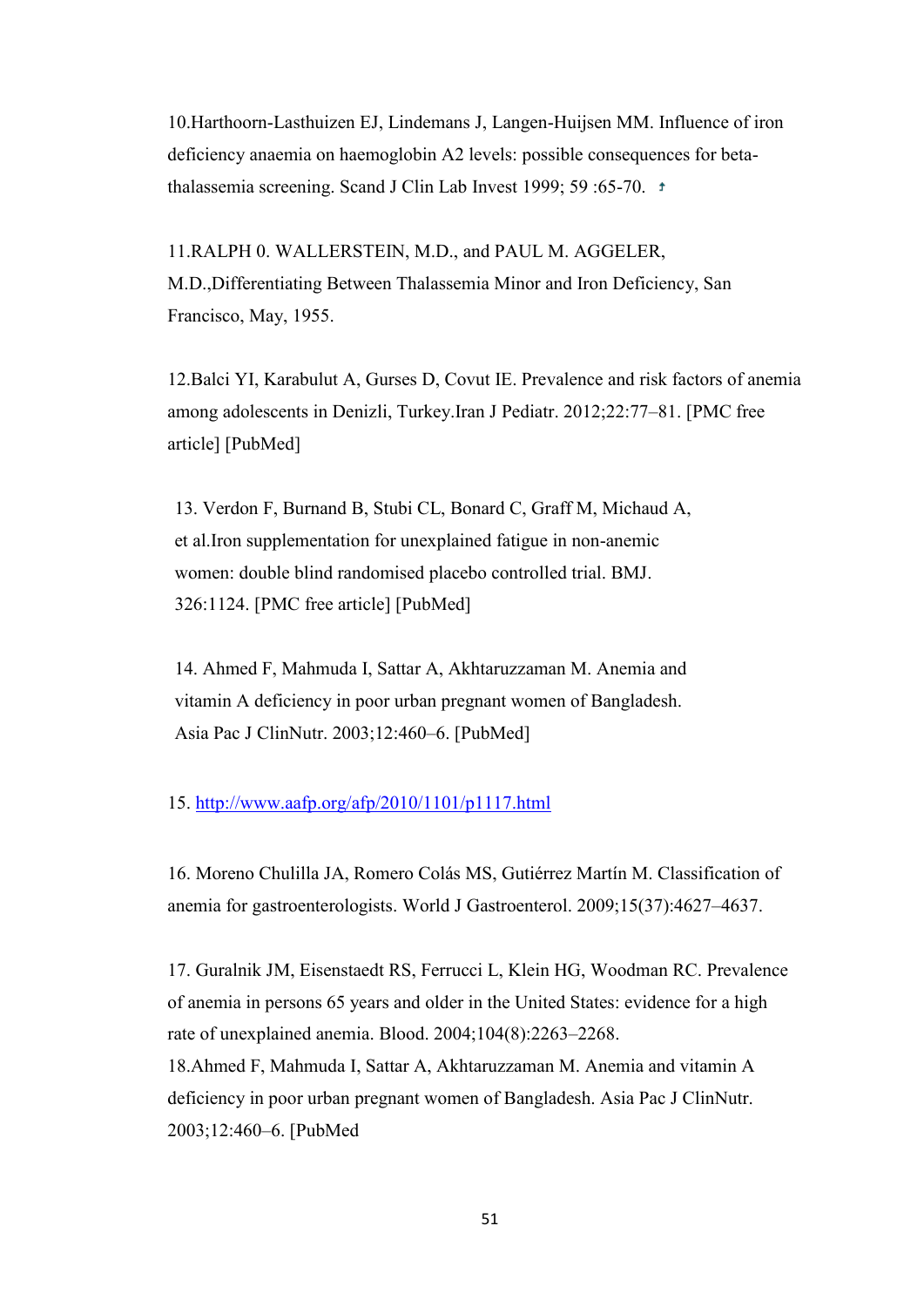19. Helen Keller International The burden of anemia in rural Bangladesh: the need for urgent action. NutrSurveillProj Bull. 2006;16:1–4.

20[.http://kidshealth.org/parent/medical/heart/ida.html#a\\_Treatment](http://kidshealth.org/parent/medical/heart/ida.html#a_Treatment)

21[.http://www.mayoclinic.org/diseases-conditions/iron-deficiency](http://www.mayoclinic.org/diseases-conditions/iron-deficiency-anemia/basics/causes/con-20019327)[anemia/basics/causes/con-20019327](http://www.mayoclinic.org/diseases-conditions/iron-deficiency-anemia/basics/causes/con-20019327)

22.(Panos, 2005; Riewpaiboo etal. 2010)

23.^ [Jump up to:](https://en.wikipedia.org/wiki/Thalassemia#cite_ref-Thalassemia_1-0) [ab](https://en.wikipedia.org/wiki/Thalassemia#cite_ref-Thalassemia_1-0)*Mayo Clinic.* ["Thalassemia"](http://www.mayoclinic.org/diseases-conditions/thalassemia/basics/definition/con-20030316)*. Mayo Clinic*. Retrieved 17 October 2014*.*

*24.* [Jump up^](https://en.wikipedia.org/wiki/Thalassemia#cite_ref-10) Robbins Basic Pathology, Page No:428

25.^ [Jump up to:a](https://en.wikipedia.org/wiki/Thalassemia#cite_ref-Greer2013_13_25-0) [b](https://en.wikipedia.org/wiki/Thalassemia#cite_ref-Greer2013_13_25-1) John P. Greer JP, Arber DA, Glader B, et al. Wintrobe's Clinical Hematology

26.^ [Jump up to:a](https://en.wikipedia.org/wiki/Thalassemia#cite_ref-GDB2013_4-0) [b](https://en.wikipedia.org/wiki/Thalassemia#cite_ref-GDB2013_4-1) GBD 2013 Mortality and Causes of Death, Collaborators (17 December 2014)[."Global, regional, and national age-sex specific all-cause and cause](https://www.ncbi.nlm.nih.gov/pmc/articles/PMC4340604)[specific mortality for 240 causes of death, 1990-2013: a systematic analysis for the](https://www.ncbi.nlm.nih.gov/pmc/articles/PMC4340604)  [Global Burden of Disease Study 2013.".](https://www.ncbi.nlm.nih.gov/pmc/articles/PMC4340604) Lancet 385: 117–71. [doi:](https://en.wikipedia.org/wiki/Digital_object_identifier)[10.1016/S0140-](https://dx.doi.org/10.1016%2FS0140-6736%2814%2961682-2) [6736\(14\)61682-2.](https://dx.doi.org/10.1016%2FS0140-6736%2814%2961682-2) [PMC](https://en.wikipedia.org/wiki/PubMed_Central) [4340604.](https://www.ncbi.nlm.nih.gov/pmc/articles/PMC4340604) [PMID](https://en.wikipedia.org/wiki/PubMed_Identifier) [25530442.](https://www.ncbi.nlm.nih.gov/pubmed/25530442)

27[.^](https://en.wikipedia.org/wiki/Thalassemia#cite_ref-26)*Modiano, G.; Morpurgo, G; Terrenato, L; Novelletto, A; Di Rienzo, A; Colombo, B; Purpura, M; Mariani, M; et al. (1991).* ["Protection against malaria morbidity:](https://www.ncbi.nlm.nih.gov/pmc/articles/PMC1683029)  [Near-fixation of the α-thalassemia gene in a Nepalese population"](https://www.ncbi.nlm.nih.gov/pmc/articles/PMC1683029)*. American Journal of Human Genetics 48 (2): 390–7.* [PMC](https://en.wikipedia.org/wiki/PubMed_Central) [1683029](https://www.ncbi.nlm.nih.gov/pmc/articles/PMC1683029)*.* [PMID](https://en.wikipedia.org/wiki/PubMed_Identifier) [1990845](https://www.ncbi.nlm.nih.gov/pubmed/1990845)*.*

28[.Jump up](https://en.wikipedia.org/wiki/Thalassemia#cite_ref-27) ^*Terrenato, L; Shrestha, S; Dixit, KA; Luzzatto, L; Modiano, G; Morpurgo, G; Arese, P (February 1988). "Decreased malaria morbidity in the Tharu people compared to sympatric populations in Nepal.". Annals of tropical medicine and parasitology 82 (1): 1–11. [PMID](https://en.wikipedia.org/wiki/PubMed_Identifier)* [3041928](https://www.ncbi.nlm.nih.gov/pubmed/3041928)*.*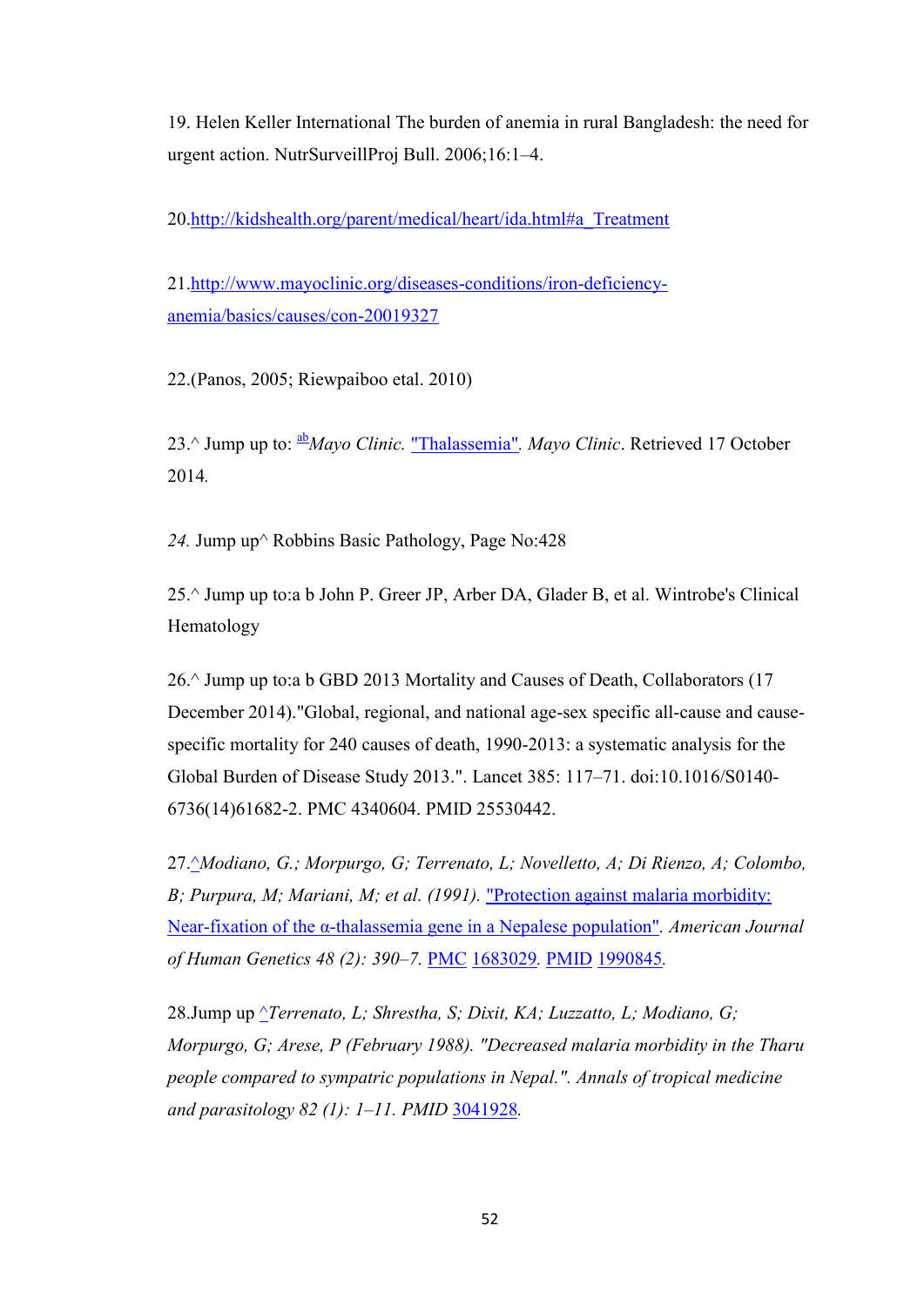29.Jump up ^E. Goljan, Pathology, 2nd ed. Mosby Elsevier, Rapid Review Series<sup>[\[page need](https://en.wikipedia.org/wiki/Thalassemia#cite_ref-28)ed]</sup>

30[.Jump up](https://en.wikipedia.org/wiki/Thalassemia#cite_ref-29) [^"Thalassemia"](https://en.wikipedia.org/wiki/Thalassemia#cite_ref-29) *(in Thai). Department of Medical Sciences,. September 2011. Archived from* [the original](http://www.dmsc.moph.go.th/webrOOt/ri/Npublic/p04.htm) *on 2011-09-25.* 

31.http://www.stanfordchildrens.org/en/topic/default?id=beta-thalassemia-cooleysanemia-in-children-90-P02330

32[.http://kidshealth.org/parent/medical/heart/ida.html#a\\_Treatment](http://kidshealth.org/parent/medical/heart/ida.html#a_Treatment)

33.Thomas C, Kirschbaum A, Boehm D, Thomas L. The diagnostic plot: a concept for identifying different states of iron deficiency and monitoring the response to epoetin therapy. Med Oncol. 2006;23(1):23–36.

34. Jump up $\textdegree$  Cianciulli P (October 2008). "Treatment of iron overload in thalassemia". PediatrEndocrinol Rev 6 (Suppl 1): 208–13. [PMID](https://en.wikipedia.org/wiki/PubMed_Identifier) [19337180.](https://www.ncbi.nlm.nih.gov/pubmed/19337180)

35[.Jump up^](https://en.wikipedia.org/wiki/Thalassemia#cite_ref-6) Vogiatzi, Maria G; Macklin, Eric A; Fung, Ellen B; Cheung, Angela M; Vichinsky, Elliot; Olivieri, Nancy; Kirby, Melanie; Kwiatkowski, Janet L; Cunningham, Melody; Holm, Ingrid A; Lane, Joseph; Schneider, Robert; Fleisher, Martin; Grady, Robert W; Peterson, Charles C; Giardina, Patricia J (March 2009). ["Bone Disease in Thalassemia: A Frequent and Still Unresolved](https://www.ncbi.nlm.nih.gov/pmc/articles/PMC3276604)  [Problem".](https://www.ncbi.nlm.nih.gov/pmc/articles/PMC3276604) Journal of Bone and Mineral Research 24 (3): 543– 557. [doi](https://en.wikipedia.org/wiki/Digital_object_identifier)[:10.1359/jbmr.080505.](https://dx.doi.org/10.1359%2Fjbmr.080505) [ISSN](https://en.wikipedia.org/wiki/International_Standard_Serial_Number) [0884-0431](https://www.worldcat.org/issn/0884-0431)[.PMC](https://en.wikipedia.org/wiki/PubMed_Central) [3276604.](https://www.ncbi.nlm.nih.gov/pmc/articles/PMC3276604)

36[.Jump up^](https://en.wikipedia.org/wiki/Thalassemia#cite_ref-7) ["Thalassemia Complications".](http://www.mayoclinic.com/health/thalassemia/DS00905/DSECTION=complications/) Thalassemia. Open Publishing. Retrieved27 September 2011.

37.^ [Jump up to:a](https://en.wikipedia.org/wiki/Thalassemia#cite_ref-emedicine1_14-0) [b](https://en.wikipedia.org/wiki/Thalassemia#cite_ref-emedicine1_14-1) [Pediatric Thalassemia~treatment](http://emedicine.medscape.com/article/958850-treatment) at [eMedicine](https://en.wikipedia.org/wiki/EMedicine)

38[.Jump up^](https://en.wikipedia.org/wiki/Thalassemia#cite_ref-15) Burdick CO; Ntaios, G.; Rathod, D. (March 2009). ["Separating](http://ajcp.ascpjournals.org/content/131/3/444.short)  [thalassemia trait and iron deficiency by simple inspection".](http://ajcp.ascpjournals.org/content/131/3/444.short) Am. J. Clin. Pathol. 131 (3): 444; author reply 445. [doi](https://en.wikipedia.org/wiki/Digital_object_identifier)[:10.1309/AJCPC09VRAXEASMH.](https://dx.doi.org/10.1309%2FAJCPC09VRAXEASMH) [PMID](https://en.wikipedia.org/wiki/PubMed_Identifier) [19228649.](https://www.ncbi.nlm.nih.gov/pubmed/19228649)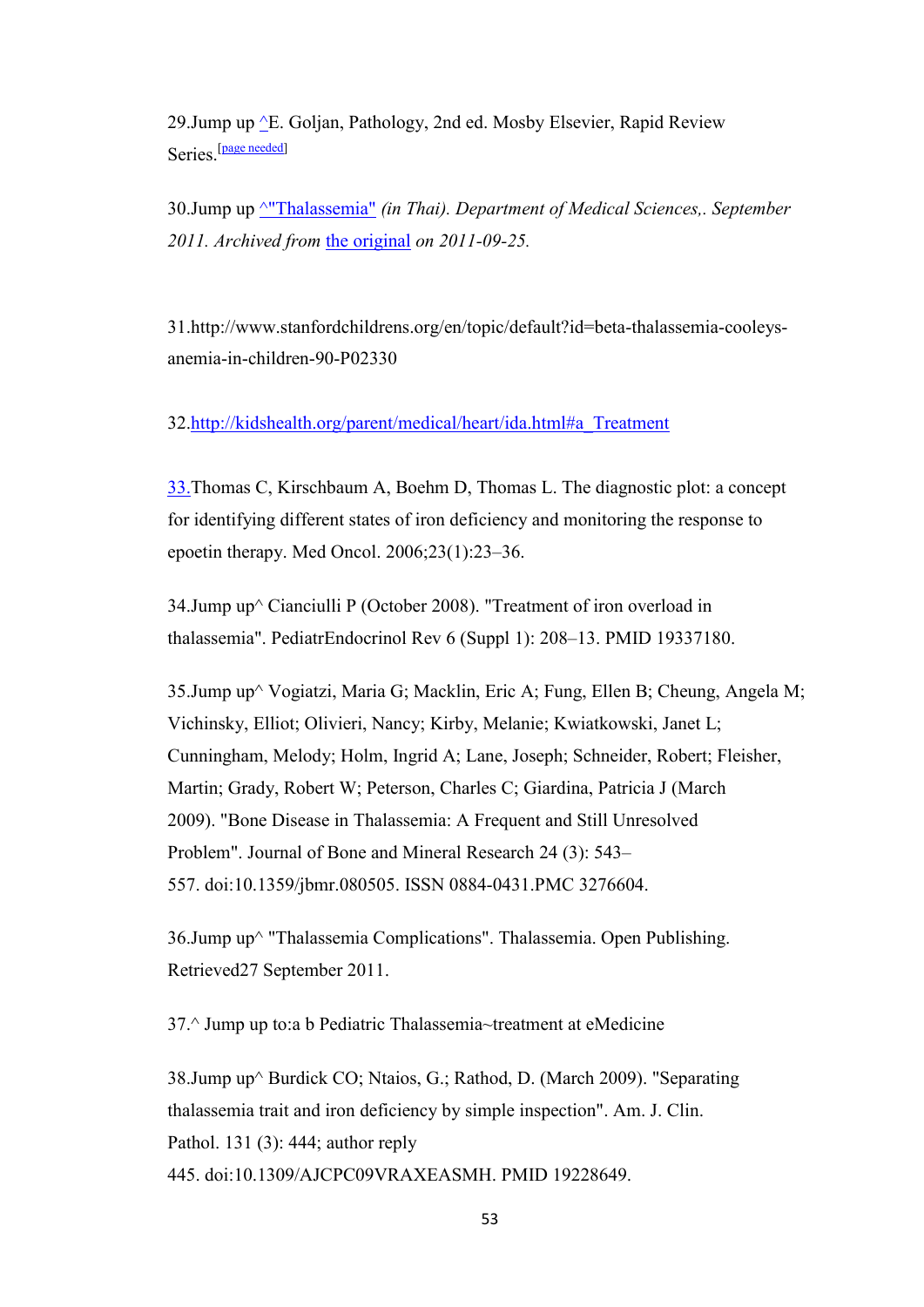39.Jump up^ Harrison's Principles of Internal Medicine (17th ed.). McGraw-Hill [medical.](https://en.wikipedia.org/wiki/Thalassemia#cite_ref-16) [September 2008. p. 776.](https://en.wikipedia.org/wiki/Harrison%27s_Principles_of_Internal_Medicine) ISBN 0-07-164114-9.

40[.Jump up^](https://en.wikipedia.org/wiki/Thalassemia#cite_ref-22) Sabloff, M; Chandy, M; Wang, Z; Logan, BR; Ghavamzadeh, A; Li, CK; Irfan, SM; Bredeson, CN; et al. (2011). ["HLA-matched sibling bone marrow](http://bloodjournal.hematologylibrary.org/cgi/pmidlookup?view=long&pmid=21119108)  [transplantation for β-thalassemia major".](http://bloodjournal.hematologylibrary.org/cgi/pmidlookup?view=long&pmid=21119108) Blood 117 (5): 1745–50[.doi:](https://en.wikipedia.org/wiki/Digital_object_identifier)[10.1182/blood-](https://dx.doi.org/10.1182%2Fblood-2010-09-306829)[2010-09-306829.](https://dx.doi.org/10.1182%2Fblood-2010-09-306829) [PMC](https://en.wikipedia.org/wiki/PubMed_Central) [3056598.](https://www.ncbi.nlm.nih.gov/pmc/articles/PMC3056598) [PMID](https://en.wikipedia.org/wiki/PubMed_Identifier) [21119108.](https://www.ncbi.nlm.nih.gov/pubmed/21119108)

41[.Jump up^](https://en.wikipedia.org/wiki/Thalassemia#cite_ref-24) Sodani, P; Isgrò, A; Gaziev, J; Paciaroni, K; Marziali, M; Simone, MD; Roveda, A; De Angelis, G; et al. (2011). ["T cell-depleted hla-haploidentical stem cell](https://www.ncbi.nlm.nih.gov/pmc/articles/PMC3206538)  [transplantation in thalassemia young patients".](https://www.ncbi.nlm.nih.gov/pmc/articles/PMC3206538) Pediatric reports 3 (Suppl 2): e13[.doi:](https://en.wikipedia.org/wiki/Digital_object_identifier)[10.4081/pr.2011.s2.e13.](https://dx.doi.org/10.4081%2Fpr.2011.s2.e13) [PMC](https://en.wikipedia.org/wiki/PubMed_Central) [3206538.](https://www.ncbi.nlm.nih.gov/pmc/articles/PMC3206538) [PMID](https://en.wikipedia.org/wiki/PubMed_Identifier) [22053275.](https://www.ncbi.nlm.nih.gov/pubmed/22053275)

42.^ [Jump up to:a](https://en.wikipedia.org/wiki/Thalassemia#cite_ref-Greer2013_13_25-0) [b](https://en.wikipedia.org/wiki/Thalassemia#cite_ref-Greer2013_13_25-1) John P. Greer JP, Arber DA, Glader B, et al. Wintrobe's Clinical Hematology

43.^ [Jump up to:a](https://en.wikipedia.org/wiki/Thalassemia#cite_ref-Gaz2011_21-0) [b](https://en.wikipedia.org/wiki/Thalassemia#cite_ref-Gaz2011_21-1) Gaziev, J; Lucarelli, G (June 2011). "Hematopoietic stem cell transplantation for thalassemia.". Current stem cell research  $\&$  therapy 6 (2): 162– 9[.doi](https://en.wikipedia.org/wiki/Digital_object_identifier)[:10.2174/157488811795495413.](https://dx.doi.org/10.2174%2F157488811795495413) [PMID](https://en.wikipedia.org/wiki/PubMed_Identifier) [21190532.](https://www.ncbi.nlm.nih.gov/pubmed/21190532)

44[.Jump up^](https://en.wikipedia.org/wiki/Thalassemia#cite_ref-22) Sabloff, M; Chandy, M; Wang, Z; Logan, BR; Ghavamzadeh, A; Li, CK; Irfan, SM; Bredeson, CN; et al. (2011). ["HLA-matched sibling bone marrow](http://bloodjournal.hematologylibrary.org/cgi/pmidlookup?view=long&pmid=21119108)  [transplantation for β-thalassemia major".](http://bloodjournal.hematologylibrary.org/cgi/pmidlookup?view=long&pmid=21119108) Blood 117 (5): 1745–50[.doi:](https://en.wikipedia.org/wiki/Digital_object_identifier)[10.1182/blood-](https://dx.doi.org/10.1182%2Fblood-2010-09-306829)[2010-09-306829.](https://dx.doi.org/10.1182%2Fblood-2010-09-306829) [PMC](https://en.wikipedia.org/wiki/PubMed_Central) [3056598.](https://www.ncbi.nlm.nih.gov/pmc/articles/PMC3056598) [PMID](https://en.wikipedia.org/wiki/PubMed_Identifier) [21119108.](https://www.ncbi.nlm.nih.gov/pubmed/21119108)

45[.Jump up^](https://en.wikipedia.org/wiki/Thalassemia#cite_ref-23) Jagannath, Vanitha A (2014). ["Hematopoietic stem cell transplantation](http://onlinelibrary.wiley.com/doi/10.1002/14651858.CD008708.pub3/abstract)  [for people with ß-thalassaemia major".](http://onlinelibrary.wiley.com/doi/10.1002/14651858.CD008708.pub3/abstract) Cochrane Database of Systematic Reviews 2014,(10): Art. No.: CD008708. [doi](https://en.wikipedia.org/wiki/Digital_object_identifier)[:10.1002/14651858.CD008708.pub3.](https://dx.doi.org/10.1002%2F14651858.CD008708.pub3) Retrieved18 October 2014.

46[.Jump up^](https://en.wikipedia.org/wiki/Thalassemia#cite_ref-24) Sodani, P; Isgrò, A; Gaziev, J; Paciaroni, K; Marziali, M; Simone, MD; Roveda, A; De Angelis, G; et al. (2011). ["T cell-depleted hla-haploidentical stem cell](https://www.ncbi.nlm.nih.gov/pmc/articles/PMC3206538)  [transplantation in thalassemia young patients".](https://www.ncbi.nlm.nih.gov/pmc/articles/PMC3206538) Pediatric reports 3 (Suppl 2): e13[.doi:](https://en.wikipedia.org/wiki/Digital_object_identifier)[10.4081/pr.2011.s2.e13.](https://dx.doi.org/10.4081%2Fpr.2011.s2.e13) [PMC](https://en.wikipedia.org/wiki/PubMed_Central) [3206538.](https://www.ncbi.nlm.nih.gov/pmc/articles/PMC3206538) [PMID](https://en.wikipedia.org/wiki/PubMed_Identifier) [22053275.](https://www.ncbi.nlm.nih.gov/pubmed/22053275)

47.https://labtestsonline.org/understanding/analytes/cbc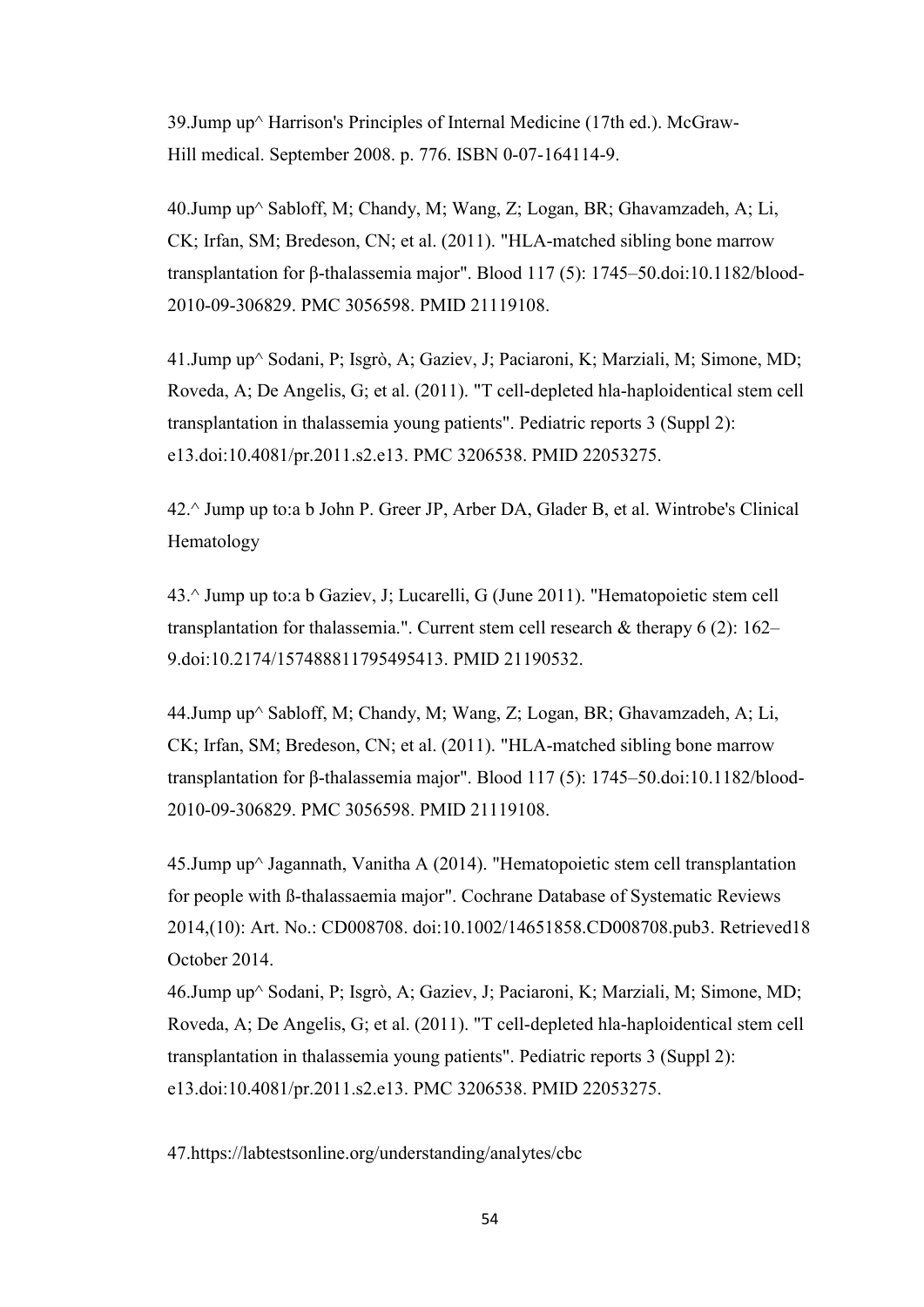48[.https://en.wikipedia.org/wiki/Sysmex\\_Corporation](https://en.wikipedia.org/wiki/Sysmex_Corporation)

49. <http://www.webmd.com/a-to-z-guides/complete-blood-count-cbc?page=4>

50. Hematologic diseases. In: Wallach J. *Interpretation of Diagnostic Tests.* 8th ed. Boston, Mass.: Little Brown and Company; 2006:385–419

51.<http://www.webmd.com/a-to-z-guides/hemoglobin-electrophoresis>

52. W. C. Mentzer Jr., "Differentiation of iron deficiency from thalassaemia trait," The Lancet, vol. 1, no. 7808, p. 882, 1973. [View at Google Scholar](http://scholar.google.com/scholar_lookup?title=Differentiation+of+iron+deficiency+from+thalassaemia+trait&author=W.+C.+Mentzer+Jr.&publication_year=1973) · [View at Scopus](http://www.scopus.com/scopus/inward/record.url?eid=2-s2.0-0015931755&partnerID=K84CvKBR&rel=3.0.0&md5=1fcad32fc44c5daec1f32af25393d07d)

53.C. Thomas and L. Thomas, "Biochemical markers and hematologic indices in the diagnosis of functional iron deficiency," Clinical Chemistry, vol. 48, no. 7, pp. 1066– 1076, 2002. [View at Google Scholar](http://scholar.google.com/scholar_lookup?title=Biochemical+markers+and+hematologic+indices+in+the+diagnosis+of+functional+iron+deficiency&author=C.+Thomas&author=L.+Thomas&publication_year=2002) · [View at Scopus](http://www.scopus.com/scopus/inward/record.url?eid=2-s2.0-0036092825&partnerID=K84CvKBR&rel=3.0.0&md5=a7a1f3c60bf517fb10edfb7b40540632)

54.I. Shine and S. Lal, "A strategy to detect β thalassaemia minor," The Lancet, vol.

1, no. 8013, pp. 692–694, 1977. [View at Google Scholar](http://scholar.google.com/scholar_lookup?title=A+strategy+to+detect+%ce%b2+thalassaemia+minor&author=I.+Shine&author=S.+Lal&publication_year=1977)  $\cdot$  [View at Scopus](http://www.scopus.com/scopus/inward/record.url?eid=2-s2.0-0017407648&partnerID=K84CvKBR&rel=3.0.0&md5=899ba4627846d0367980e86078ea436b)

55Oski FA. Iron deficiency in infancy and childhood. *N Engl J Med* 1993; **329** :190- 193.  $\pm$ 

56Olivieri NF. The beta-thalassemias. *N Engl J Med* 1999; **341** :99-109.

- 57Al-Nood H. Thalassemia trait in outpatient clinics of Sana'a City, Yemen. *Hemoglobin* 2009; **33** :242-246.
- 58Tiwari AK, Chandola I, Ahuja A. Approach to blood donors with microcytosis. British Blood Transfusion Society, Transfus Med 2010; **20** :88-94.
- 59Ali N, Moiz B, Bin Azhar W, Zaidi N, Memon R. Carrier detection for betathalassemia trait in general Pakistani population: a way forward. *Hematology* 2012l; **17** :237-240.
- 60Rahim F, Keikhaei B, *et al.* IDA and beta-TT differentiation. *Turk J Hemaol* 2009; **26** :138-145.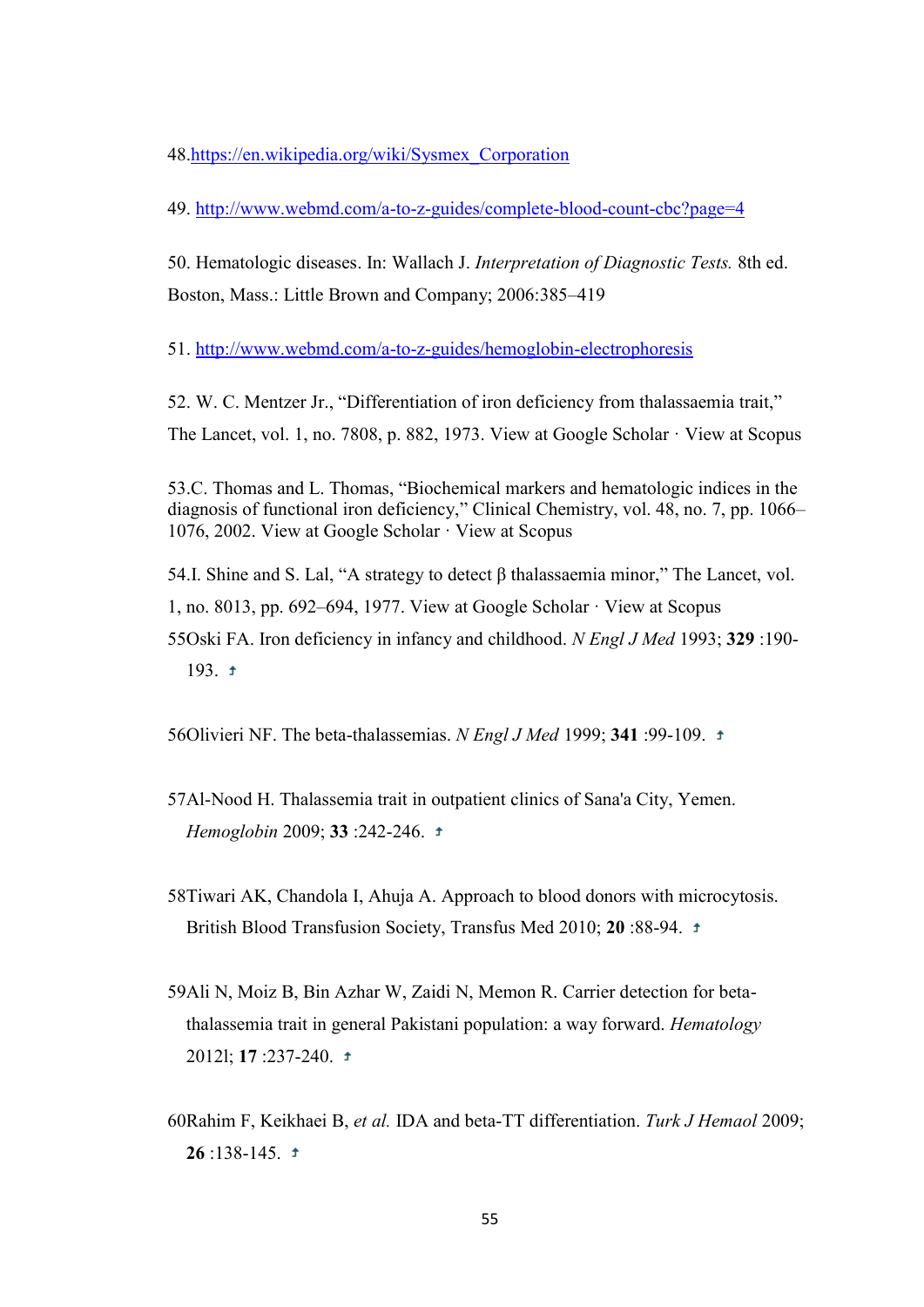- 61Parthasarathy V. Search for beta thalassemia trait in India. *Turk J Hematol* 2012; **29** :427-429.
- 62Bolaman Z, Enli Y, Koseo Lu M, Koyuncu H, Aslan D. Prevalence of beta thalassemia trait in Denizli. *Turk J Haematol* 2001; **18** :85-88.
- 63Al-Dabbagh B, Shawqi S, Yasin J, Al Essa A, Nagelkerke N, Denic S. Half of the Emirati population has abnormal red cell parameters: challenges for standards and screening guidelines. *Hemoglobin* 2014; **38** :56-59.
- 64Kotwal J, Saxena R, Choudhry VP, Dwivedi SN, Bhargava M. Erythrocyte indices for discriminating thalassaemic and non-thalassemic microcytosis in Indians. *Natl Med J India* 1999; **12** :266-267.
- 65Bhukhanvala D, Seliya V, Shah A, Gupte S. Study of parents of β-thalassemia major children to determine cutoff values of hematological parameters for diagnosis of β-thalassemia trait and assessment of anemia in them. *Indian J Med Sci* 2013; **67** :117-122.
- 66Shalev O, Yehezkel E, Rachmilewitz EA. Inadequate utilization of routine electronic RBC counts to identify beta thalassemia carriers. *Am J Public Health*. 1988; **78** :1476-1477.
- 67Demir A, Yarali N, Fisgin T, Duru F, Kara AR. Most reliable indices in differentiation between thalassemia trait and iron deficiency anemia. *Pedia Int* 2002; **44** :612-616.
- 68Batebi A, Pourreza A, Esmailian R. Discrimination of beta-thalassemia minor and iron deficiency anemia by screening test for red blood cell indices. *Turk J Med Sci* 2012; **42** :275-280.